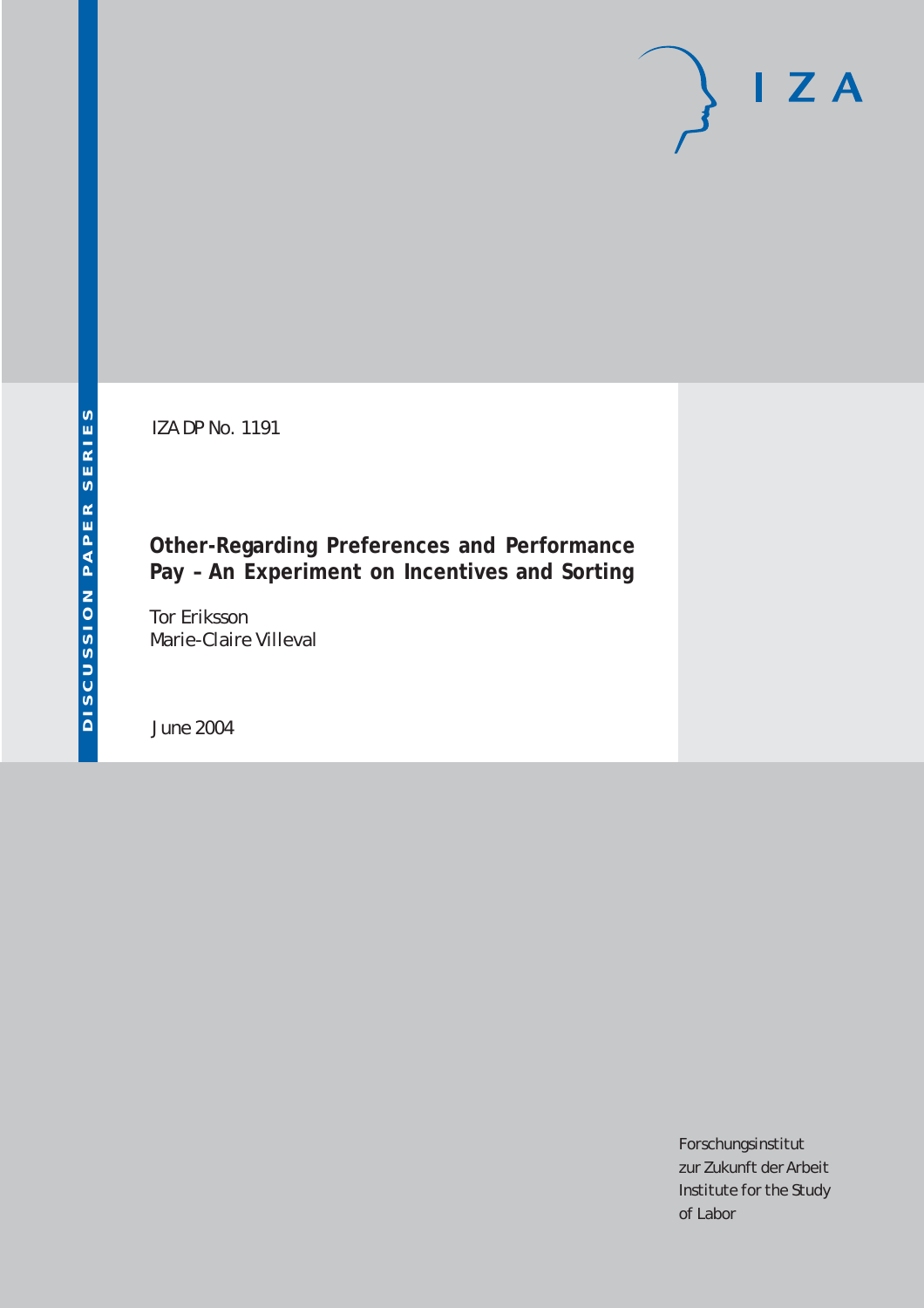# **Other-Regarding Preferences and Performance Pay – An Experiment on Incentives and Sorting**

### **Tor Eriksson**

*Aarhus School of Business* 

### **Marie-Claire Villeval**

*GATE, CNRS, University of Lyon 2 and IZA Bonn* 

Discussion Paper No. 1191 June 2004

IZA

P.O. Box 7240 53072 Bonn Germany

Phone: +49-228-3894-0 Fax: +49-228-3894-180 Email: [iza@iza.org](mailto:iza@iza.org)

Any opinions expressed here are those of the author(s) and not those of the institute. Research disseminated by IZA may include views on policy, but the institute itself takes no institutional policy positions.

The Institute for the Study of Labor (IZA) in Bonn is a local and virtual international research center and a place of communication between science, politics and business. IZA is an independent nonprofit company supported by Deutsche Post World Net. The center is associated with the University of Bonn and offers a stimulating research environment through its research networks, research support, and visitors and doctoral programs. IZA engages in (i) original and internationally competitive research in all fields of labor economics, (ii) development of policy concepts, and (iii) dissemination of research results and concepts to the interested public.

IZA Discussion Papers often represent preliminary work and are circulated to encourage discussion. Citation of such a paper should account for its provisional character. A revised version may be available on the IZA website ([www.iza.org](http://www.iza.org/)) or directly from the author.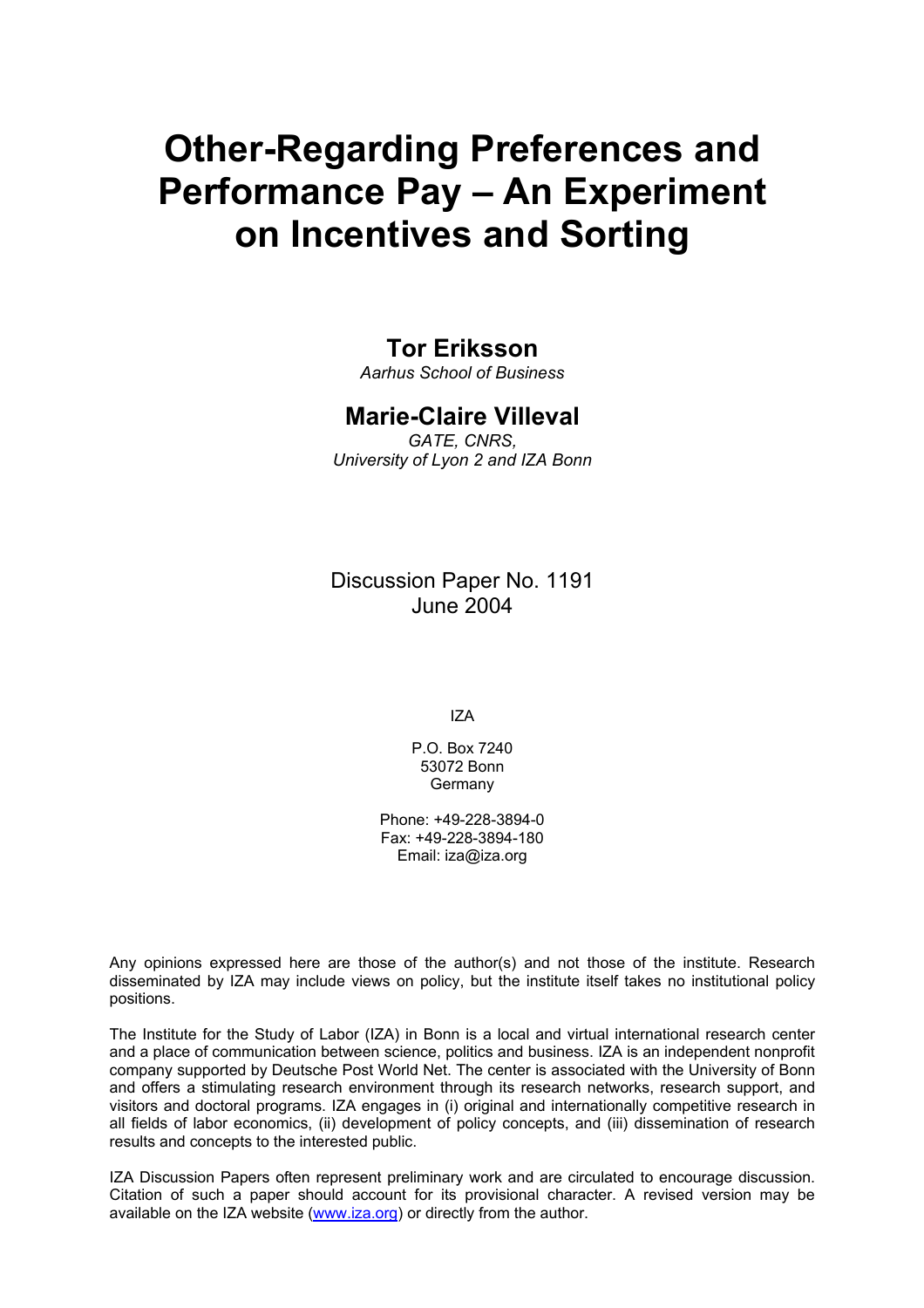IZA Discussion Paper No. 1191 June 2004

# **ABSTRACT**

# **Other-Regarding Preferences and Performance Pay – An Experiment on Incentives and Sorting**

Variable pay not only creates a link between pay and performance but may also help firms in attracting the more productive employees (Lazear 1986, 2000). However, due to lack of natural data, empirical analyses of the relative importance of the selection and incentive effects of pay schemes are so far thin on the ground. In addition, these effects may be influenced by the nature of the relationship between the firm and its employees. This paper reports results of a laboratory experiment that analyzes the influence of other-regarding preferences on sorting and incentives. Experimental evidence shows that (i) the opportunity to switch to piece-rate increases the average level of output and its variance; (ii) there is a concentration of high skill workers in performance pay firms; (iii) however, in repeated interactions, efficiency wages coupled with reciprocity and inequality aversion reduce the attraction of performance related pay. Other-regarding preferences influence both the provision of incentives and their sorting effect.

JEL Classification: M52, J33, J31, C81, C91

Keywords: performance pay, incentives, sorting, selection, other-regarding preferences, experiment

Corresponding author:

Marie-Claire Villeval **GATE** 93, chemin des Mouilles 69130 Ecully France Email: [villeval@gate.cnrs.fr](mailto:villeval@gate.cnrs.fr)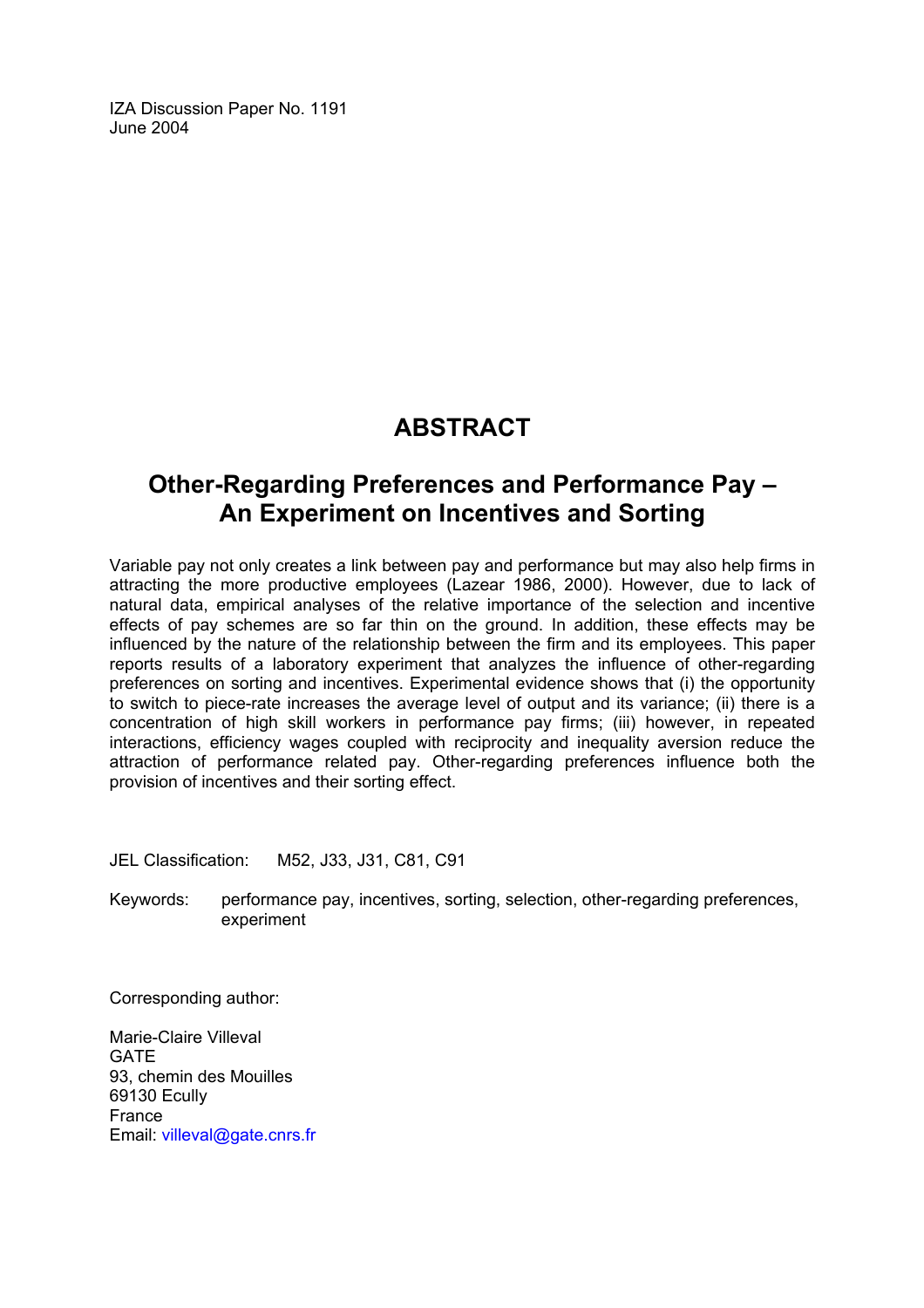#### **I. Introduction**

In the last two decades the prevalence of different forms of variable pay has increased substantially in many firms and many countries. Variable pay schemes are typically motivated by the incentive effect they exert on the employees by linking pay to performance. It is, however, frequently forgotten that performance related pay may also help firms in attracting the most productive employees and to weed out the less productive ones. If this sorting effect is not accounted for, the higher efficiency observed when comparing a piece-rate compensation scheme relative to an hourly wage scheme may be unduly attributed to the incentive effect of the variable wage (Lazear, 1999). The sorting effect arises for two reasons. The highly productive employees will prefer performance pay to hourly or monthly pay in as much as they know that their productivity is higher than that of the other employees in the firm. Thus, performance pay enables them to increase their income from work. In contrast, the less productive employees will tend to quit or avoid joining firms that use performance pay schemes, because they are not attractive to them. In all likelihood, both the incentive and the sorting effects coexist in many organizations.

A first aim of this paper is to report the results of a laboratory experiment designed to measure the incentive and the sorting effects of performance-pay. This is motivated by the fact that the productivity enhancing effect of performance has been called in question in the literature and that due to the scarcity of natural data, empirical analyses of the selection effect, its role and magnitude, have been thin on the ground.

As regards the incentive effect of performance pay, one strand of the literature emphasizes the repetitive game nature of employment contracts (see Malcolmson 1999,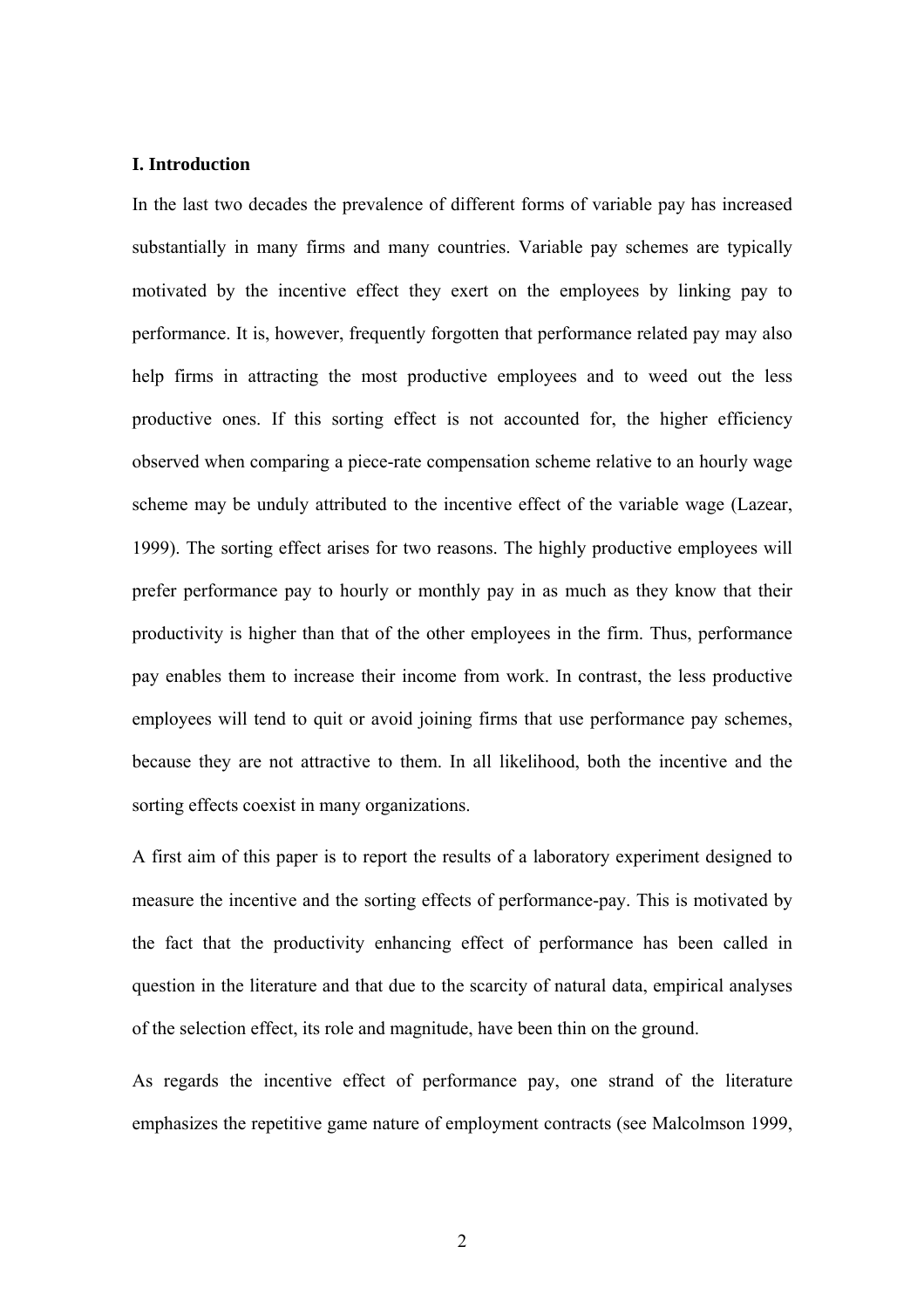for a survey) and argues that the adoption of incentive pay depends on labor market conditions (MacLeod and Malcomson 1989, 1999) or competition in the product market (Bertrand forthcoming). Confirming the incentive effect of piece-rates, others have stressed that the alternative efficiency wages should lead to an increase in unit costs to produce the same incentive effect than piece-rates (Shearer 2004). Baker et al. (1994) show that implicit or relational contracts may reinforce or crowd out explicit incentive contracts. Bohnet and Oberholzer-Gee (2002) argue that in some cases the selection effect counteracts the motivational effect of rewards.

So far, the identification of a sorting effect of performance pay distinct from its incentive effect has been hampered by the lack of natural data. The best way to isolate the two effects is to use personnel files of firms that have changed their compensation schemes. This has been done in a widely cited econometric case-study of the Safelite Company by (Lazear, 1999, 2000). Barro and Beaulieu (2003) study a large hospital company which switched from salary to profit sharing plan compensation and find also both increases in output and selection effects. But otherwise evidence is scarce.<sup>1</sup> Following the strategy in Lazear (2000) is in most cases difficult as the switch from one compensation scheme to another cannot be considered as exogenous and finding good instruments for the choice of compensation scheme is extremely difficult.<sup>2</sup> Parent (1997) estimates a fixed effects model on individual data from the NLSY, and shows

 $\overline{a}$ 

<span id="page-4-0"></span><sup>1</sup> Other studies focus more on incentive effects. Freeman and Kleiner (1998) study the impact of introducing piece rates in a shoe manufacture and find that piece rates increased productivity but lowered overall performance. From a field experiment conducted in a tree-planting company, Paarsch and Shearer (1999) estimate the behavioral parameters describing the employees' reactions to a change in the compensation system from a structural model. Similarly, Shearer (2004) finds that pay for performance increases productivity by more than 20%. Nagin et. al. (2002) examine piece rates in a call center and find them to be very effective. They stress the importance of measuring output appropriately in order to obtain the gains.

<span id="page-4-1"></span>Another problem is finding data on individual performance under both fixed wage and variable schemes.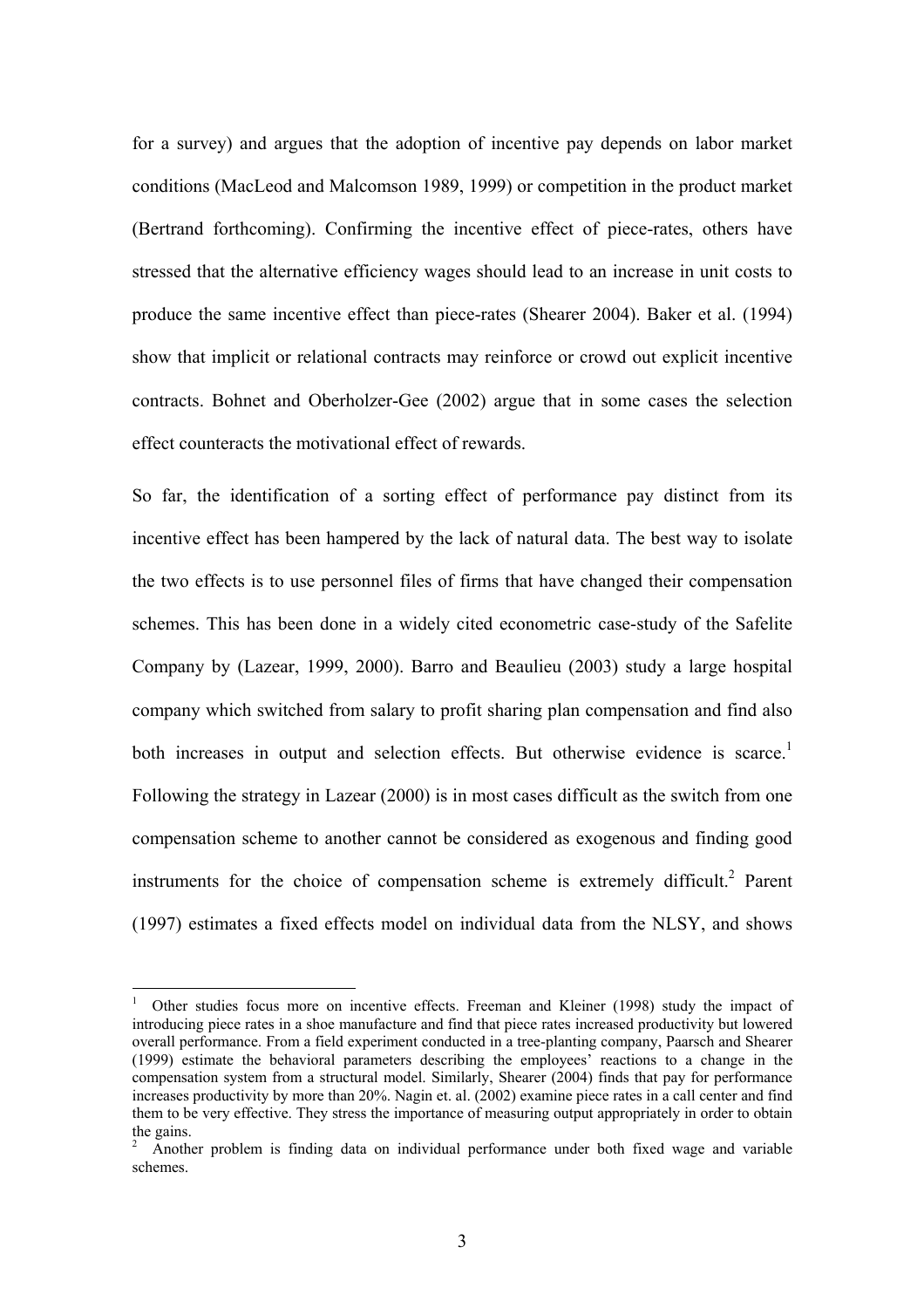that the effect of piece-rate on pay is associated with an incentive effect, whereas the effect of bonuses is more related to a sorting effect. A limitation is that the data do not inform about the proportion of the wage that is variable. Booth and Frank (1999) make use of panel data on individuals to control for both observable worker characteristics and unobservable heterogeneity. However, no direct measure of productivity is available. Experimental methods may help in circumventing some of these difficulties, notably in guaranteeing the exogeneity of the introduction of performance-pay.

The laboratory experiment, the results of which are reported in this paper, has been designed to test the following key predictions derived from Lazear's (2000) model: (*i*) a switch from a fixed to a variable wage increases the average level of output per worker, (*ii*) introducing the possibility for the employees (and consequently also for the firms) of moving to a variable wage increases the variance in output, (*iii*) the gain in productivity is due to both an incentive effect and a sorting effect, and (iv) the introduction of performance-pay in some firms leads to a segmentation of the labor market with high skill employees concentrated in the performance-pay firms and the low skill employees populating the fixed-pay firms. The experimental methodology employed in the current paper offers an opportunity to examine the respective roles of these incentive and sorting effects when both a fixed wage and a variable reward system become available to the employees. It both allows to strictly control the environment (skill levels, structure of pay) and provides precise measures of the agents' productivity and mobility.

A second aim of the experiment is to examine the influence of other-regarding preferences, such as fairness and reciprocity, on the incentive and sorting effects of pay schemes. In practice, employment relationships are usually designed as long term

4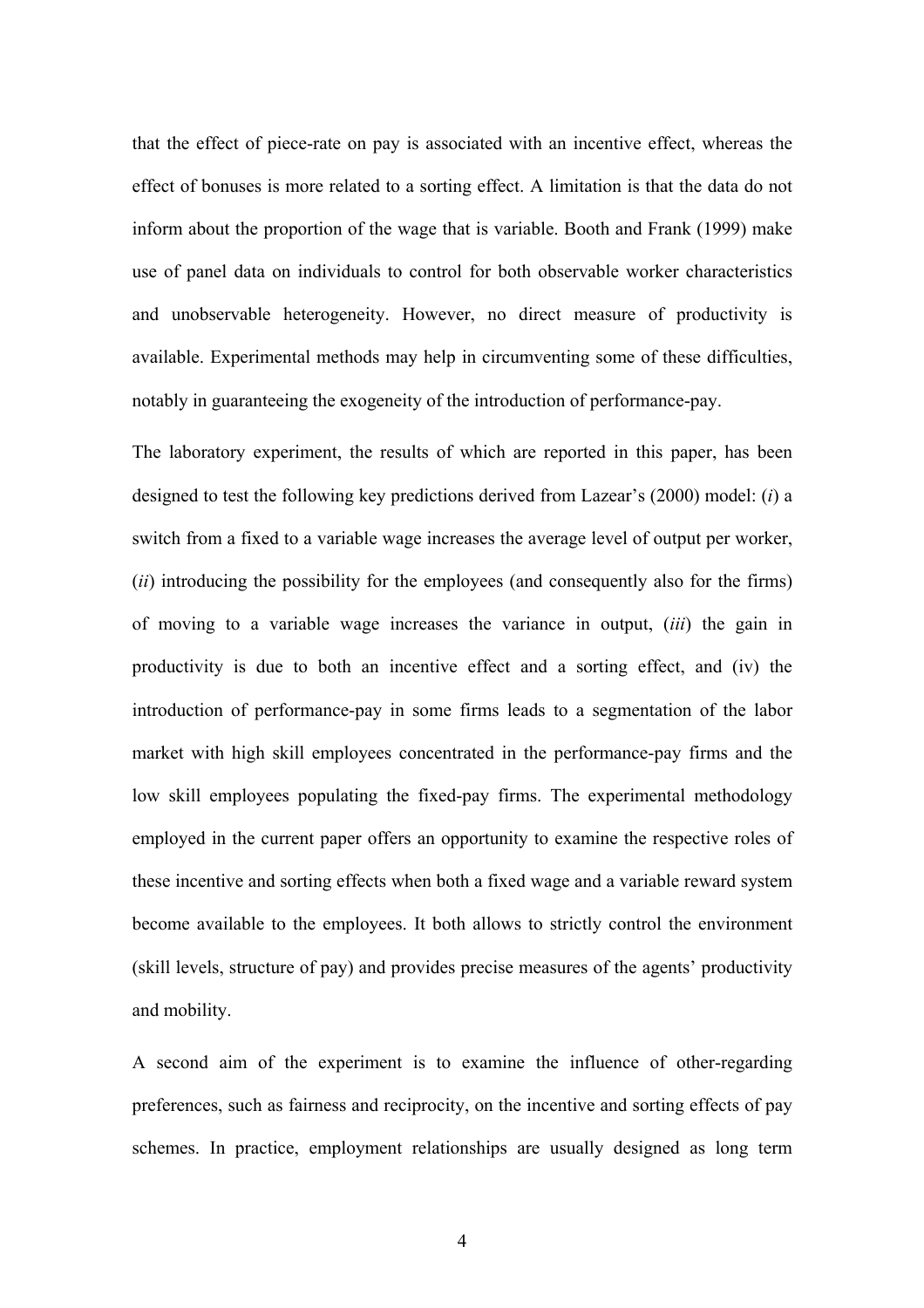relationships. We have learned from many experiments (Falk, Gächter and Kovacs, 1999, Fehr, Gächter and Kirchsteiger, 1997, Fehr, Kirchsteiger and Riedl, 1998) that in finitely repeated games where reputation building may occur, the interaction of reciprocally motivated subjects and selfish subjects may lead to the enforcement of labor contracts even in the absence of a formal incentive system. In such a context, the introduction of explicit incentives may even crowd out voluntary cooperation (Fehr and Gächter, 2002). Thus, we could also hypothesize that repeated game informal incentives such as fairness and reciprocity may have an impact on both the incentive and the sorting effects of the pay schemes in long-term employment relationships. In particular, one can ask whether the generosity of a fixed wage can have the same incentive effect as a variable pay scheme and attract the same kind of employees. For example, a fair employer may be willing to offer a high fixed wage which sorts employees according to their degree of reciprocity rather than according to their skill level. More specifically, we test the additional hypotheses that: (*v*) the effect on output of the availability of variable pay is affected by the nature of the employment relationship, and that (*vi*) the sorting effect on skills of the contractual choice is weakened in a repeated interaction due to the action of social motivations.

To test these hypotheses, our experiment involves firms and workers with two possible skill levels who have an opportunity to contract and work under different pay schemes. It consists of two conditions, a "posted bid market" condition and a "partner matching" condition, which correspond to a spot labor market and a long-term employment relationship respectively, and two treatments, a "fixed wage" treatment and a "menu" treatment. Under the posted bid market condition, we first implement an exogenous fixed wage treatment. Each firm designs a contractual offer consisting of a fixed wage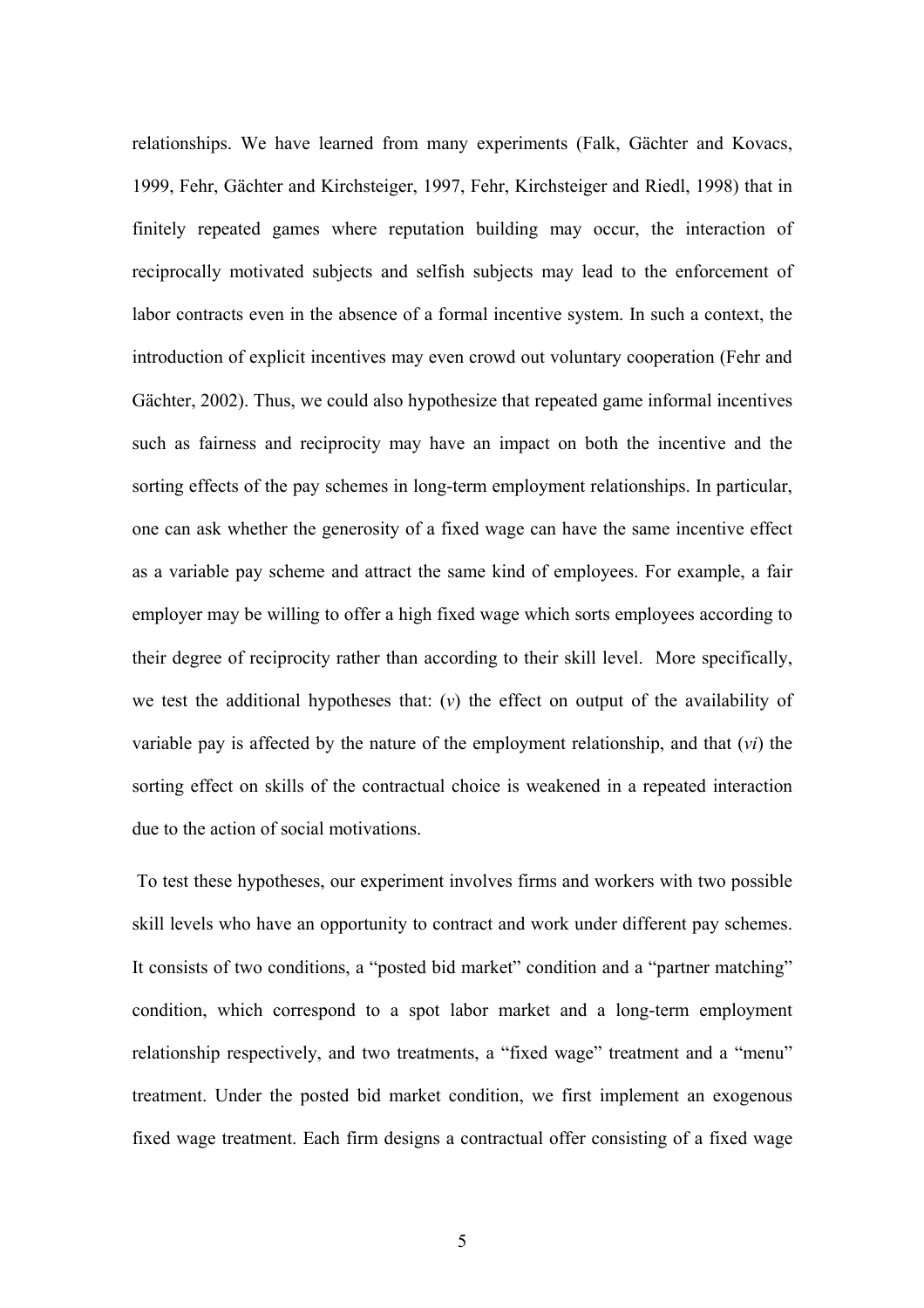level and a desired level of effort that is posted on the market. Each employee can then successively choose an employment contract and decide on their actual level of effort.

Next we implement the menu treatment in which the firms offer a menu of contracts including both a variable pay scheme in which the wage increases in the level of effort according to a price schedule exogenously imposed on all firms and a fixed pay scheme.. Unlike in (Fehr and Schmidt, 2000), where principals choose between an explicit contract and an implicit contract, in our experiment the choice between the fixed and the variable pay schemes is made by the employees before they choose their effort level. Under the partner matching condition, a firm and a worker are paired throughout the session. The subjects are first submitted to the fixed wage treatment and then to the menu treatment. This design enables us to analyze whether the presence of motivations such as fairness and reciprocity affects the design of pay schemes and their incentive and sorting effects.

Our findings support the six hypotheses mentioned above. Under the market condition, most employees do not reciprocate to the firms' fairness as expressed by the offer of non-minimum fixed wages and they move rapidly towards the minimum wage – minimum effort equilibrium. When a variable pay scheme becomes available, the average output of workers as well as its variance increases substantially. The increase arises mainly because the high skill employees select the variable pay scheme as they can improve their payoff under such wage conditions by exerting a higher effort. As a consequence, the labor market becomes highly segmented with the low skill employees remaining in fixed pay firms, whilst most high skill employees are working under a variable pay scheme and producing high output. In the repeated interaction game, however, and relatively to the market protocol, most firms offer higher fixed wages,

6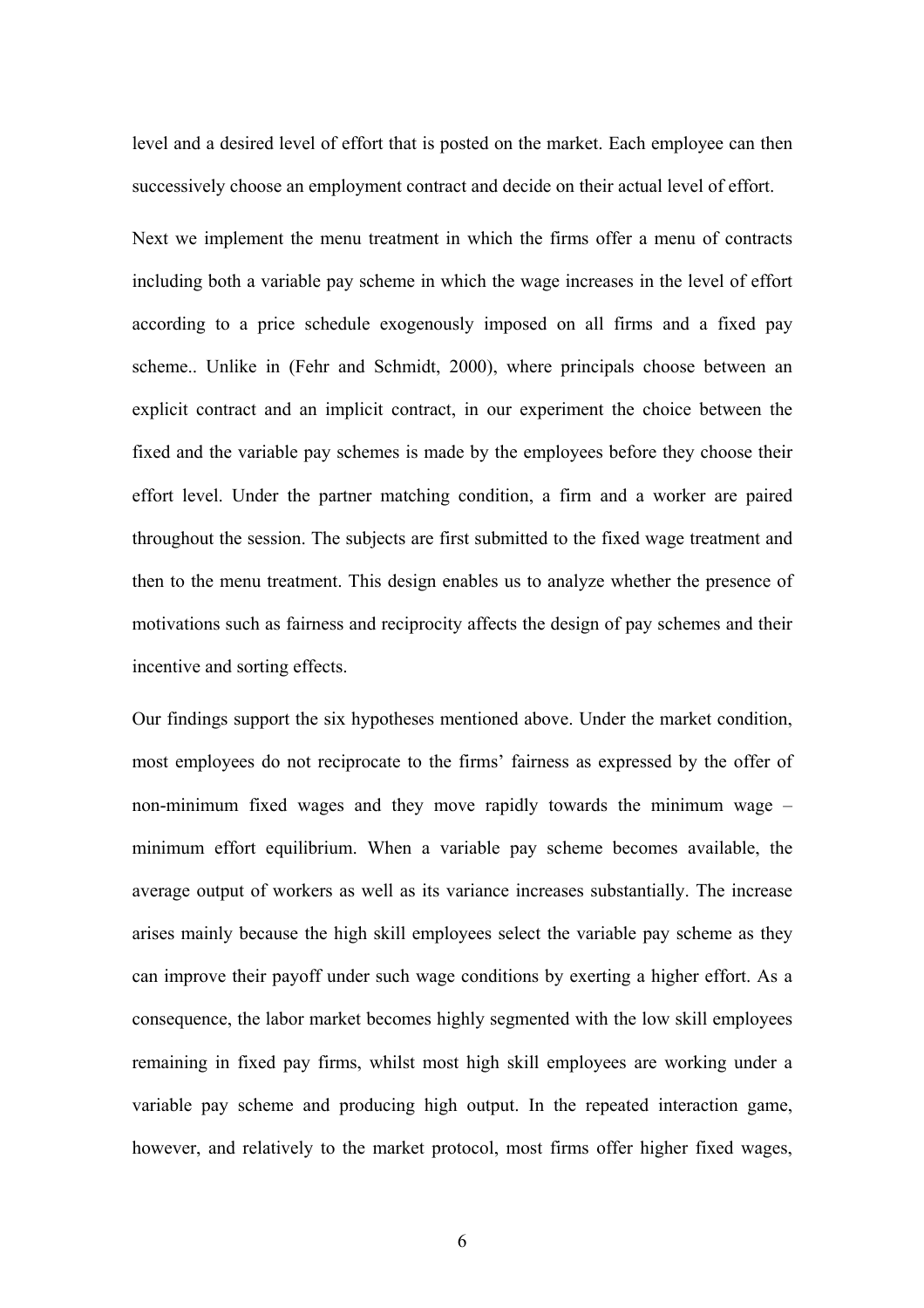workers perform a higher average level of output under the fixed pay scheme and the high skill employees are less inclined to switch to a variable pay scheme. Thus, otherregarding preferences affect contractual choices and the sorting effect of performance pay schemes. This suggests that efficiency wages may be a reason for why firms do not adopt variable pay schemes and they favor a sorting effect more in terms of employees' degree of reciprocity than in terms of skill level.

In Section 2, we present the theory behind the incentive and sorting effects we attempt to identify. In Section 3, the experimental design and the experimental procedures are outlined. The empirical results are presented in Section 4. Section 5 summarizes and concludes.

#### **II. The Model**

In this section, we present a simple model that emanates from Lazear (2000). Denote by *S* the skill of the employee and by *e* her level of effort. The observable output is *y*, with  $y_0$  the minimum level of output below which the employee is fired. Then production is:

$$
y = f(e, S) \tag{1}
$$

with  $f' > 0$  and  $f'' > 0$ 

The utility of the employee is given by:

$$
U(w,e) \tag{2}
$$

where *w* denotes the wage level and with  $U' > 0$  and  $U'' < 0$ 

For any given level of output *y*, there is a unique effort level that satisfies (1). In addition,  $e_0(S)$  is the level of effort necessary to produce:

$$
y_0 = f(e_0(S), S) \tag{3}
$$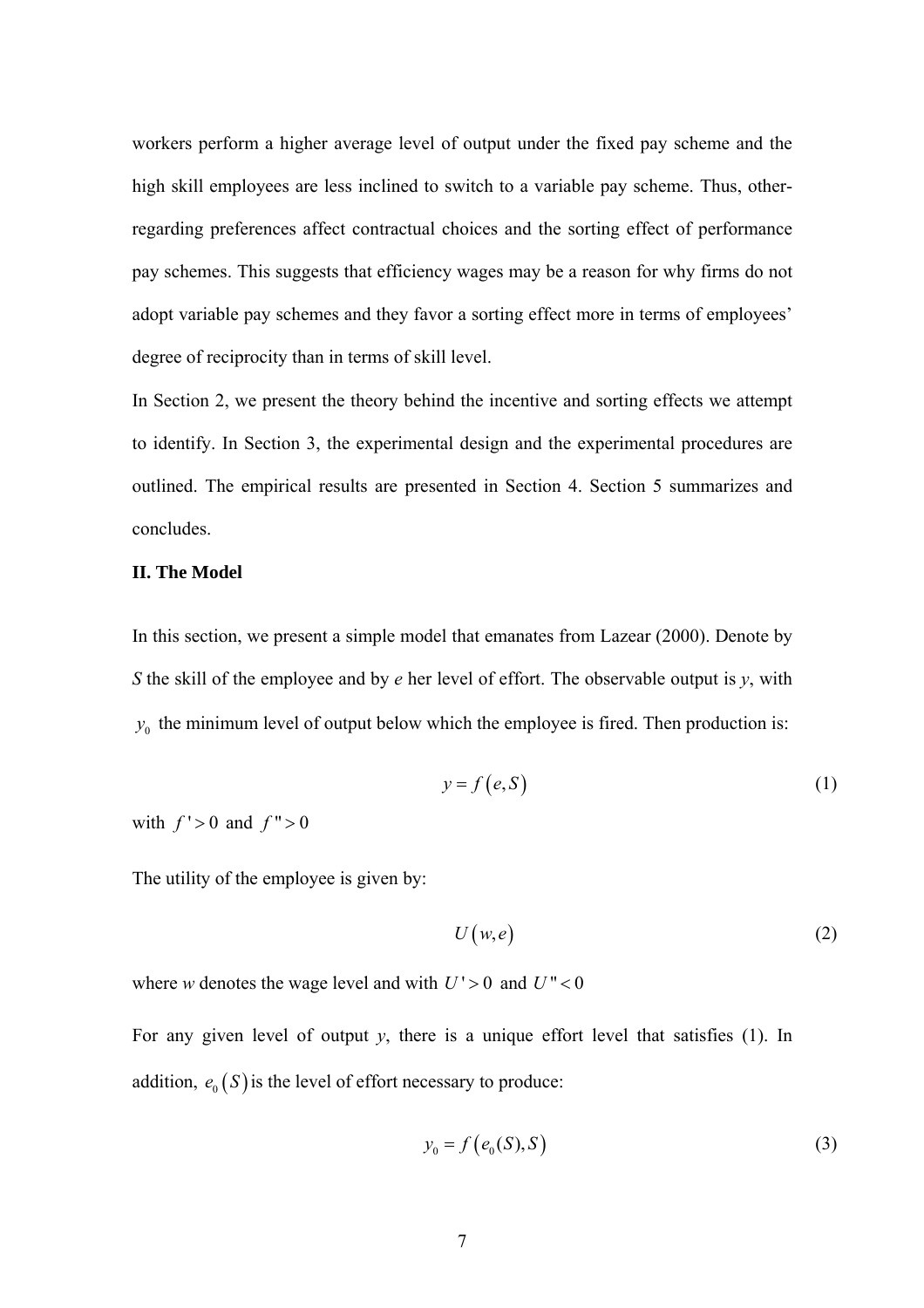given  $\frac{\delta e}{\delta S} = -\frac{f'}{f''} < 0$ *S f*  $\frac{\delta e}{\delta S} = -\frac{f'}{f''} < 0$  (that is, a high ability employee needs less effort to achieve the same output than a low ability worker). Each employee compares the rent she can earn in different firms. Let  $U(\hat{w}(S), \hat{e}(S))$  be her utility in her best alternative. The employee is indifferent between the two alternatives when  $U(w, e_0(S)) = U(\hat{w}(S), \hat{e}(S)).$ 

Consider now the switch from a fixed wage to variable wage. In the variable pay scheme, the linear piece rate wage is given by  $(by - K)$ , where K could be interpreted as a monitoring or a measurement cost imposed on the employee. Thus, the utility of an employee under the variable pay scheme now becomes:

$$
U_{PRC} = U\big(bf\big(e^*(S), S) - K, e^*(S)\big)\big) \tag{4}
$$

where *e\*(S)* is the effort level corresponding to the offer of *b*.

If the firm switching from a fixed to a variable pay scheme decides to guarantee a minimum wage corresponding to the previous wage with  $e = e_0$ , then in equilibrium the employees, who would have received less than the minimum wage under the variable pay scheme, receives *w* as a guarantee after the switch, and consequently stay in the same firm. The wage of an employee is then given by:

$$
w = \max(w, by - K) \tag{5}
$$

i.e., the employee receives *w* if  $y_0 \le y \le y^*$  and *(by-K)* if  $y > y^*$ .

If the firm switching from a fixed to a variable pay scheme decides not to guarantee a minimum wage corresponding to the previous wage, all employees receive *(by-K)*. Compared to the previous fixed wage, the employees with a low ability will suffer a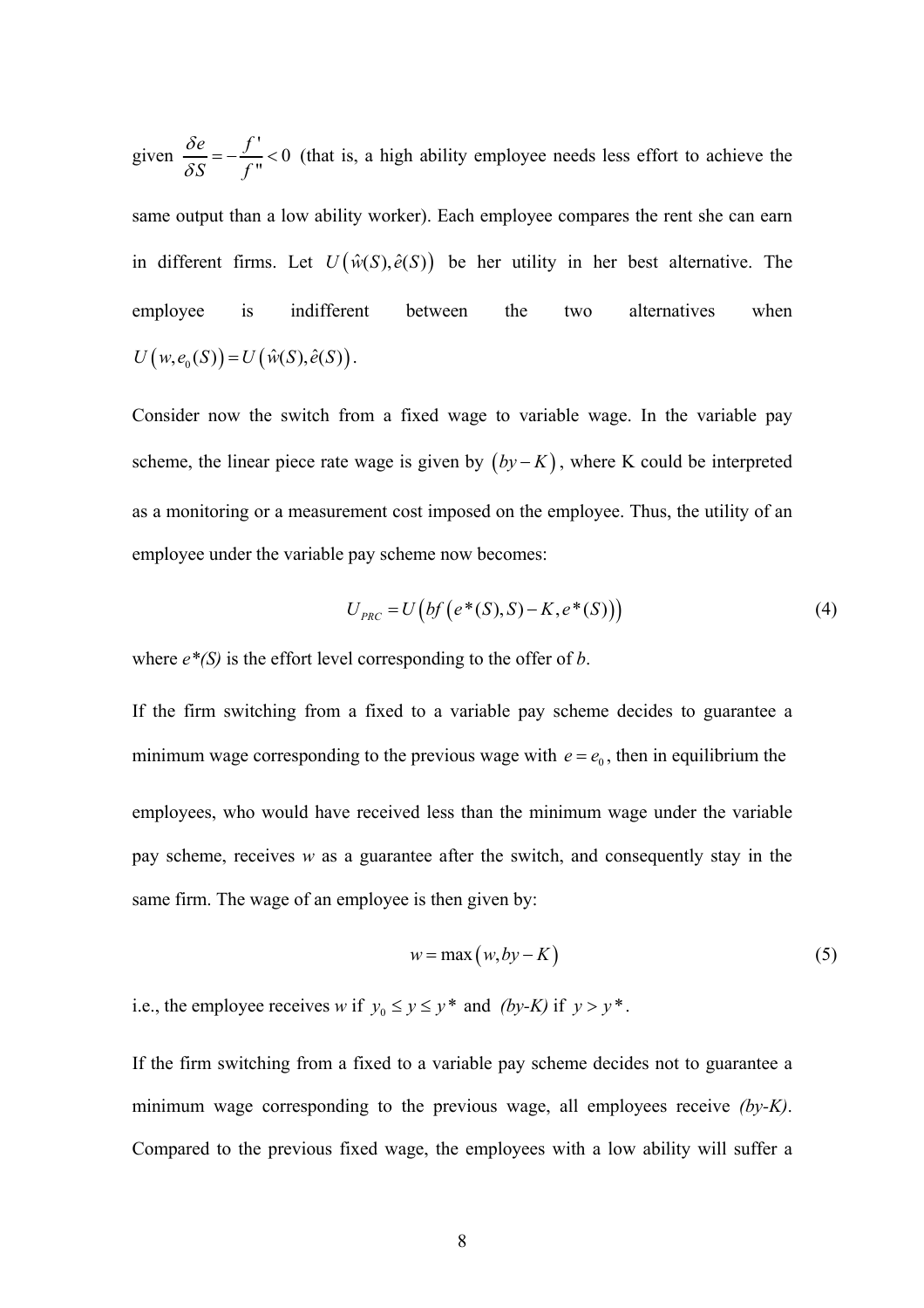relative loss and will be inclined to quit. If the previous wage is guaranteed by a variable pay firm, a low skill employee will be indifferent between staying and moving. In any case, a high skill employee will be better off in a variable- than in a fixed wage firm and she should move from a fixed to a variable pay firm. The following figure (from Lazear 2000) describes the effort decisions:



*Figure 1. Efforts under fixed and variable pay schemes* 

The indifference curve is steeper for the low skill employee. Hence, under both the fixed and the variable pay schemes, the low skill employee will produce  $v=M$ . Under the fixed pay scheme, the high skill agent will produce the minimum requirement  $y=M$ but under the variable pay scheme, she will earn more if producing  $y^{**}=B$ . Thus, the average production increases after the switch but also the variance of the employees' output. The increase in output is due both to the incentive effect on the high skill employees and to the sorting effect. If there is no guarantee after the switch, then all employees producing less than *y\** should leave the firm for another firm using a fixed pay scheme. No employee should produce between  $y_0$  and  $y^{**}$ .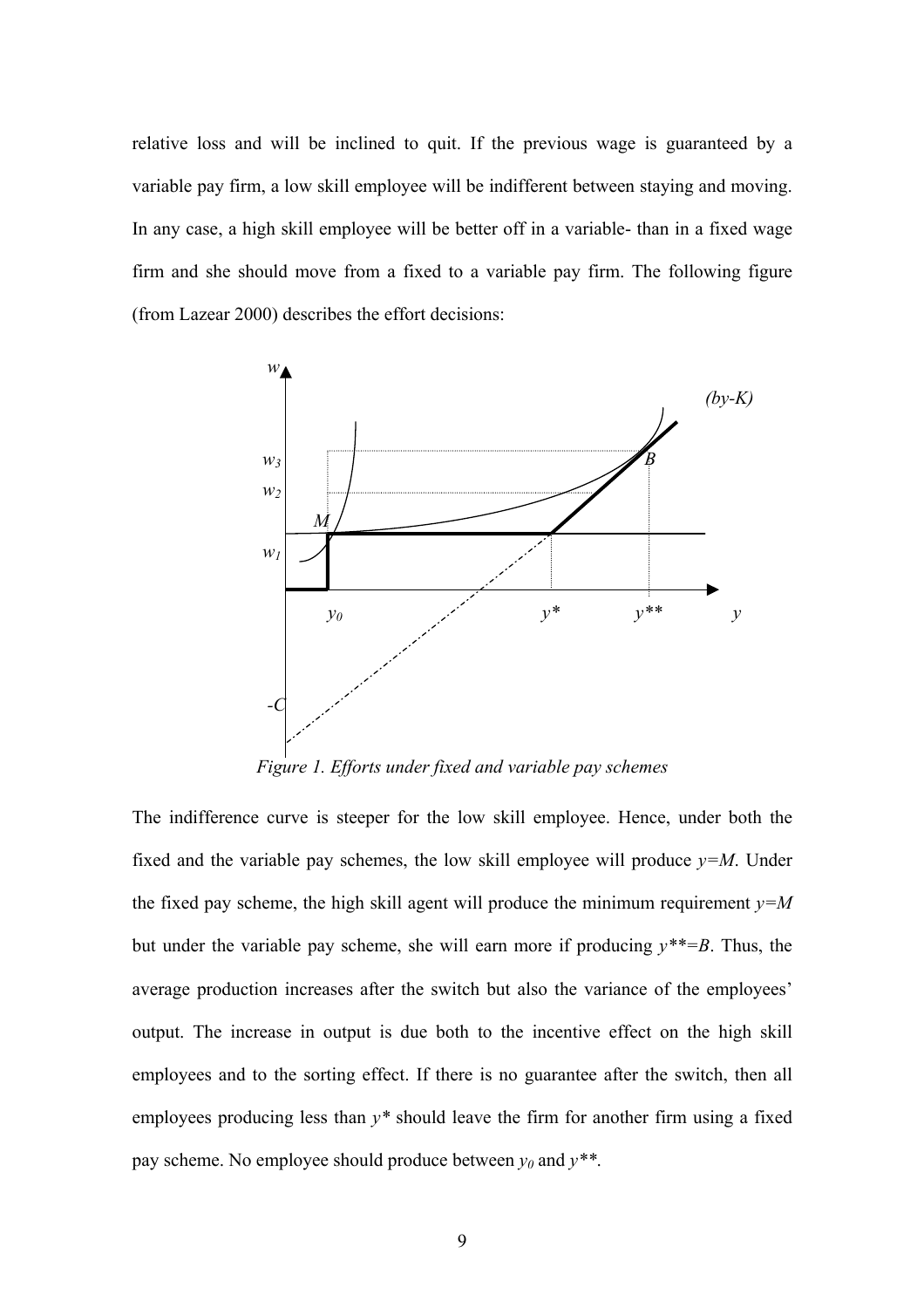How are these predictions influenced by the absolute level of the fixed wage? As shown by Figure 1, increasing the fixed wage  $w_l$  to  $w_2$  gives rise to the same segmentation but at a higher cost for the firm. As the fixed wage reaches  $w_3$ , the skill employee is better off choosing the fixed wage and the minimum effort. Thus, under the assumption of selfishness, it is not rational for a firm to choose a fixed wage higher than  $w_l$ .

#### **III. The Experimental Design**

After a presentation of the experimental protocol, we will derive the theoretical predictions. Thereafter, the experimental procedure will be developed.

#### *A. The protocol*

In our experiment, there are two main categories of participants: the firms and the employees<sup>3</sup>, in equal number.<sup>[4](#page-11-1)</sup> There are two types of employees, the low skill type and the high skill type in equal number and this distribution is common knowledge among all the participants. These two types of employees differ with respect to their convex cost functions which are also common knowledge: for performing the same level of effort, the low skill employee has to bear a higher cost than the high skill employee (see Table 1). The level and the cost of effort are denoted by *e* and *c(e)*, respectively.

*Table 1. Effort levels and costs of effort by type of agents* 

<span id="page-11-0"></span> <sup>3</sup> <sup>3</sup> A more general wording was used during the experiment that was phrased in terms of "buyers – sellers". "X"- and "Y- sellers" designated the low and high skill employees, respectively. Price and quality were used instead of wage and effort. Indeed, contextualizing the experiment is likely to generate biases since the denomination of high- or low- skill employees could have introduced a stigma effect among the participants and because the duration of the employment relationship is known to have an influence on behavior. The instructions are described in Appendix.<br><sup>4</sup> We have not imposed a shortage in the labor market for three main reasons. We are not primarily

<span id="page-11-1"></span>interested in the role of competition on the effect of pay scheme on productivity. It would have increased the imbalance in payoffs according to the role of the participants, since in some periods some agents would have been "unemployed". It would have induced the employee-participants to hasten their decision making, increasing the risk of "mistakes". In our experiment voluntary unemployment arises only when an employee rejects a contract offer (which can always generate a positive payoff).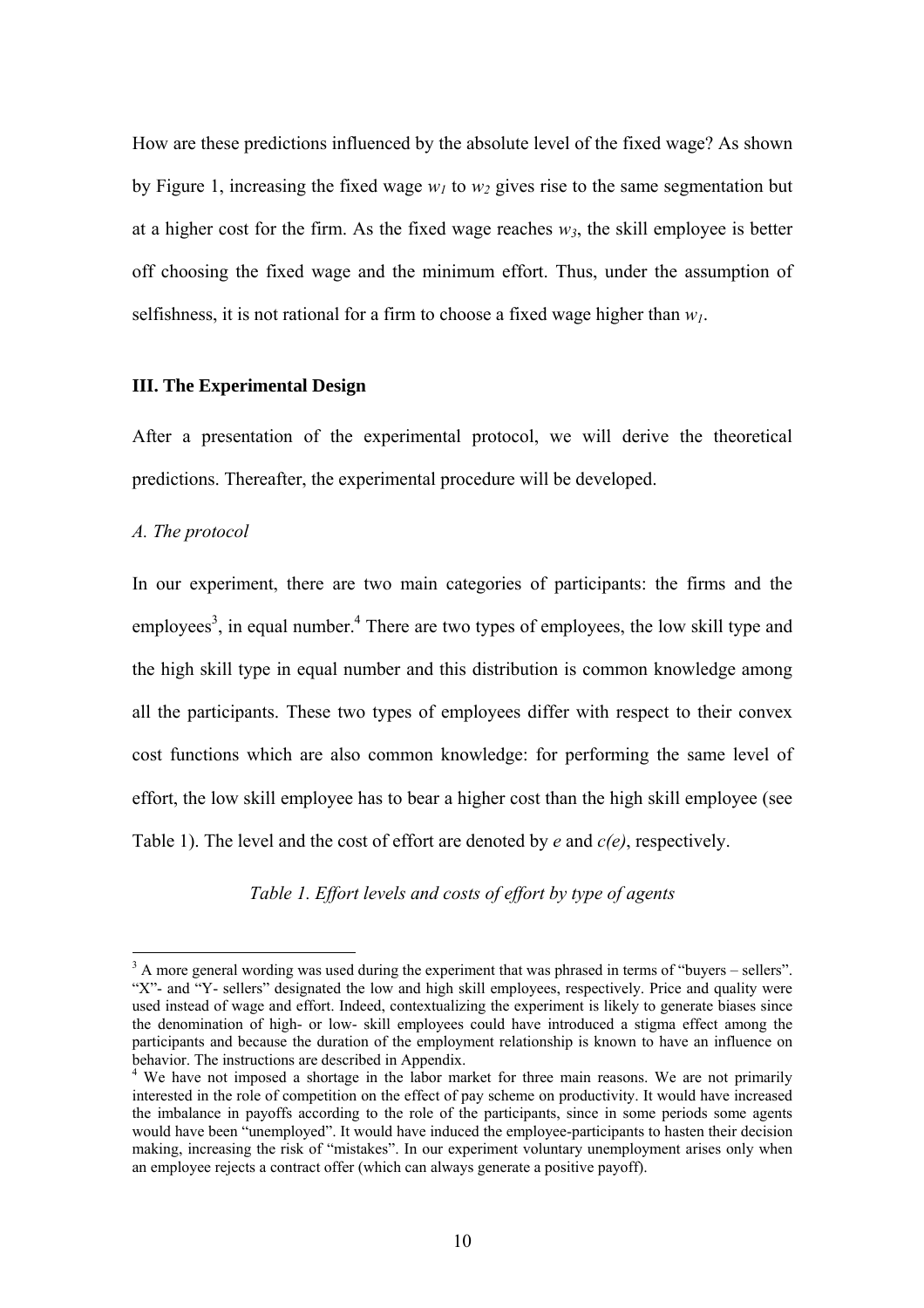| Effort <i>e</i>              |  | $0.2 \quad 0.4 \quad 0.6 \quad 0.8$             |    |
|------------------------------|--|-------------------------------------------------|----|
| Low skill employee $c_l$ (e) |  | 6 12 20                                         | 30 |
| High skill employee $c_H(e)$ |  | $\begin{array}{cccc} 1 & 3 & 5 & 8 \end{array}$ |    |

Each experimental session consists of two parts corresponding to two different treatments, the so-called Fixed Wage Treatment and Menu Treatment. All the participants have been subjected to both treatments. The experiment has been conducted under two conditions: a posted bid market condition and a partner matching condition.

Consider first the posted bid market condition. In the first part of 3 sessions, we implement the Fixed Wage Treatment. Each trading period includes two stages. The first stage of each period is a posted bid market. Each firm posts an incomplete labor contract to the market: it chooses both the amount of the fixed wage it offers, *w*, under the constraint of an exogenous minimum wage the amount of which is 20, and a nonbinding desired level of effort,  $\hat{e}$ . Compared with the standard gift-exchange game introduced by Fehr, Kirchsteiger and Riedl (1993), the possible values of wages and effort are for the sake of simplicity less numerous but the theoretical predictions remain the same. The wage can take four possible values,  $w \in (20, 25, 35, 45)$ . The desired effort level is among the values (0.2, 0.4, 0.6, 0.8 and 1). During a period, each firm cannot revise its offer, is not allowed to offer more than one contract, and cannot make an offer to a specific employee, each employee being allowed to accept any offer whatever her skill level. All the contractual offers are displayed simultaneously on every employee's screen. As in (Fehr, Kirchsteiger and Riedl, 1996) a random mechanism determines the order in which each employee can choose among the remaining available contracts. The choice of a contract is not guided by the speed of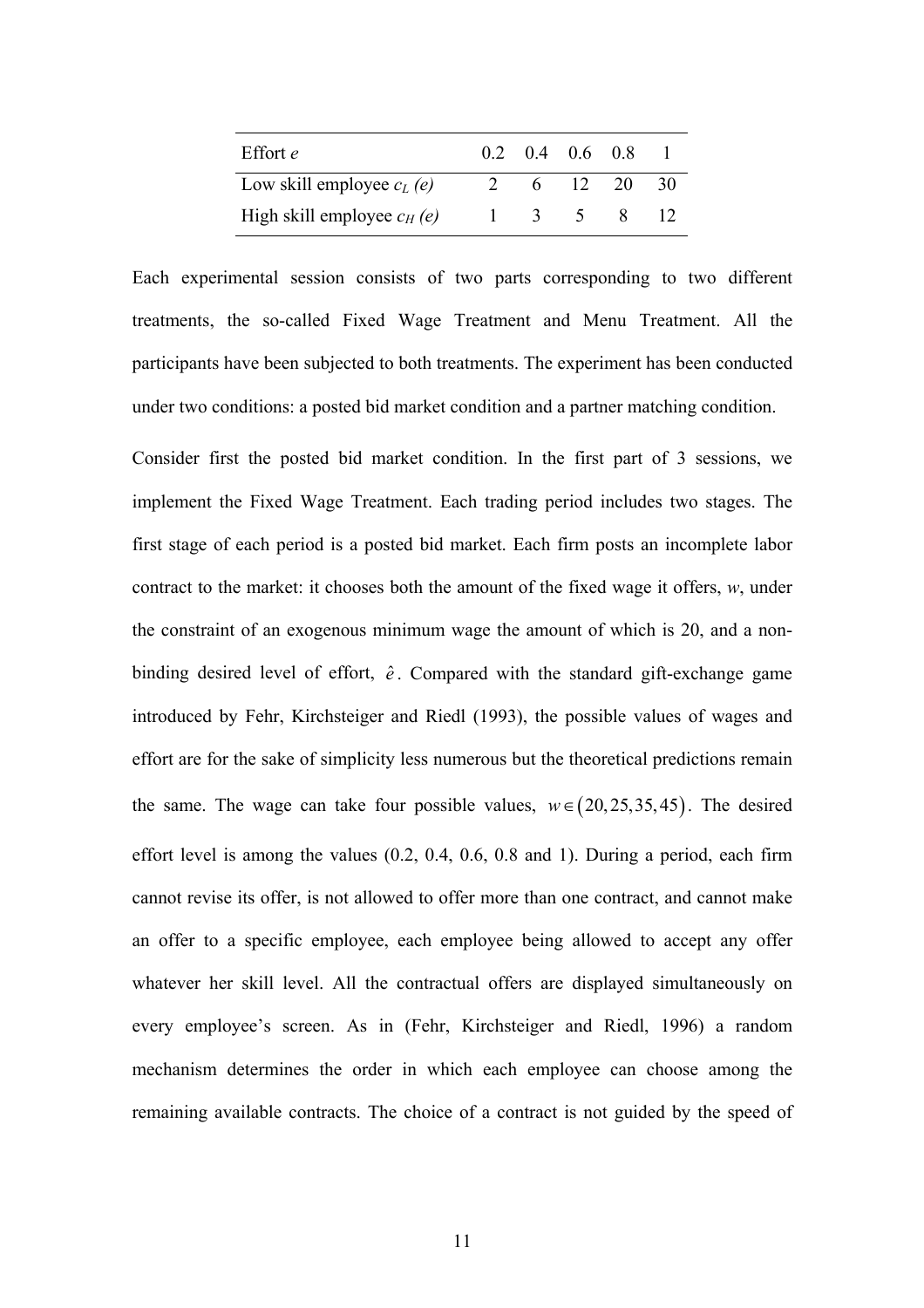decision-making; this reduces the influence of stress on decision-making. An employee can choose only one contract and she can reject all offers.

In the second stage, the employee who has accepted a contract immediately chooses her actual effort level from the set of feasible levels. The firm is informed about the acceptance of its offer by an employee, the skill level of this employee and her choice of effort. Only the firm is informed about the type of its own employee and about her effort choice. Effort is perfectly verifiable but no fine can be imposed on the employee who cheats on the desired level of effort. Each participant is informed about her payoff in the current period. The payoffs for one period are calculated as follows:

for the employee:

 $\pi^{E} = w - c(e) - 8$  (with 8 being a fixed cost of effort) upon acceptance of a contract, and  $= 0$  otherwise;

for the firm:

 $\pi^F = (v - w)e$  upon acceptance of its offer, and = 0 otherwise, where *v* denotes a redemption value, i.e. the gross profitability of each unit of effort chosen by the employee. In this experiment,  $v=100$ . Like in (Fehr, Kirchsteiger and Riedl, 1993, 1998, Gächter and Falk, 2002), this guarantees that the firm can make no loss, avoiding disturbances in the data due to loss aversion phenomena.

Next a new period starts automatically. Since contracts apply for a single period, the launching of a new period reopens the market. It is therefore impossible for a firm to reward or to punish the past decision of a specific employee since identities of the trading partners are unknown. This rules out reputation formation. The first part of the experiment consists of 8 trading periods, the number of which is common knowledge.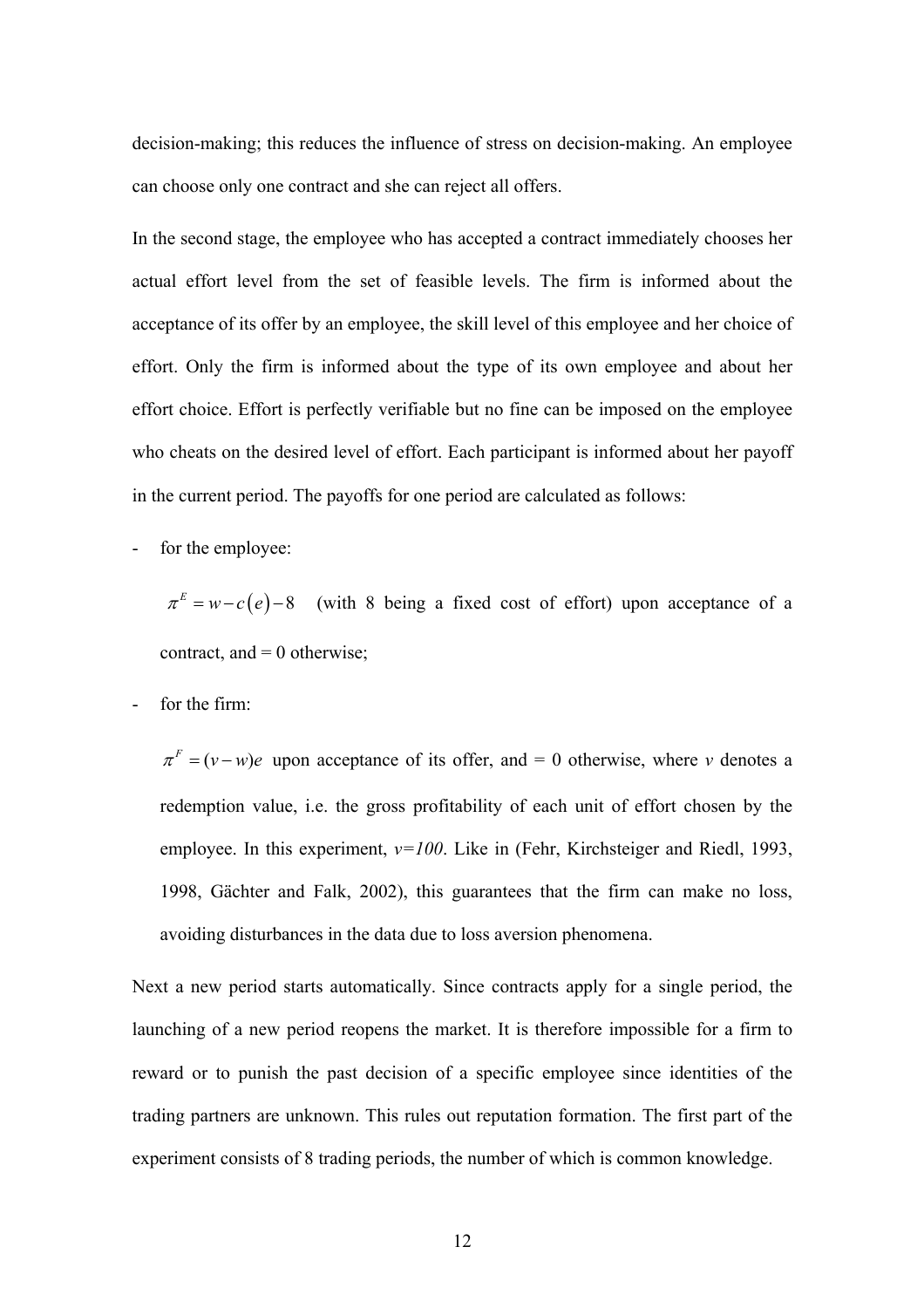In the second part of these sessions, we implement the Menu Treatment. Now, two pay schemes may coexist in the market. In the first stage of each period, the firm posts a menu of contracts to the bid market. The menu includes both an exogenously defined variable pay contract and a fixed pay contract.<sup>[5](#page-14-0)</sup> The variable pay contract states that the wage can take four possible values,  $w \in (20, 25, 35, 45)$  and that the actual wage level paid to the employee will depend on the actual level of effort chosen by this employee in the second stage of the period, according to the following relationship:

$$
w = Max (20, b(e) - K)
$$

where *b* is arbitrarily fixed at 50 and *K* at 5 and 20 is the exogenously given minimum wage. <sup>6</sup> The fixed pay contract is an incomplete contract, which specifies both a wage and a desired level of effort exactly like in the first treatment. The wage can still take four possible values,  $w \in (20, 25, 35, 45)$ . Unlike the fixed pay scheme in which the wage is paid before the choice of the effort, under the variable pay scheme the wage is paid after the choice of effort by the employee.

The variable pay scheme incorporates a minimum wage guarantee that is common to all firms. To avoid any distortion this minimum wage is the same as in the fixed pay scheme. We could also consider that the fixed wage offered in the menu of contracts constitutes a firm's specific wage guarantee. Each employee has not only to choose one firm, but also one contract with either a fixed or a variable pay scheme.

 $\overline{a}$ 

<span id="page-14-0"></span><sup>&</sup>lt;sup>5</sup> This design guarantees that the participants will not face a shortage of variable pay contract offers. The choice of a contract will not be affected by its availability. These two pay schemes were termed two "modes of payment", with "mode A" as the fixed pay scheme and "mode B" as the variable pay scheme. The latter was presented as a "price schedule" common to all buyers.

<span id="page-14-1"></span> $6\,\text{For simplicity and because we are chiefly interested in the contractual choice by the employee, we$ decided not to have a protocol in which each firm would determine its value for *b*.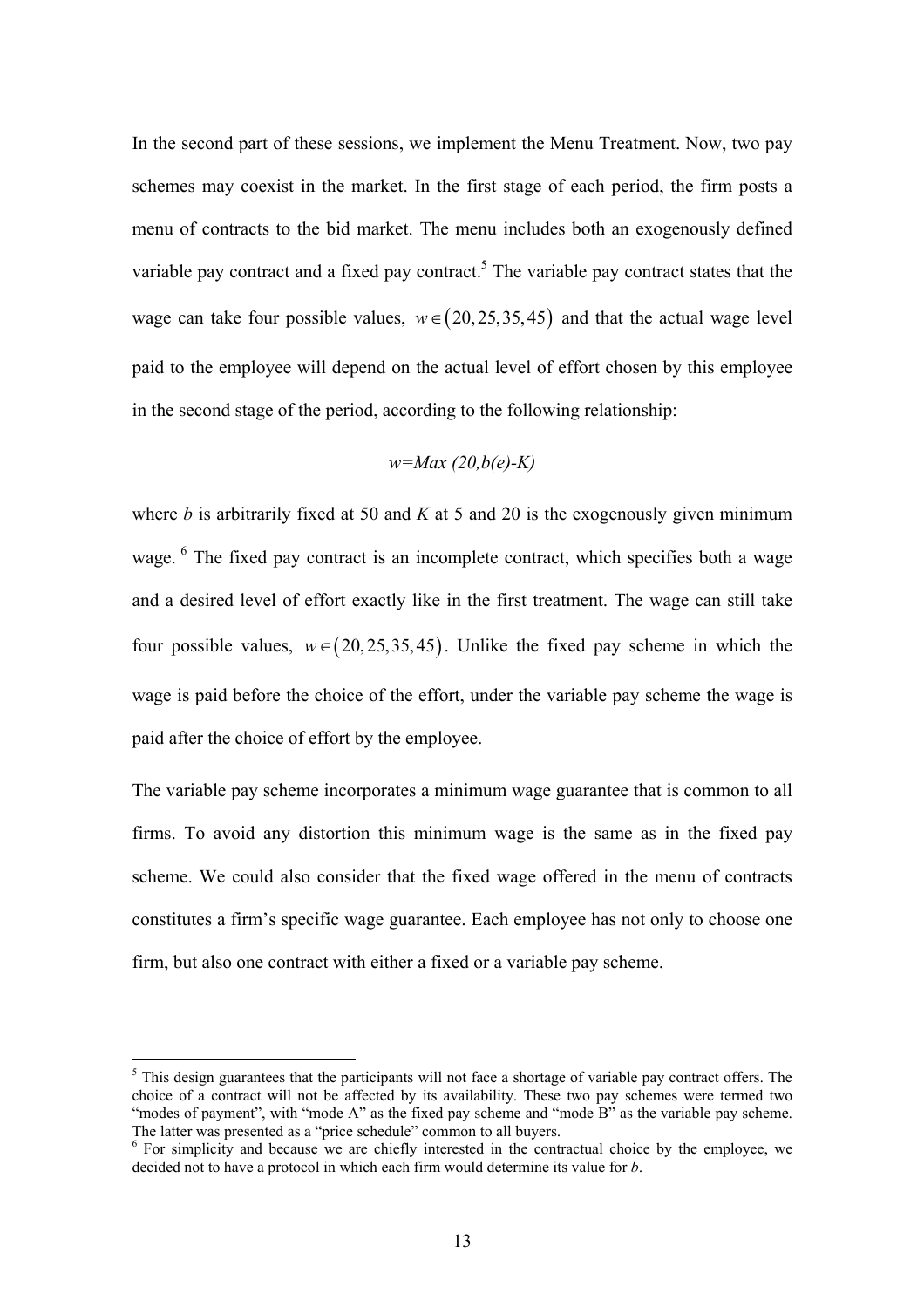In the second stage of each period, the employee decides on her actual effort level, given the payment scheme she selected from the menu of contracts. All the other conditions introduced in the first treatment continue to apply. At the end of this stage, the firm is informed about the acceptance of its offer, the type of its employee, and the employee's choice of both pay scheme and actual effort level. Each participant is informed about her payoff in the current period.

This design implies that in the second part of these sessions, which also consists of 8 trading periods, we should observe both types of compensation rules in the market. It enables us to analyze for each type of employee the attraction of each pay scheme, the impact of the pay scheme and the amount of pay on the effort levels.

To control for the possibility of an order and a learning effects on individual decisions, we also conducted three sessions under the market condition with the Menu Treatment implemented in the first 8 periods and the Fixed Wage Treatment in the further 8 periods.

Consider now the partner matching condition that was implemented in three other sessions. At the beginning of the session, firms and employees were matched to form pairs that remained intact throughout the session. Before making its first decision, the firm was informed about the skill level of its employee. The first part of these sessions consisted of the Fixed Wage Treatment and the second part of the Menu Treatment. In the first stage of each period in the first part, the firm makes an offer to its own employee consisting of a wage and a desired level of effort. The employee then decides on whether to accept or to reject this offer. In case of a rejection, both earn nothing. In case of an acceptance, in the second stage, the employee chooses her actual level of effort. Under the Menu Treatment, the firm makes an offer which includes a variable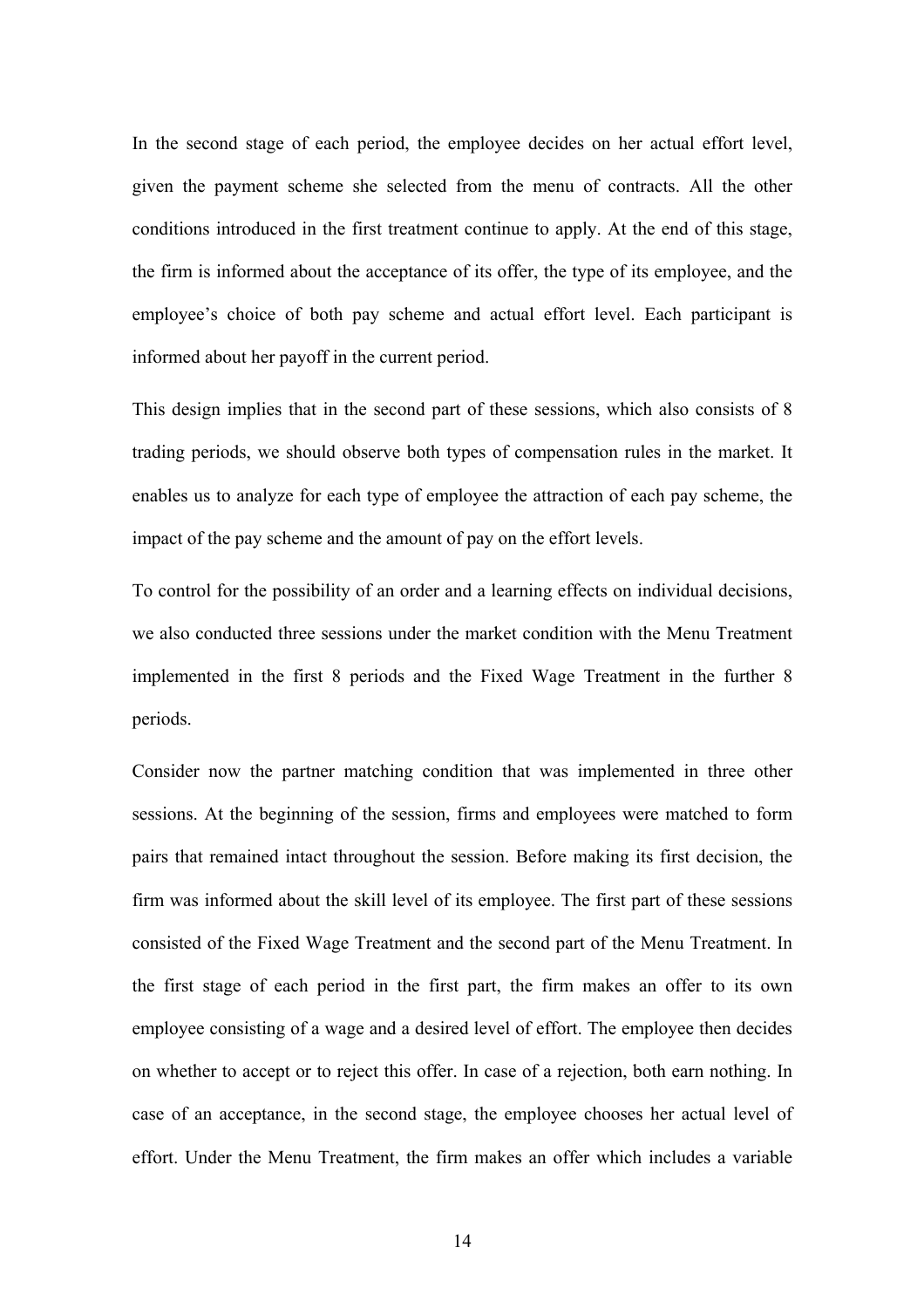pay scheme and a fixed pay scheme associated with a desired level of effort. The employee may either accept or reject this menu of contracts. If she accepts, she chooses the payment scheme together with her actual level of effort. The payoff functions and feedback information are the same as in the other condition.

#### *B. Theoretical predictions*

Under the assumption of rationality and selfishness, the predictions of the game are straightforward. In the posted bid market condition, under the Fixed Wage Treatment, at the second stage, whatever her type and irrespective of the wage contracted upon, any employee should provide  $e^* = e_{min} = 0.2$ . No employee has an incentive to choose a higher level of effort since her cost increases in the effort level and because she can be neither punished nor rewarded for her actual effort. The firm should, therefore, offer the contract (fixed wage  $w^*=20$  and  $\tilde{e} = 0.2$ ) with the minimum wage in the first stage. This offer should be accepted by any employee since a rejection can provide her with no better alternative. This prediction would not change if the firm was informed in advance about the type of the employee it contracted with. The firm's payoff, given by *(v-w)\*e,* should thus amount to 16, while the high and low skill employees should earn 11 (*wminc(emin)-8*) and 10, respectively.

Should the employees opt for a variable pay scheme when the opportunity of choice is available, i.e. in the Menu Treatment? Let us consider the high skill employee first. Choosing the variable pay scheme enables her to receive a high wage (45), provided she performs the maximum effort level  $(e_{HV}^*=1)$ , which enables her to reach his highest utility (25). She is better off than choosing the fixed pay scheme which makes her earn 11 in equilibrium in exchange for a wage of 20 and the minimum effort level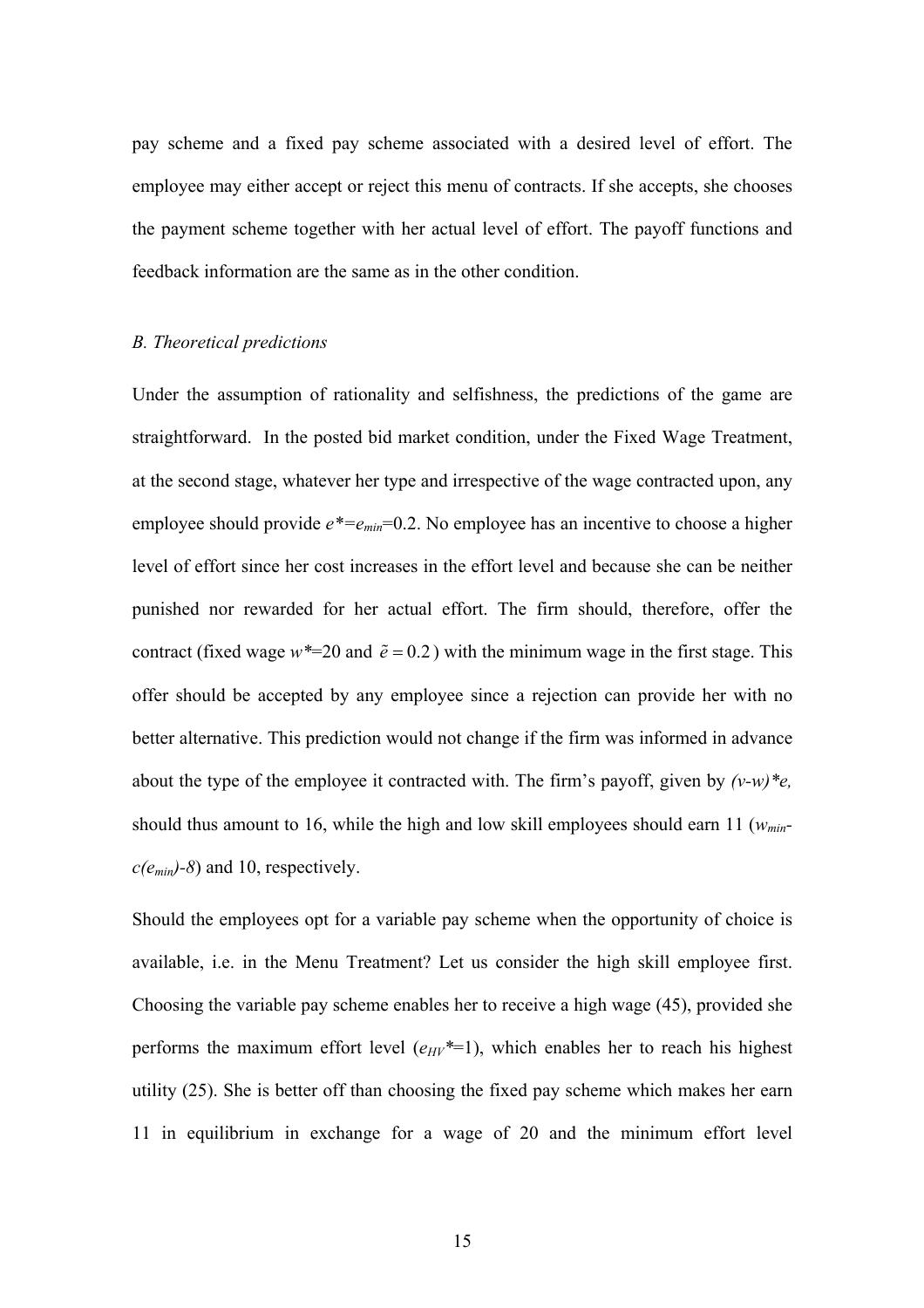$(e_{HF}^*=0.2)$ . The variable pay scheme should thus attract the high skill employees, who are able to increase their payoffs by choosing the maximum effort. In contrast, the low skill employee should provide the minimum effort under both schemes  $(e_L y^* = e_L f^* = 0.2)$ as she earns 10 irrespective of which pay scheme is chosen and should thus be indifferent between the two. As a consequence, the firm should offer the menu of contracts (variable pay scheme; fixed pay scheme with  $w^*=20$  and  $\tilde{e} = 0.2$ ) which is (imperfectly) separating<sup>[7](#page-17-0)</sup>. The firm is better off under the Menu Treatment than under the Fixed Wage Treatment, because it can attract a high skill employee, who should opt for the variable pay scheme, choose the maximum effort and be compensated by the maximum wage. In the latter case, the payoff to the firm amounts to  $(v-b(e)+K)^*e=55$ . If it recruits a low skill employee, it will compensate her with the minimum wage and whatever the mode of payment chosen by this employee, the firm's payoff will amount to only 16. Since the firm does not know which type of employee will accept its offer in the posted bid market condition, its expected payoff is 35.5 in the Menu Treatment, to be compared with the certain payoff of 16 received under the Fixed Wage Treatment.

Under the partner matching condition, since the game is repeated finitely, predictions regarding the decisions of both the firm and the employees are similar except that the firm knows the type of its employee. Under the Menu Treatment, the firm's equilibrium payoff is therefore 55 when it is matched with a high skill employee and 16 when matched with a low skill employee.

<span id="page-17-0"></span><sup>&</sup>lt;sup>-</sup>  $\frac{7}{1}$  This menu of contracts is imperfectly separating since the low skill employee is indifferent between the two pay schemes due to the minimum wage guarantee. Note also that in the market protocol, there are no strategic interactions among firms. The firms do not know the prices offered by the other firms, the employees choose successively according to a random order and the variable pay scheme is common to all firms and available in all of them. Therefore, the firm cannot try to attract a skill employee instead of its competitors by increasing its fixed wage offer.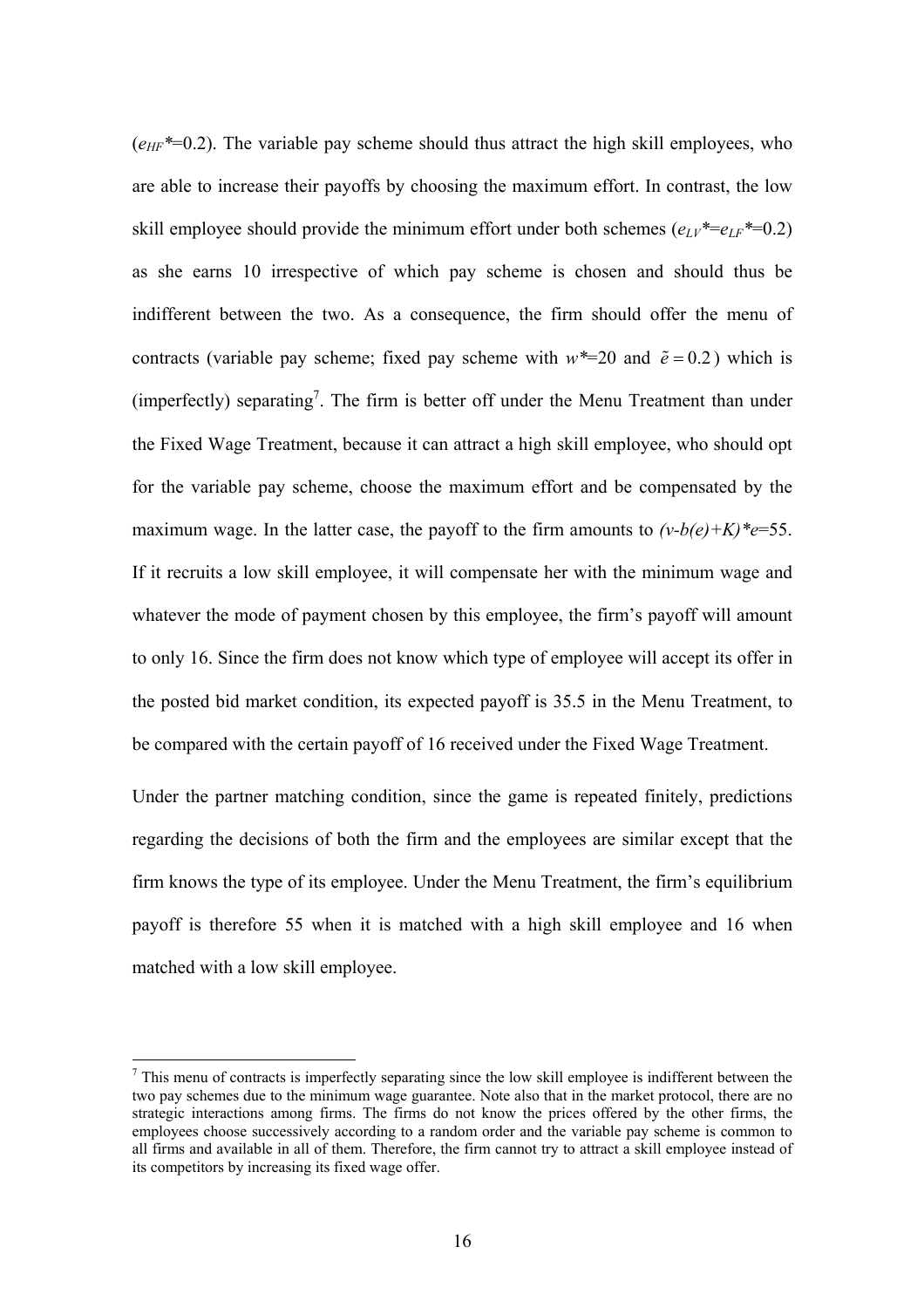Thus, if all participants have purely selfish preferences, we should when moving from a Fixed Wage Treatment to a Menu Treatment observe *(a)* an increase in the average individual effort, *(b)* an increase in the variance of effort, *(c)* and a sorting of the employees according to their type, with the high skill employees concentrated in the variable pay scheme and the low skill employees in the fixed pay scheme due to the offer of a (imperfectly) separating menu of contracts.

However, we know from many experimental studies of the labor market (Fehr, Kirchsteiger and Riedl, 1993, 1998, Fehr and Schmidt, 1999, Gächter and Falk, 2002) that individual behavior may also be shaped by other-regarding preferences such as fairness, reciprocity and inequality aversion. We now turn to consider what would happen if the firm is fair and expects the employees to be reciprocal in the posted bid market condition. Under the Fixed Wage Treatment, the firm may deviate by offering  $w=45$  and asking  $\tilde{e} = 0.6$  if expecting a reciprocal and inequality averse employee. If the employee is reciprocal and chooses an actual effort equal to the desired one, the firm would earn 33, a high skill employee 32 and a low skill employee 25. All players should be better off with this fairness strategy compared with the equilibrium based on selfish assumptions. This strategy is not very risky for the firm since it increases its expected profit more in case the agents are reciprocal (it earns 33 instead of 16) than it decreases it if they turn out to be selfish and choose the minimum effort (it earns 11 instead of 16). Under the Menu Treatment, a fair and inequality averse firm may offer the menu of contracts (variable pay scheme; fixed pay with  $w=45$  and  $\tilde{e} = 0.6$ ), which is not separating. Its expected payoff is still 33 if the employee is reciprocal and inequality averse whatever her skill level. Both employees should choose a fixed pay scheme which may both increase their payoffs and reduce the difference in payoffs relative to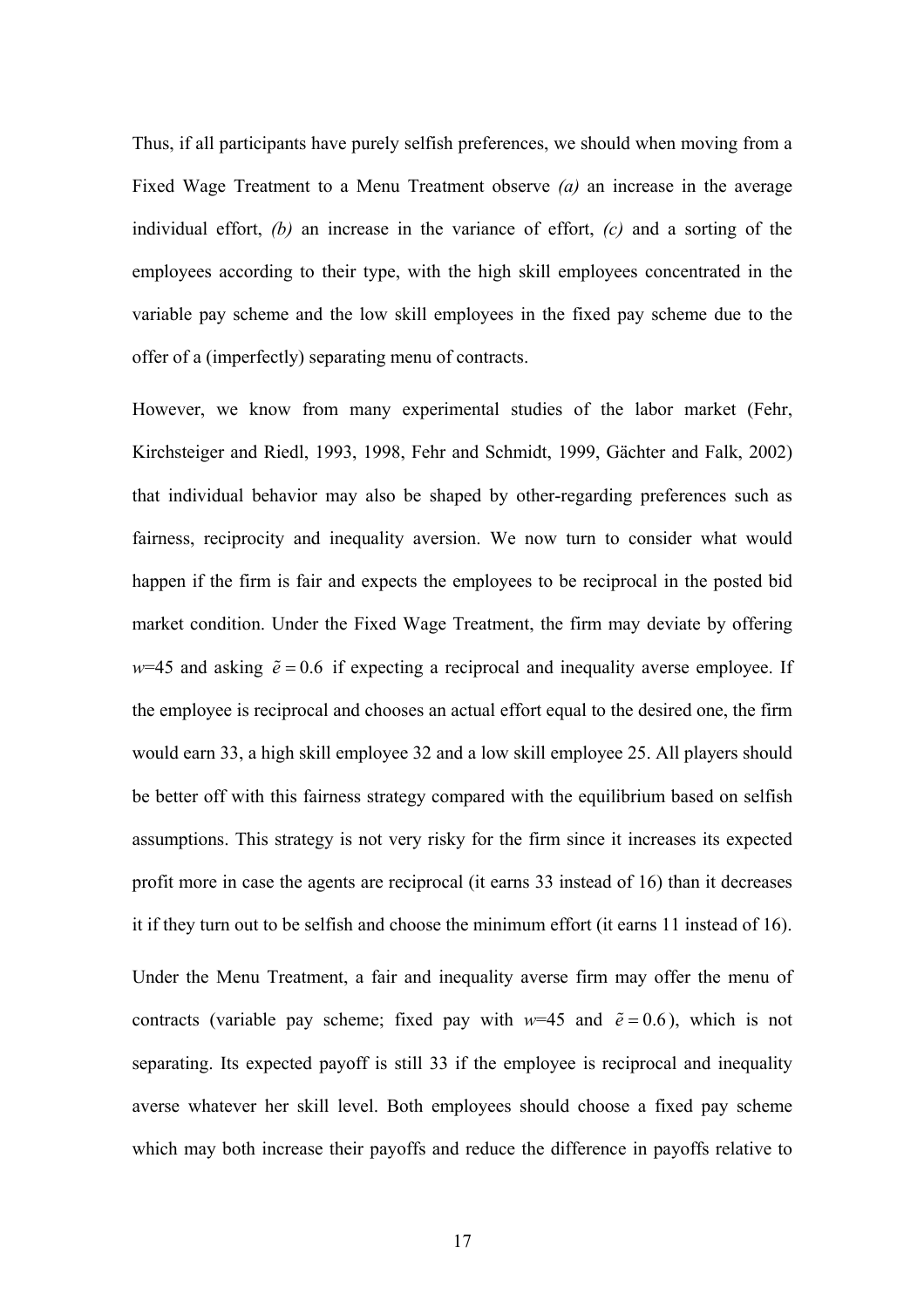the firm as compared with the variable pay scheme. Unlike in the Fixed Wage Treatment, in making such a generous offer the firm is making a sacrifice if it is matched with a high skill employee, since it could earn more if this employee chooses the variable wage and the high level of effort. This strategy is, however, more risky than under the Fixed Wage Treatment since in the case that the offer is accepted by a selfish employee the latter will opt for the fixed pay scheme and make the minimum effort leaving the firm with a payoff of 11. Had the firm offered a fixed wage of 20, the high skill employee would have been better off by opting for the variable pay and choosing the maximum effort, thus guaranteeing the firm a 55 payoff. But fairness and positive inequality aversion may motivate generous offers.

Consequently, accounting for other-regarding preferences from both sides, we should, when moving from a Fixed Wage to a Menu Treatment, observe *(a')* a smaller increase in the average individual effort than under the assumption of selfishness, and (*b')* less sorting of the employees, more of both types being concentrated in the fixed pay scheme. Under the partner matching condition, where the firm knows the type of its employee, the same predictions can be made. The fair strategy is less risky since the firm can punish a selfish employee by offering a low wage in the subsequent periods. Similarly, an employee can punish a selfish firm by rejecting its offer.

#### *C. The procedures*

The experiment consisted of 9 sessions, with each session comprising two parts of 8 periods each. Six sessions were conducted under the posted bid market condition. In half of them, participants were first subjected to the Fixed Wage Treatment and then to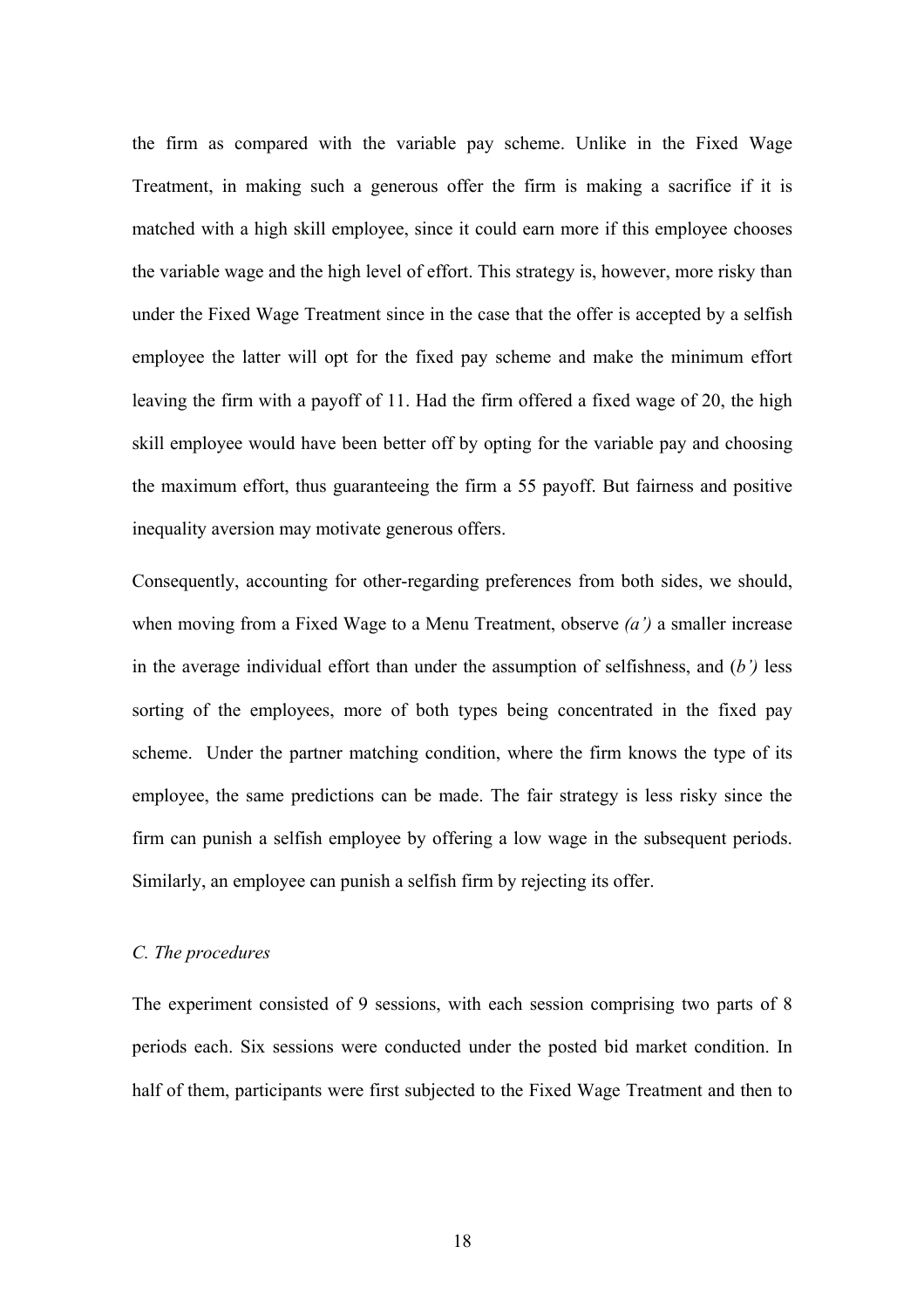<span id="page-20-1"></span>the Menu Treatment; the other half was conducted in the reverse order.<sup>[8](#page-20-0)</sup> This gives a total of 760 observations<sup>9</sup>. In the 3 other sessions we implemented the partner matching protocol, with the Fixed Wage Treatment imposed before the Menu Treatment. This yields 384 additional observations. These sessions were conducted in the GATE (Groupe d'Analyse et de Theorie Economique) laboratory, Lyon. The 144 participants were recruited from various undergraduate courses in the area's Textile Engineering School, Ecole Centrale Engineering School, Lyon School of Management and faculty of economics (18% of the subjects were economics students but not trained in game theory or labor economics). No subject participated in more than one session. The experiment was computerized using the Regate software (Zeiliger, 2000).

Participants were randomly assigned to a specific computer terminal, depending on the computer name drawn randomly from a box upon entering the room. Before the decision-making began, written instructions for the first part of the experiment were distributed to participants and read aloud by the experimenter (see Appendix). Questions were answered privately by the experimenter. In addition, to make sure that the participants understood the rules of the game, they had to answer a questionnaire including a series of questions about the computation of firms' and employees' payoffs. When all participants had answered the questions correctly, the experiment started. No communication was allowed.

Each participant then observed on his or her computer screen the role he or she was assigned to play. Since 16 subjects participated in each session, 8 of them were allocated the role of a firm, 4 the role of a low skill employee and 4 the role of a high

<span id="page-20-0"></span> <sup>8</sup> <sup>8</sup> In the econometric analyses we carried out, it turned out that the order did not affect the results obtained.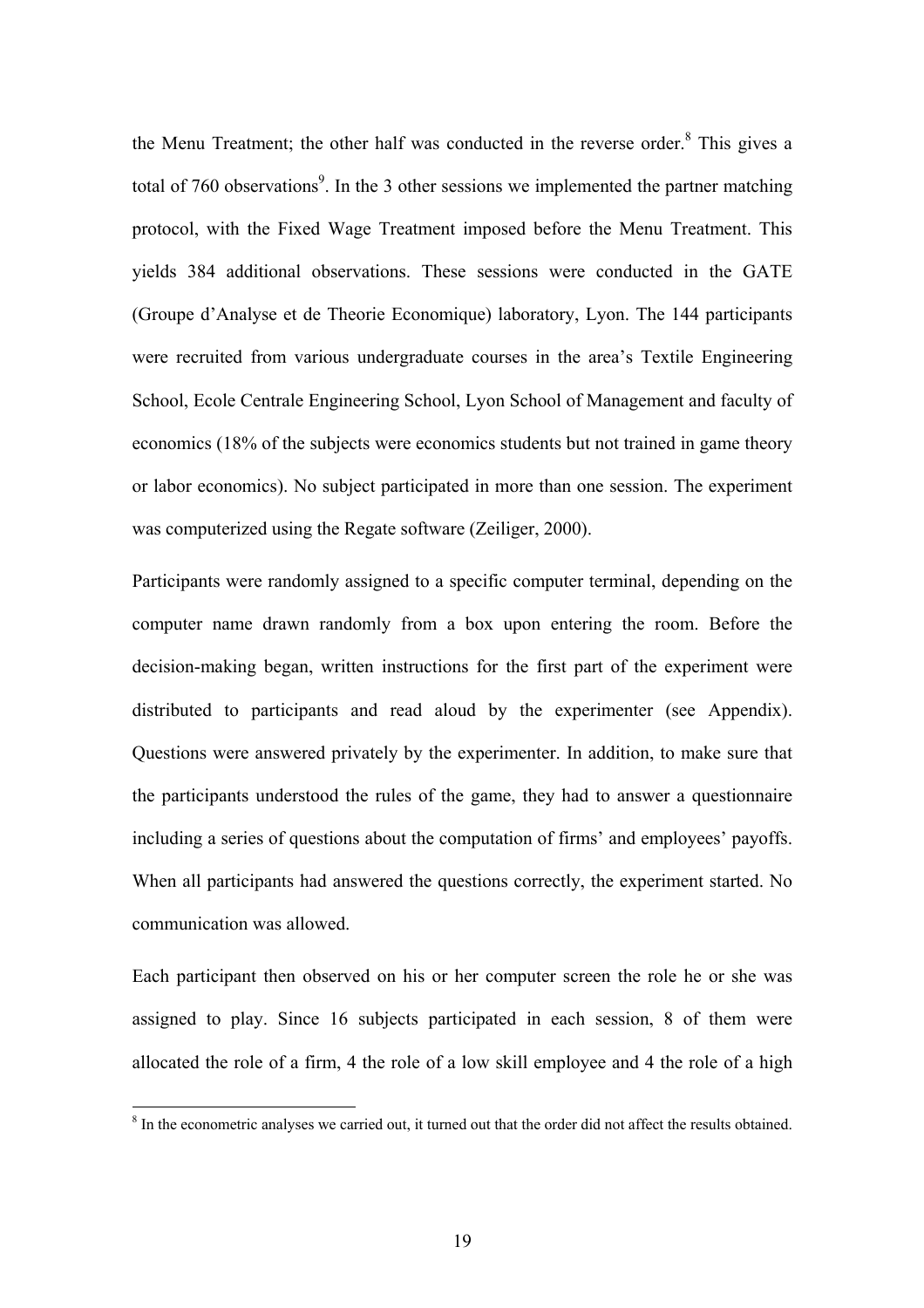skill employee. Role assignments remained unchanged throughout the entire session.. All interactions were anonymous and the subjects were never informed about the identity of the participants they interacted with in any of the periods. After the completion of the first part, the instructions for the second part of the experiment were distributed and read aloud. The participants were given time to read these new instructions. When the second part consisted of the Menu Treatment, they had to answer a small questionnaire checking whether they were able to read the new tables but the individual corrections were silent and no questions were allowed.

Each session lasted on average 90 minutes, excluding payment of participants. All amounts were given in points, with conversion into Euros at a rate of 100 points =  $\epsilon$  4 upon completion of the session. At the end of the session, the participants were asked to enter one by one into a separate room to be paid in private with cash. Payment consisted of the sum of payoffs during each period plus a  $\epsilon$  4 show-up bonus. On average in the posted bid market condition, the firms earned  $\epsilon$ 18 (standard deviation:  $\epsilon$ 3), the low skill employees  $\epsilon$ 14 (st.dev.:  $\epsilon$ 2) and the high skill employees  $\epsilon$ 16 (st.dev.:  $\epsilon$ 2). On average in the partner matching condition, the firms earned  $\epsilon$ 19 (standard deviation:  $\epsilon$ 6), the low skill employees  $\epsilon$ 15 (st.dev.:  $\epsilon$ 4) and the high skill employees  $\epsilon$ 18 (st.dev.:  $\epsilon$  4).

#### **IV. Experimental Results**

#### *A. The incentive effect and the sorting effect of variable pay*

With selfish preferences, the model predicts that after a switch from a fixed pay to a variable pay scheme (*i)* the average individual effort increases, and (*ii)* the variance of effort increases. Our experimental data show that the average individual effort is 0.28

<sup>-&</sup>lt;br>9 <sup>9</sup> Among these 760 observations, 384 have been collected under the Fixed Wage Treatment and 376 under the Menu Treatment. Due to a technical breakdown, we lost the 8 observations from one period in one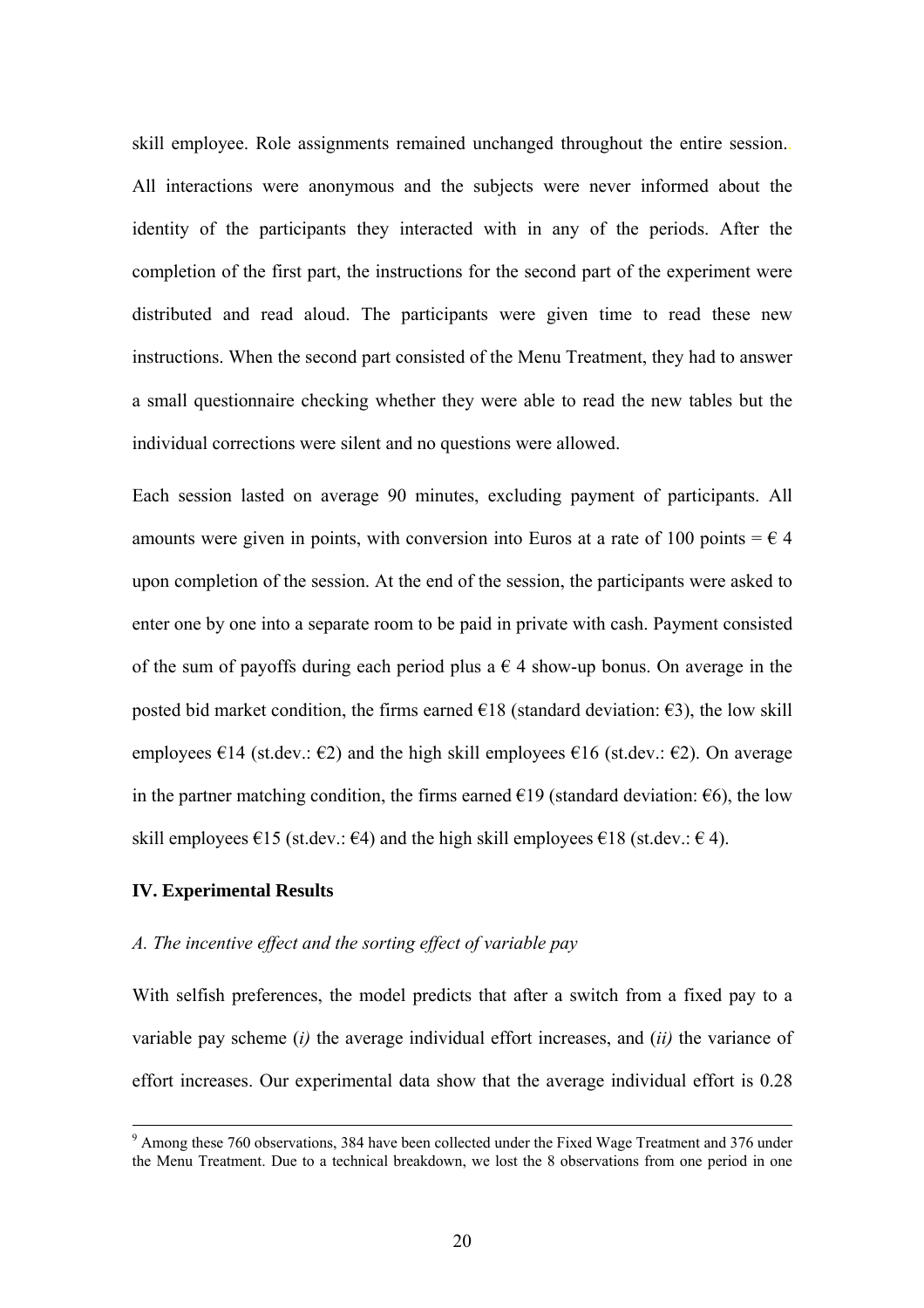<span id="page-22-2"></span>under the Fixed Wage Treatment and it rises to 0.47 under the Menu Treatment (+ 67.9%). The difference is significant at the 1% level (Wilcoxon test  $10$ ). The variance of individual effort is 0.03 under the Fixed Wage Treatment and it rises to 0.12 under the Menu Treatment.<sup>11</sup> Figure 2 shows that compared to a situation where all the firms pay a fixed wage (i.e. periods 1 to 8), the average individual effort is higher when the employees can choose between two payment schemes (i.e., periods 9 to  $16$ )<sup>12</sup>.



*Figure 2. Evolution of average individual effort over time by treatment and condition* 

The model also predicts that (*iii)* the increases in the mean and the variance of effort can

be related to both an incentive and a sorting effect, and that (*iv*) there is a concentration

<span id="page-22-0"></span>

session under the Menu Treatment.<br><sup>10</sup> The non-parametric statistical analysis follows Siegel and Castellan (1988). The Wilcoxon signed-rank test is denoted as the Wilcoxon test and the Wilcoxon Mann-Whitney two sample rank-sum test as the Mann-Whitney test. The non-parametric tests as well as the econometric analysis have been made with Stata 8.0. In the partner matching protocol, each of the 24 employer-employee pairs represents one independent observation, whereas in the market protocol, each of the 6 sessions represents one

<span id="page-22-1"></span> $11$  The same is true when we distinguish further between conditions and treatments. The variances for Fixed Wage and Menu Treatments in the market condition were 0.02 and 0.13, respectively. Corresponding numbers for the partner condition were 0.04 and 0.09. If the variability of individual effort is measured relative to the mean, i.e., by the coefficient of variation, the picture becomes less clear. For the market condition, the differences are unchanged: the CV is 0.09 for the Fixed Wage Treatment and 0.28 for the Menu Treatment. However, the numbers for the partner condition are 0.13 and 0.09, respectively.

 $12$  The increase in outcomes in period 9 seems not be a pure "restart effect" since there is a striking stability in the average level of effort throughout the second part of the experiment. We accept the null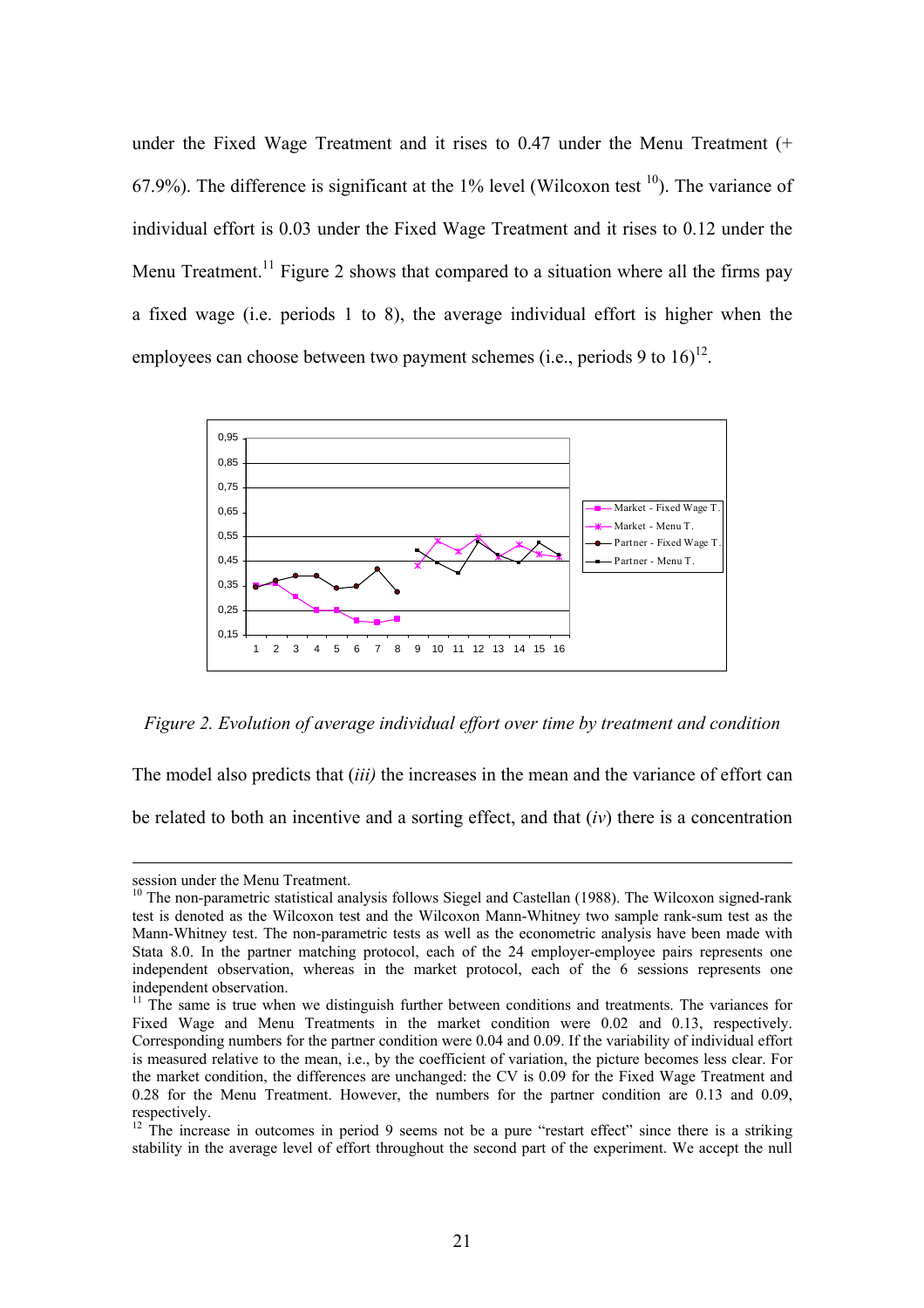of high skill employees in the variable pay scheme and the low skill employees in the fixed pay scheme. Figure 3 confirms that decomposing the data by skill levels helps in understanding that the incentive property of a variable pay scheme cannot alone explain the observed increase in productivity. In each condition, the high skill and the low skill employees exert similar levels of effort when they are paid a fixed wage (Mann-Whitney tests). However, when the opportunity to choose the pay scheme is provided, due to a substantial increase in the productivity of the high skill employees, but not of the low skill employees, the difference in productivity by skill level increases dramatically (Mann-Whitney tests, 1% significance for the market protocol and 5% for the partner protocol). This is the result of the fact that considerably more high skill employees choose the variable pay than the low skill agents when this opportunity is available. In the market condition, only 14.4% of the low skill employees choose the variable pay scheme and they exert on average a low effort under both the variable pay scheme  $(0.29)$  and the fixed pay scheme  $(0.23)$ ; in contrast,  $63\%$  of the high skill employees choose the variable pay scheme (Mann-Whitney test, 1% significance) and they exert either the maximum level of effort when they are paid a variable wage (0.96) or a low level of effort when paid a fixed wage (0.27). This is confirmed by regressions (1) and (2) in Table 4 below which show that the probability to choose the variable pay is higher when the employee is high skilled.

hypothesis of no significant difference in the average individual effort in period 9 and in the further 7 periods taken all together, for pooled data and data separated by condition (Wilcoxon tests).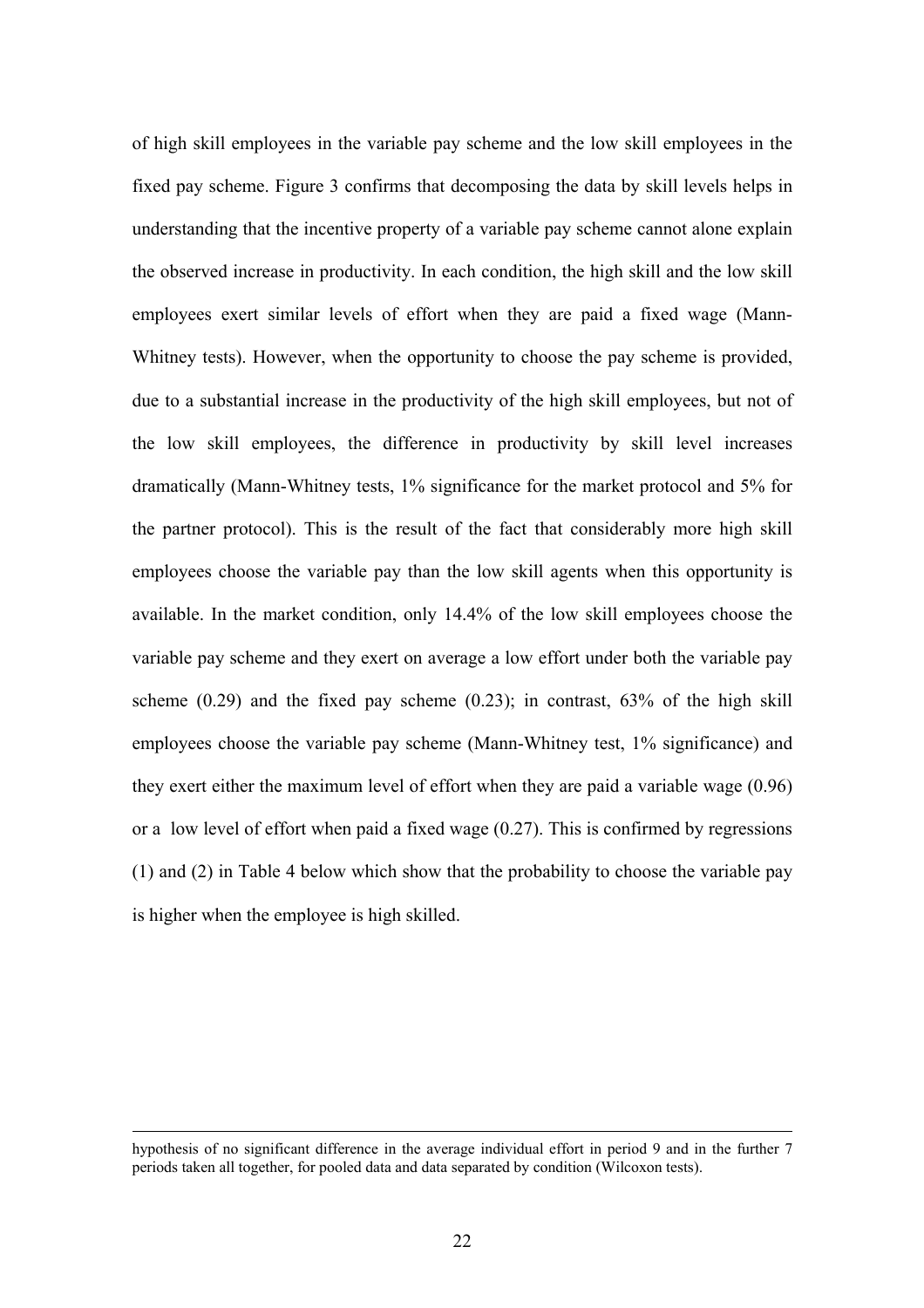

*Figure 3. Evolution of average individual effort by skill, treatment and* condition

These simple observations suggest that the model delivers good predictions. However, while 88.2% of effort choices are at the equilibrium in the market condition, 43.5% of the decisions are out of the equilibrium in the partner matching condition (difference significant at the 10% level, Mann-Whitney test). The latter are made by employees who choose an effort level between the minimum effort under the fixed pay scheme and the maximum effort under the variable pay scheme (i.e., between  $y_0$  and  $y^{**}$  in Figure 1). Are other-regarding preferences a prime candidate for explaining the departures from equilibrium?

With other-regarding preferences, the hypotheses are that (*v*) there is a smaller increase in the average individual effort, and (*vi)* there is less sorting of the employees, more employees of both skill types being concentrated in the fixed pay scheme. A comparison of the market and the partner matching conditions helps in testing these hypotheses. As predicted, under the former, average individual effort increases from 0.24 under the Fixed Wage Treatment to 0.47 (+95.8%) under the Menu Treatment (difference significant at the 5% level, Wilcoxon test). Under the latter, which is more representative of a long term employment relationship in which social preferences are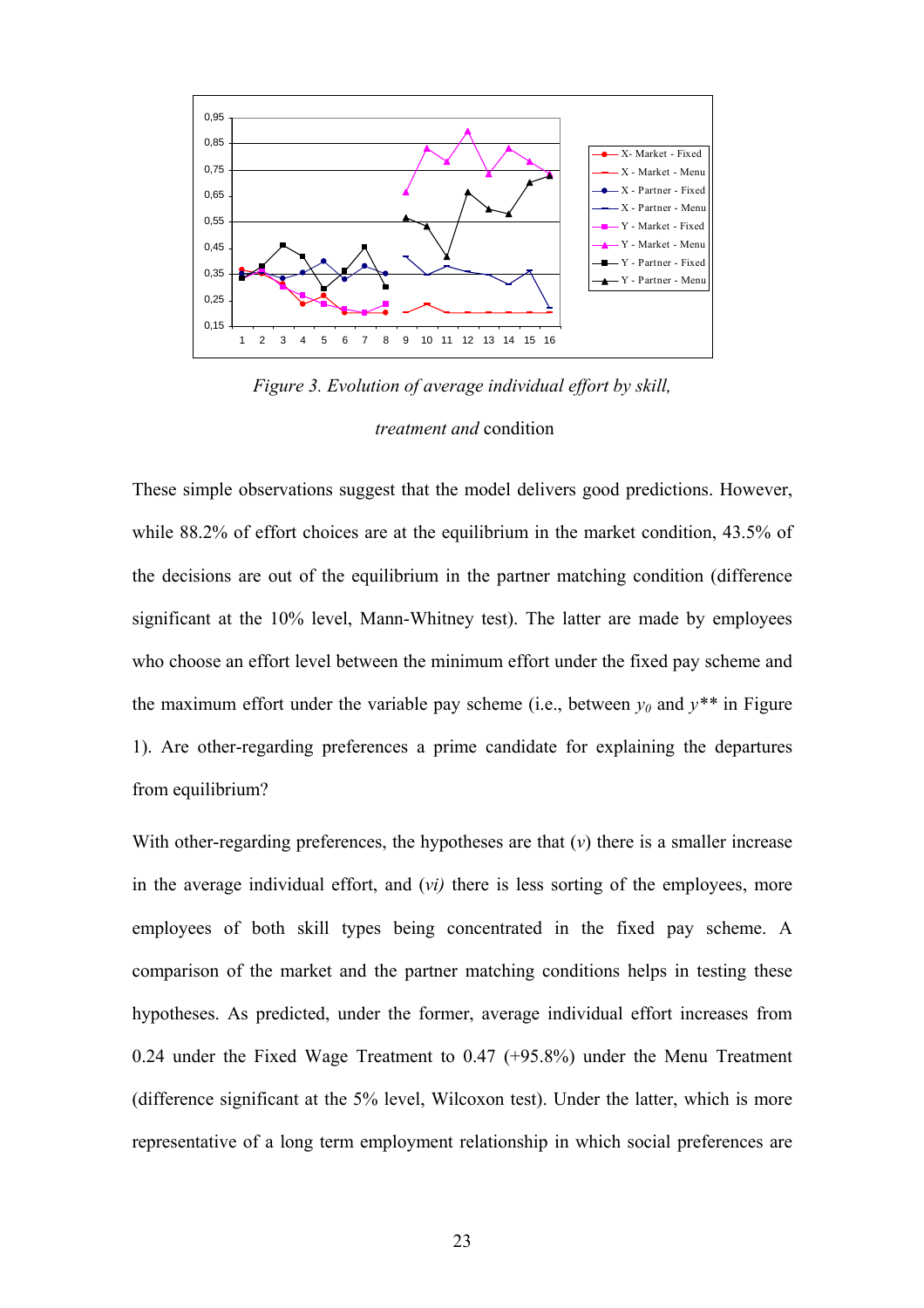more likely to flourish, the increase is only from 0.36 to 0.47 (+30.6%, difference only significant at the 10% level, Wilcoxon test). In the partner matching condition, the high skill employees still exert a very high mean effort when paid a variable wage (0.92) – the incentive property of the variable wage is confirmed - but only 36.7% of them opt for this pay scheme whereas 63% of the high skill employees make the same choice in a spot market. The frequency of choices of the variable pay scheme by the high skill and the low skill employees is not significantly different (Mann-Whitney test). When the employment relationships are of long-term nature, there is less segmentation by the payment schemes in terms of skills. This differentiated sorting effect is hidden behind the ostensible similarity of the average effort under the Menu Treatment in the spot and the long-term relationships.

To explain the differences between protocols, one can put forward the hypothesis that other-regarding preferences play a decisive role both in the provision of incentives, and in the incentive and sorting effects of variable pay.

The hypothesis of the role of other-regarding preferences is addressed by considering four interacting dimensions: the firms' contractual offers, the decision of employees to accept or reject such offers, the choice of the pay scheme and the actual effort decision.

#### *B. Other-regarding preferences in the design of contractual offers*

Fairness influences the provision of incentives. Figure 4 indicates that in contrast to predictions based on selfish preferences, a relatively high proportion of the firms offer generous fixed wages, in particular when the employment relationship is long-term. This is in accordance with the existing experimental literature on the subject (Gächter and Fehr, 2001). The relative frequency of the minimum wage propositions increases slightly in the Menu Treatment under the partner matching condition (from 24% under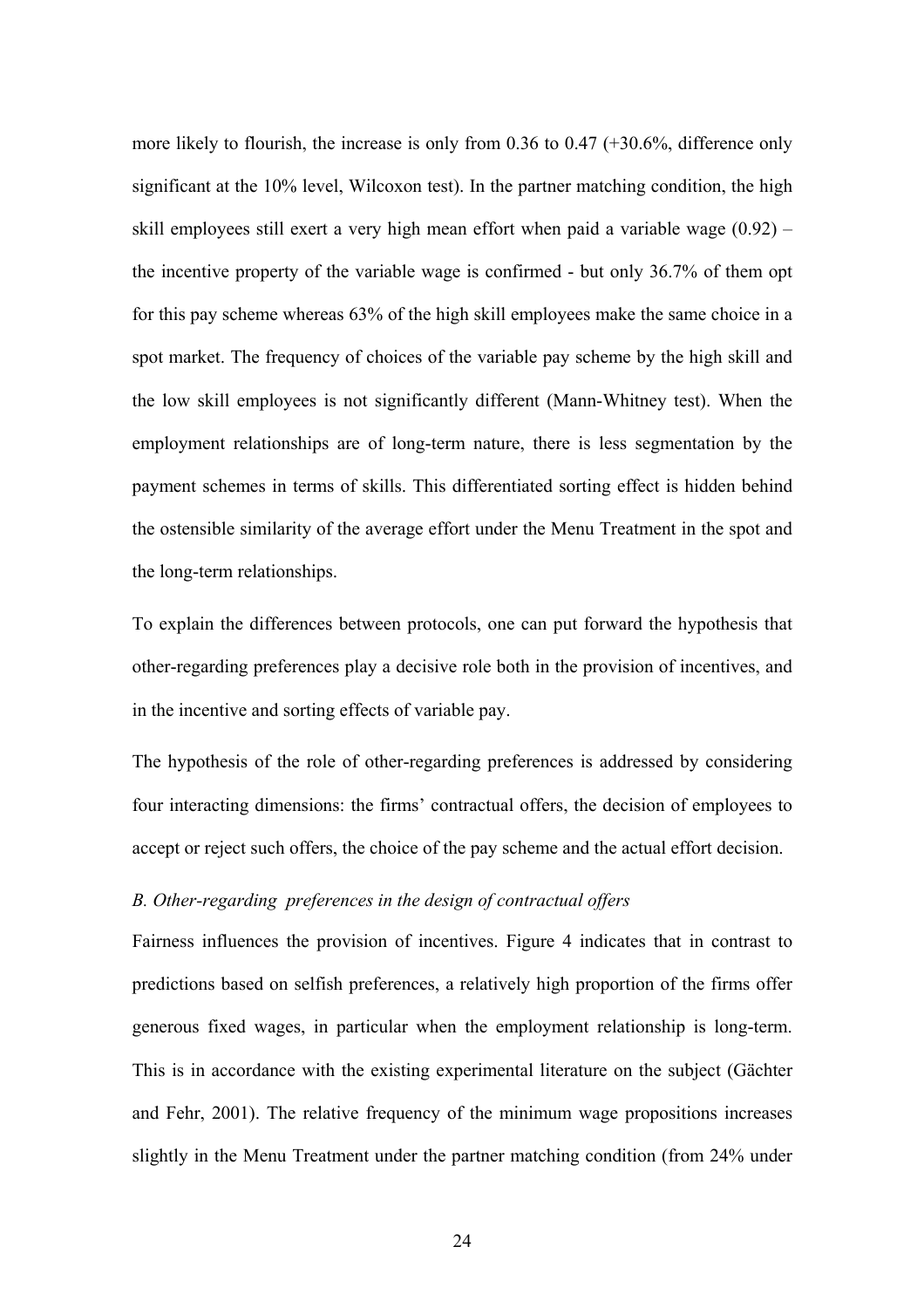the Fixed Wage Treatment to 30.2% under the Menu Treatment). The increase is smaller in the market condition (from 44.5% to 48.9%). These increases are never statistically significant (Wilcoxon tests).



*Figure 4. Distribution of fixed wage offers under various treatments and protocols* 

Some firms pay efficiency wages to elicit a reciprocal effort response from the employee. Overall, the correlation of fixed wage and desired effort level is positive. Spearman rank correlation coefficients yield  $\rho = 0.49$  in the market protocol that is not significant and  $\rho = 0.40$  in the partner matching condition that is significant at 10%. In order to obtain a more detailed picture of the determinants of firms' choices of wage offers, we estimated a random-effects Tobit model, taking into account the left and right censoring of the data, the results of which are displayed in Table 2. We estimate two separate regressions since the Mann-Whitney test indicates a difference in the average fixed wage offers in the two conditions (10% significance).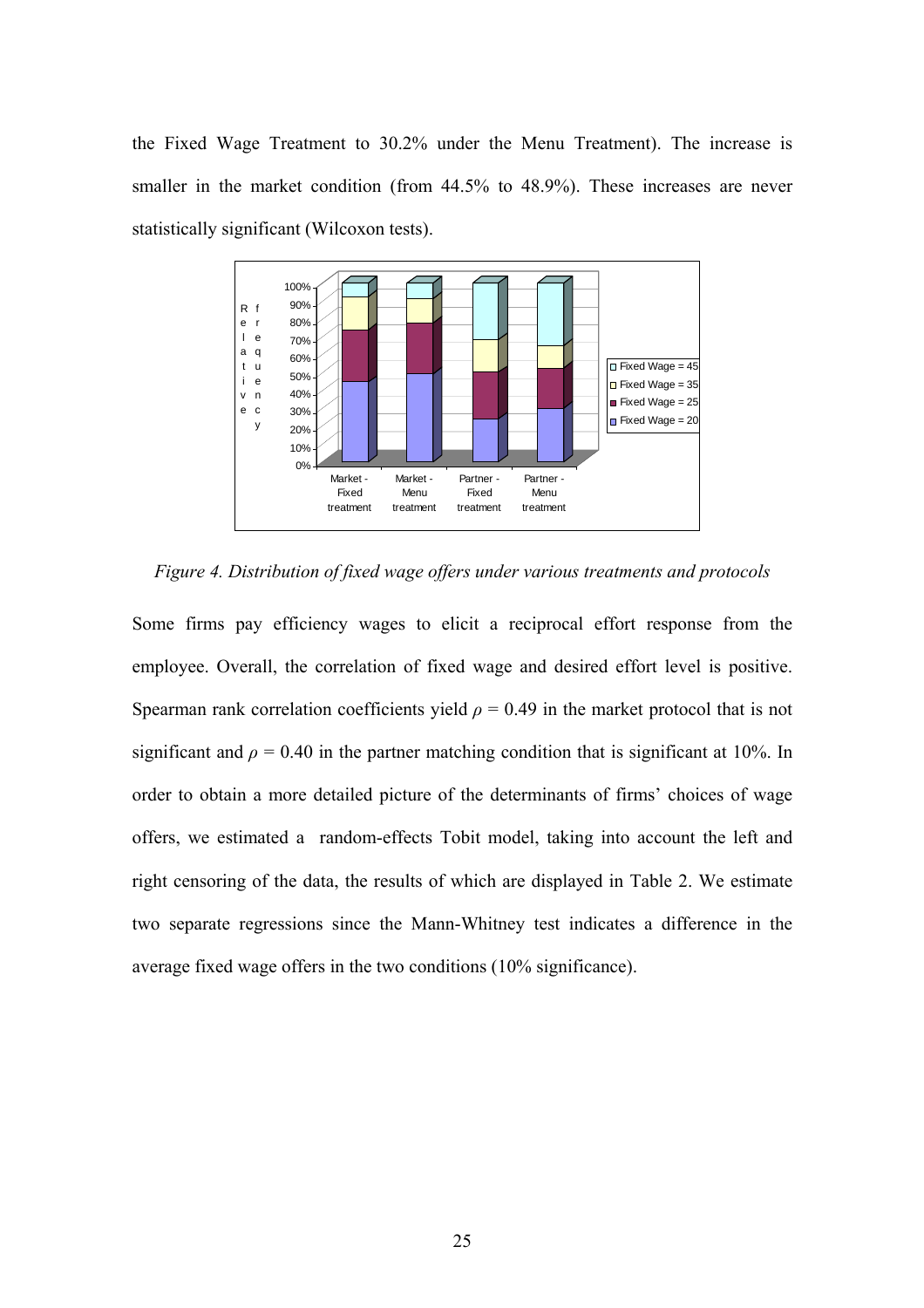| Dependent variable: The firm's choice of  | Random-effects Tobit model |            |  |  |
|-------------------------------------------|----------------------------|------------|--|--|
| the fixed wage offer                      |                            |            |  |  |
| Conditions                                | Market                     | Partner    |  |  |
| High skill employee * Menu Treatment      |                            | 1.542      |  |  |
|                                           |                            | (0.658)    |  |  |
| Lagged effort under the fixed wage scheme | $16.649***$                | 42.229***  |  |  |
|                                           | (0.000)                    | (0.000)    |  |  |
| Lagged negative firm's payoff             | 1.209                      | $-7.815**$ |  |  |
|                                           | (0.419)                    | (0.015)    |  |  |
| Female                                    | $-4.024*$                  | $-4.018$   |  |  |
|                                           | (0.071)                    | (0.508)    |  |  |
| Constant                                  | 19.112***                  | 22.818***  |  |  |
|                                           | (0.000)                    | (0.000)    |  |  |
| Number of observations                    | 659                        | 306        |  |  |
| Wald $c^2$                                | 18.44                      | 29.03      |  |  |
| Prob $\geq c^2$                           | 0.0004                     | 0.0000     |  |  |

#### *Table 2. The choice of the fixed wage offers*

Note: Significance levels in parentheses.

In the market condition, the wage offer is mainly determined by the experience of positive reciprocity from the group of employees. This suggests that by paying high wages, firms try to attract reciprocal subjects more than skilled ones. Time and individual characteristics have no significant influence, except gender. In the partner matching condition, the firm rewards the reciprocity expressed in the previous period by its employee and punishes its absence<sup>13</sup>. Interestingly, knowing its employee's skill and the availability of both pay schemes does not influence the firm's wage offer. Although this alternative strategy should motivate the high skill employee to choose the variable pay and the maximum effort, most firms appear to prefer informal reciprocal interactions rather than making separating offers. This observation is consistent with Fehr and Schmidt's (2000) conclusion that firms have a strong preference for less complete contracts because of fairness concerns despite the fact that they could earn

<span id="page-27-0"></span><sup>&</sup>lt;sup>13</sup> This can be seen from the negative sign associated with the coefficient of the "lagged negative firm's payoff" variable. The firm makes a negative payoff only when it offers a wage equal to 35 or 45 and if its employee chooses the minimum effort or an effort equal to 0.4 with the maximum wage.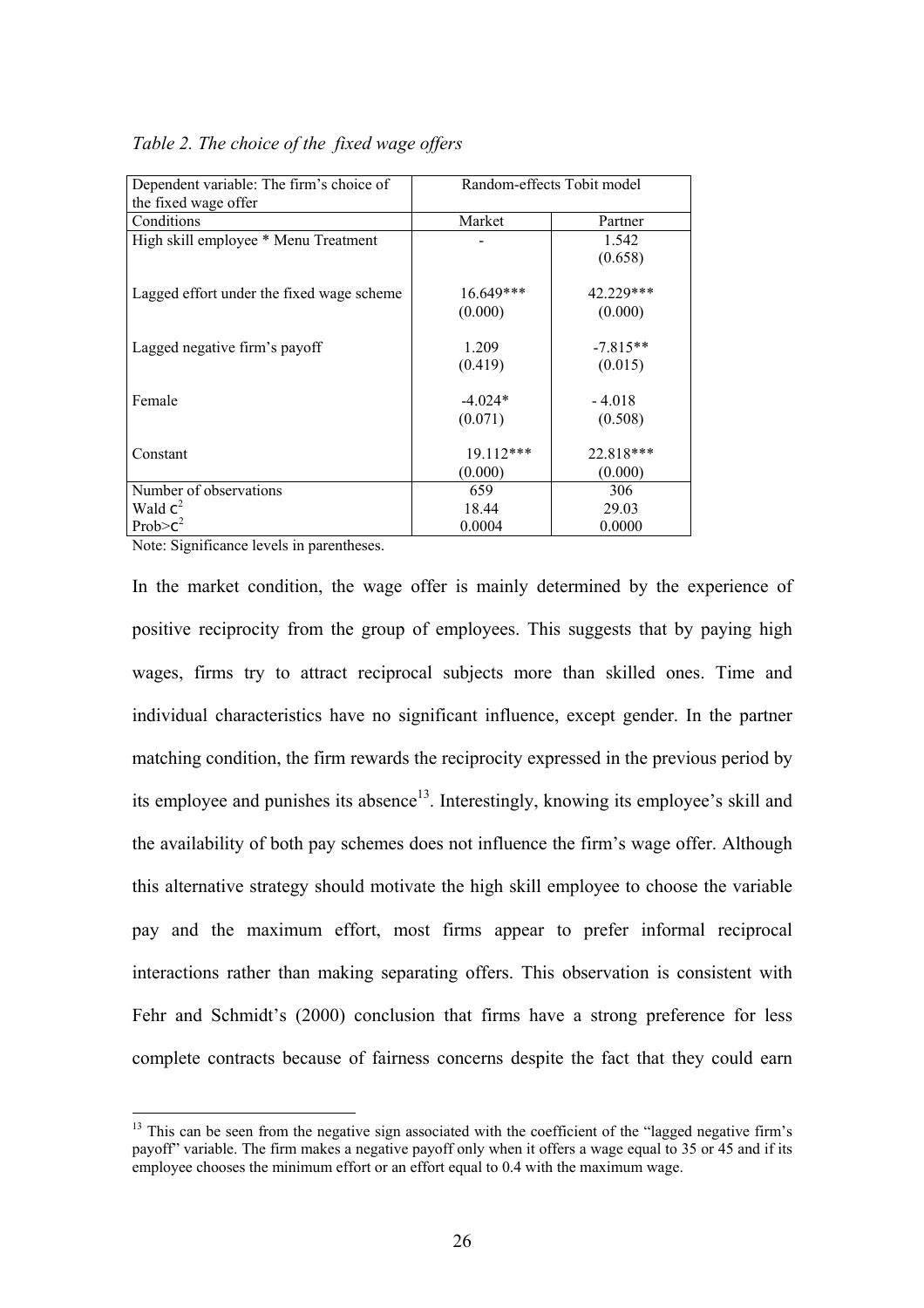more under more complete contracts. A likely explanation is positive inequality aversion (Fehr and Schmidt, 1999). Next we turn to look at whether the generosity of such contractual offers influences the behavior of employees and hence, the incentive and sorting effects of the variable pay.

#### *C. Other-regarding preferences and the acceptance of contracts*

In theory, no contract should be rejected. In the market condition, only 5 contracts out of 760 (0.7%), offering the minimum wage and demanding a level of effort  $\geq 0.8$ , are rejected. In the partner matching condition, more contracts are considered as being unfair: 32 contracts out of 384 are rejected (8.3%). This represents 11.5% of the minimum wage offers and 20.4% of the wage offers equal to 25 even if in most cases the demanded effort does not exceed 0.4. This negative reciprocity is motivated by the desire of the employee to increase the offered fixed wage. A random effects probit model, see Equation (6), including as explanatory variables the employee's skill, the interaction between a dummy variable for the Menu Treatment and the high skill level, the rent offered by the firm and individual characteristics, demonstrates that the acceptance probability increases with the generosity of the contractual offer (5% significance). Following (Fehr et al. 1997) and others, we proxy generosity by the rent offered. This is measured as the difference between the wage offer and the opportunity cost of providing the demanded level of effort  $(w - c(\tilde{e}))$ .

Prob (acceptance of contract) = 
$$
3.516***-0.252
$$
 (High skill employee) + 0.334 (Menu  $(0.000)$   $(0.555)$   $(0.402)$ 

\nTreatment \* High skill employee) + 0.078\*\*\* (Official rent)  $(0.013)$ 

Wald  $\chi^2$ : 21.15; Prob>c<sup>2</sup>=0.000; number of observations: 368 (6)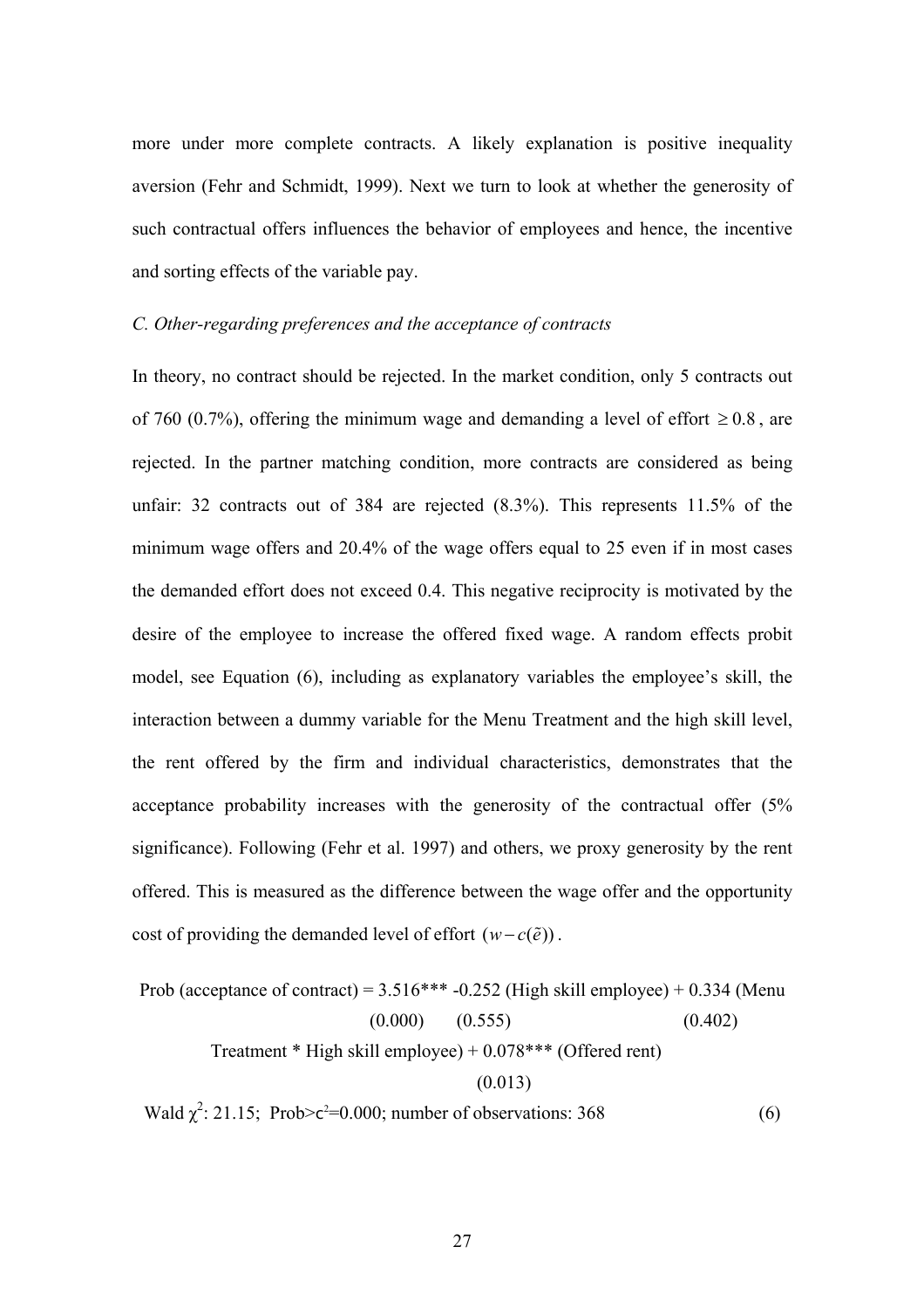Acceptance is not influenced by the employee's skill level. This is interesting since under the Menu Treatment the high skill employee may simply increase her payoff by choosing the variable pay. Instead, contract rejections show the willingness of employees to punish the firms for offering a wage that is considered as too low.

#### *D. Other-regarding preferences and the choice of a pay scheme*

The two main points that can be extracted from the random-effects probit model estimates in Table 3 are that the employee's skill level is the main determinant of the choice of the variable pay, and that the generosity of the firms' contractual offers also affects this choice, albeit in the opposite direction.

| Dependent variable: Choice of the<br>variable pay scheme | Random-effects probit model |                         |  |
|----------------------------------------------------------|-----------------------------|-------------------------|--|
| Conditions                                               | Market                      | Partner                 |  |
| High skill employee                                      | $2.526***$<br>(0.000)       | $1.234***$<br>(0.007)   |  |
| Offered rent                                             | $-0.061***$<br>(0.000)      | $-0.113$ ***<br>(0.000) |  |
| Time trend                                               | $-0.125***$<br>(0.002)      | 0.059<br>(0.342)        |  |
| Constant                                                 | 0.153<br>(0.777)            | $-0.758$<br>(0.398)     |  |
| Number of observations                                   | 375                         | 177                     |  |
| Wald $c^2$                                               | 54.78                       | 29.80                   |  |
| Prob > $c^2$                                             | 0.0000                      | 0.0000                  |  |

#### *Table 3. The choice of a pay scheme*

Note: we only consider the observations on accepted contracts from the Menu Treatment. We included individual variables (gender, age, school, experience) in the regressions but as none of them turned out to be significant, they are omitted from these regressions.

Moreover, Figure 5 shows that the proportion of employees choosing the variable pay scheme is diminishing in the offered rent intervals. When the offered rent equals zero or is negative, half of the employees choose the variable pay scheme, but when the offer is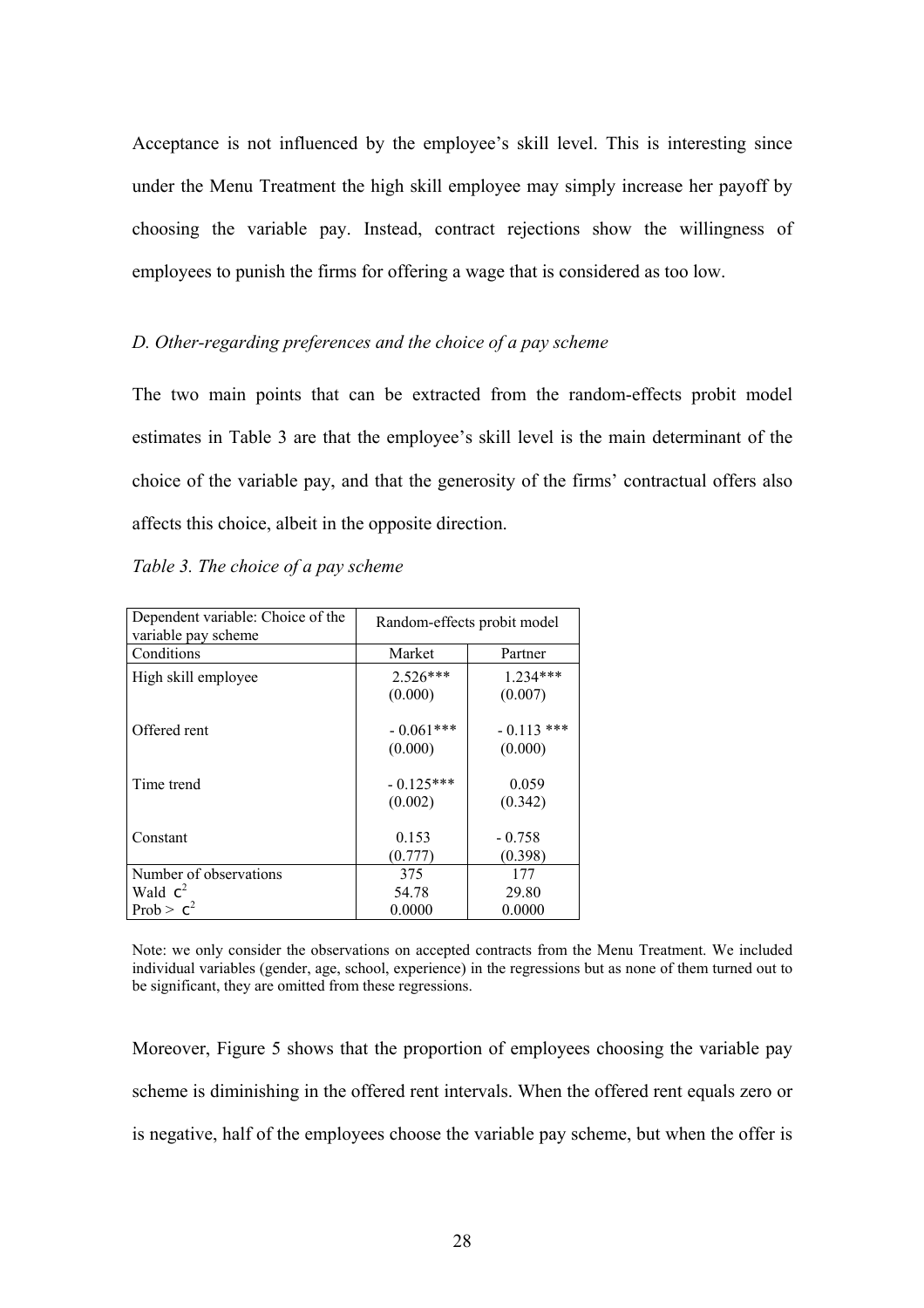generous, almost all employees opt for the fixed pay scheme which allows them both to obtain a higher payoff and to share the rent more equally with the firm. The average (expected) rent offered is higher in the partner matching condition than in the market condition (Mann-Whitney test, 5% significance); its mean is 14.3 under this protocol and 6.9 under the market one. This may explain why a smaller proportion of high skill employees choose the variable pay scheme in the partner matching condition. If otherregarding preferences may weaken the sorting effect of variable pay, do also they impact its incentive effect?



*Figure.5. Relative frequency of the choice of the variable pay scheme under the Menu Treatment* 

#### E. *Other-regarding preferences and the choice of an effort*

We estimate a random-effects Tobit model accounting for the left and right censoring of the data to examine the determinants of the level of effort under the various pay schemes; see Table 4. Three main points emerge from the estimates. First, as predicted by theory, under the variable pay scheme, the employee's skill level is the main determinant of the actual effort level (regressions 3 and 6). Whichever condition considered, once the variable pay scheme has been chosen, the generosity of the alternative fixed wage offer has no impact on the effort decision. This suggests that the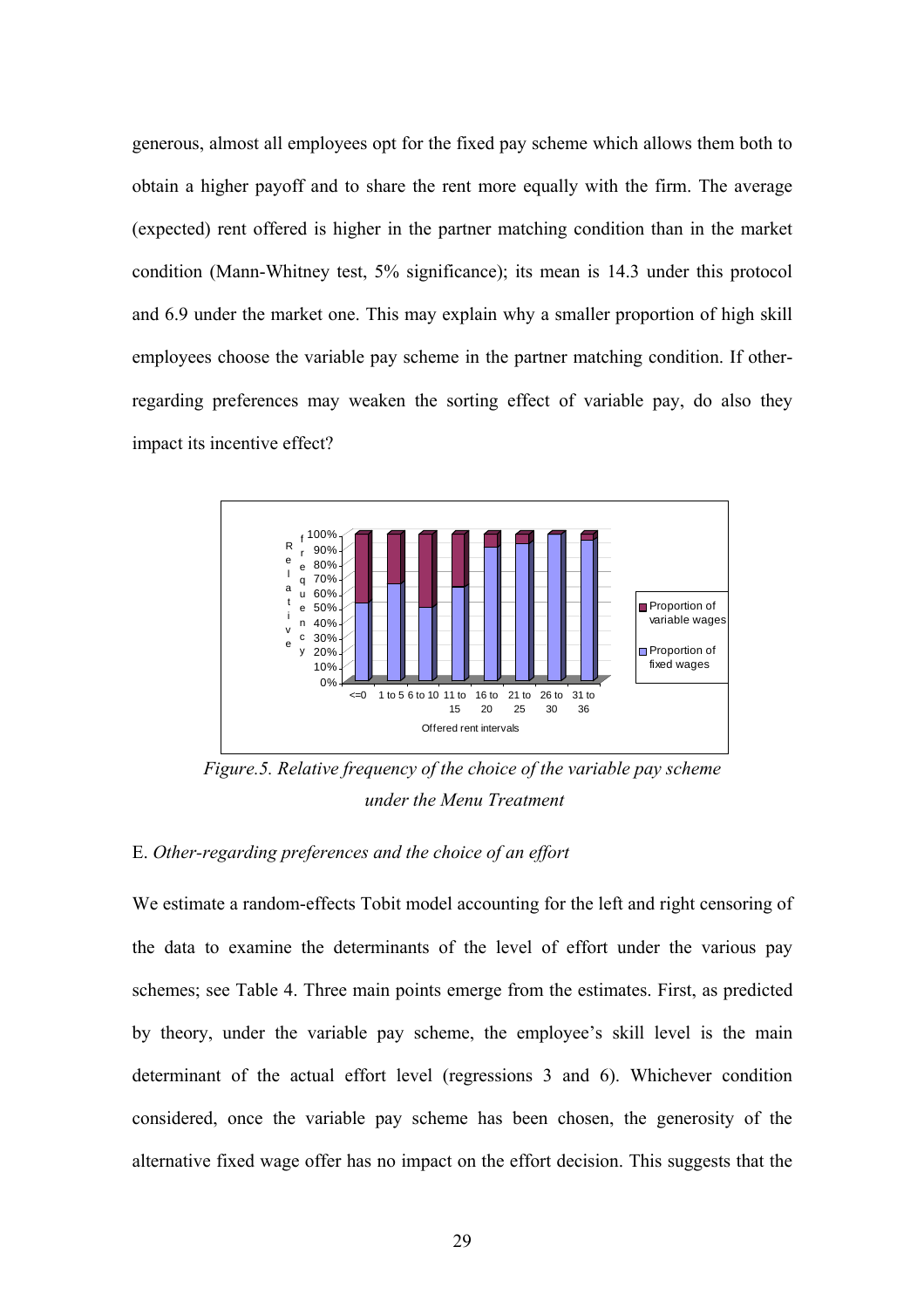incentive effect of variable pay for high skill employees is inherent to the remuneration scheme itself and is not affected by other-regarding preferences.

| Dependent variable:<br>Choice of effort | Random-effects Tobit model |                       |            |                   |             |            |
|-----------------------------------------|----------------------------|-----------------------|------------|-------------------|-------------|------------|
| Conditions                              | Market condition           |                       |            | Partner condition |             |            |
| Pay schemes /                           | Fixed pay                  | Variable<br>Fixed pay |            | Fixed pay         | Fixed pay   | Variable   |
| Treatments                              | Treatment                  | Menu                  | Pay - Menu | Treatment         | Menu        | Pay - Menu |
|                                         |                            | Treatment             | Treatment  |                   | Treatment   | Treatment  |
|                                         | (1)                        | (2)                   | (3)        | (4)               | (5)         | (6)        |
| High skill                              | 0.045                      | 0.284                 | $1.156***$ | $-0.110$          | $-0.288***$ | $1.102***$ |
|                                         | (0.760)                    | (0.161)               | (0.000)    | (0.427)           | (0.000)     | (0.000)    |
|                                         |                            |                       |            |                   |             |            |
| Offered rent                            | 0.002                      | 0.005                 | 0.003      | $0.014***$        | $0.017***$  | 0.001      |
|                                         | (0.759)                    | (0.438)               | (0.586)    | (0.008)           | (0.000)     | (0.826)    |
|                                         |                            |                       |            |                   |             |            |
| Time trend                              | $-0.132***$                | $-0.096***$           | 0.017      | $-0.015$          |             | $0.062**$  |
|                                         | (0.000)                    | (0.000)               | (0.408)    | (0.397)           |             | (0.018)    |
|                                         |                            |                       |            |                   |             |            |
| Constant                                | $-0.221$                   | 0.496                 | 0.116      | 0.146             | $0.205***$  | $-0.652*$  |
|                                         | (0.301)                    | (0.107)               | (0.639)    | (0.284)           | (0.001)     | (0.077)    |
| Number of                               | 384                        | 230                   | 145        | 192               | 128         | 49         |
| observations                            | 30.18                      | 14.76                 | 51.37      | 7.35              | 27.98       | 62.03      |
| Wald $c^2$                              | 0.000                      | 0.002                 | 0.000      | 0.062             | 0.000       | 0.000      |
| Prob > $c^2$                            |                            |                       |            |                   |             |            |

*Table 4. The choice of effort level*

Second, when the employees in the market condition are paid a fixed wage, either by choice or not, the generosity of the contract has no significant effect and effort declines over time (regressions 1 and 2). No other-regarding preferences compensate for the inherent lack of an incentive effect of the fixed wage scheme<sup>14</sup>. Despite their low cost of effort, the high skill employees do not work harder than the low skill ones. Third, when the employees in the partner matching condition are paid a fixed wage, the effort level is significantly increased in response to the offered rent and it is stable over time

<span id="page-31-0"></span><sup>&</sup>lt;sup>14</sup> It should be noted that overall we observe less reciprocity in our posted bid market condition than in one-shot gift-exchange experiments such as Fehr et al. (1993). This is reminiscent of the results found by Charness et al. (2001) that in such a game, there is less reciprocity when, as in our experiment, the subjects are provided a comprehensive payoff table that relates wages and effort levels to both employer's and employee's payoffs.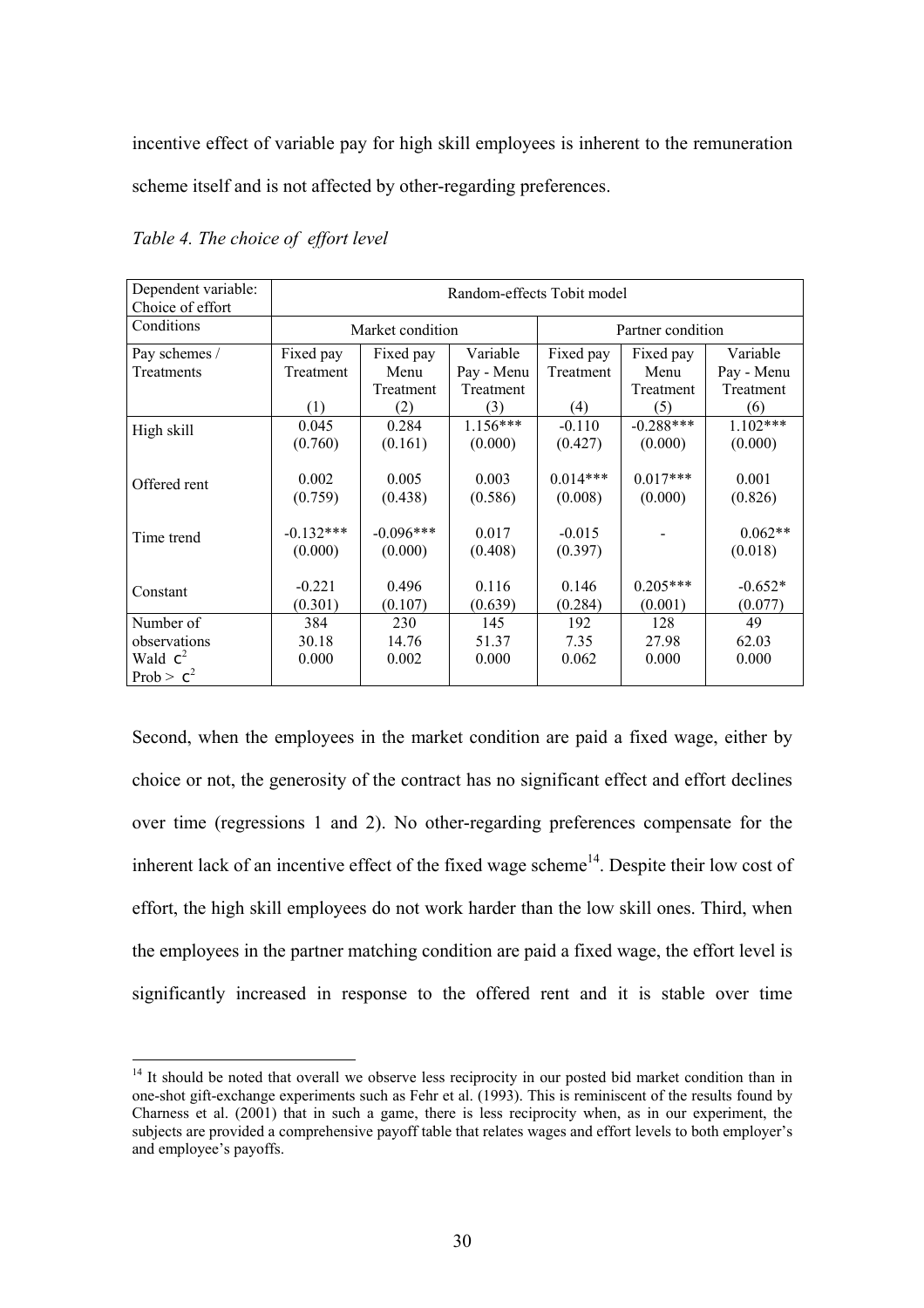(regressions 4 and 5). The presence of other-regarding preferences in the long-term relationship, that is, the employees' reciprocity, sustains the incentive effect of the offer by the firms of a fixed wage above the equilibrium, especially for the high cost employees.

Taken together, the four elements discussed above imply that the sorting effect of the variable pay scheme in terms of skills is weaker in a long term relationship whereas its incentive effect is not affected. It should be noted that reciprocating to a generous fixed wage by a non-minimum effort instead of choosing the variable pay scheme makes the high skill employee better off than exerting the maximum effort under the variable pay scheme. It increases her payoff while reducing negative inequality aversion since it allows for a more equal rent sharing with the firm. When the fixed pay scheme is used, the observed average net payoffs are 16.9 for a low skill employee, 19.8 for a high skill employee and 19.4 for the firm. In the partner condition, when the fixed pay scheme is chosen by the employee, there is no significant difference between the firm's and the employee's payoffs, whatever her skill level (Wilcoxon tests). In contrast, choosing a variable pay scheme substantially increases inequality: the respective average payoffs become 9.7, 23.9 and 45.7. Irrespective of the condition and the employee's skill, the difference between the employee's and the firm's payoffs is always significant at the 5% level (Wilcoxon tests).

When the firm offers the maximum wage the average net payoff of a high skill employee amounts to 33.2 under the fixed pay scheme, whereas the corresponding payoff under variable pay is 25. This means that some firms may accept not to obtain their maximum payoff when making non-separating offers. When offering the maximum wage, the firm's average net payoff amounts to 29.4 in the partner matching

31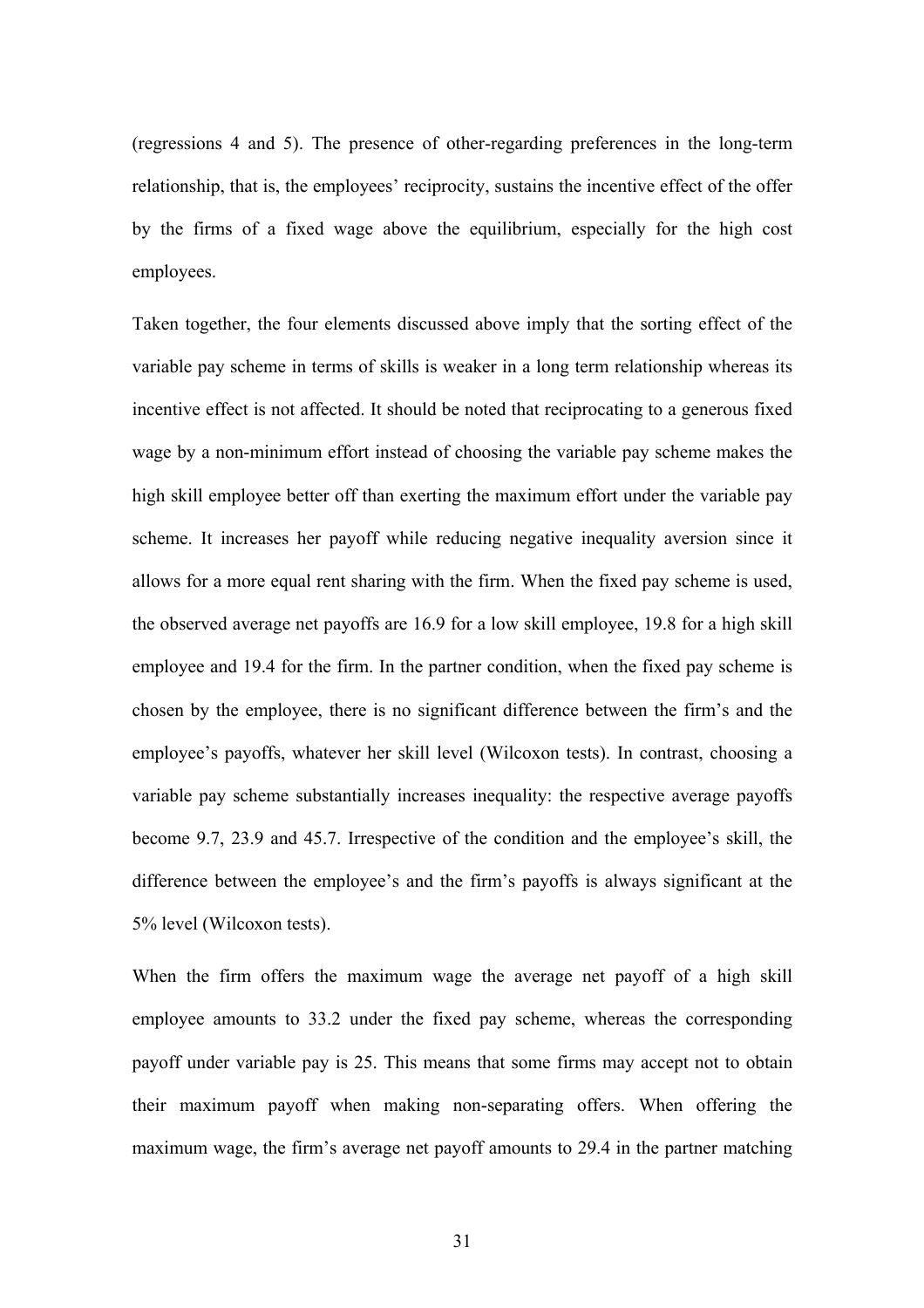condition while it could reach 55 if the high skill employee chooses the variable pay. One interpretation is that these firms are positively inequality averse. There are two prerequisites for these strategies to be successful: the firm is trustful and the employee makes a non-minimum effort in exchange for a high fixed wage. The two prerequisites are more easily fulfilled in the partner matching condition. But it should not be forgotten that when both schemes are available in the long term relationship, the average effort of the high skill employees is lower. This result is in accordance with findings of Shearer (2004), who emphasizes that efficiency wages that produce the same incentive effect as piece-rates are associated with higher unit costs.

#### **V. Discussion and Conclusion**

Economic theory of performance pay schemes predicts that the switch from a fixed pay scheme to a variable pay scheme should increase the average output per worker because of incentive effects. Moreover, if workers differ with respect to ability, the low skill employees are predicted to be indifferent between being paid a fixed pay or a performance pay with a minimum wage guarantee, whereas the high skill employees should be attracted by the performance pay since it allows them to receive a higher wage by exerting more effort. Thus, one should distinguish between the incentive and the sorting effect of a payment scheme. However, if the firm pays a high fixed wage, the attraction of the variable pay may be weaker. Behavioral motivations may play a role in the determination of the fixed pay and consequently, also in the employee's choice of pay scheme and effort level. In order to test both the model and these behavioral assumptions, we have designed a laboratory experiment in which the employers choose the level of a fixed wage and the employees can choose between two modes of payment and decide on their actual level of effort. It allows us to assess the incentive and the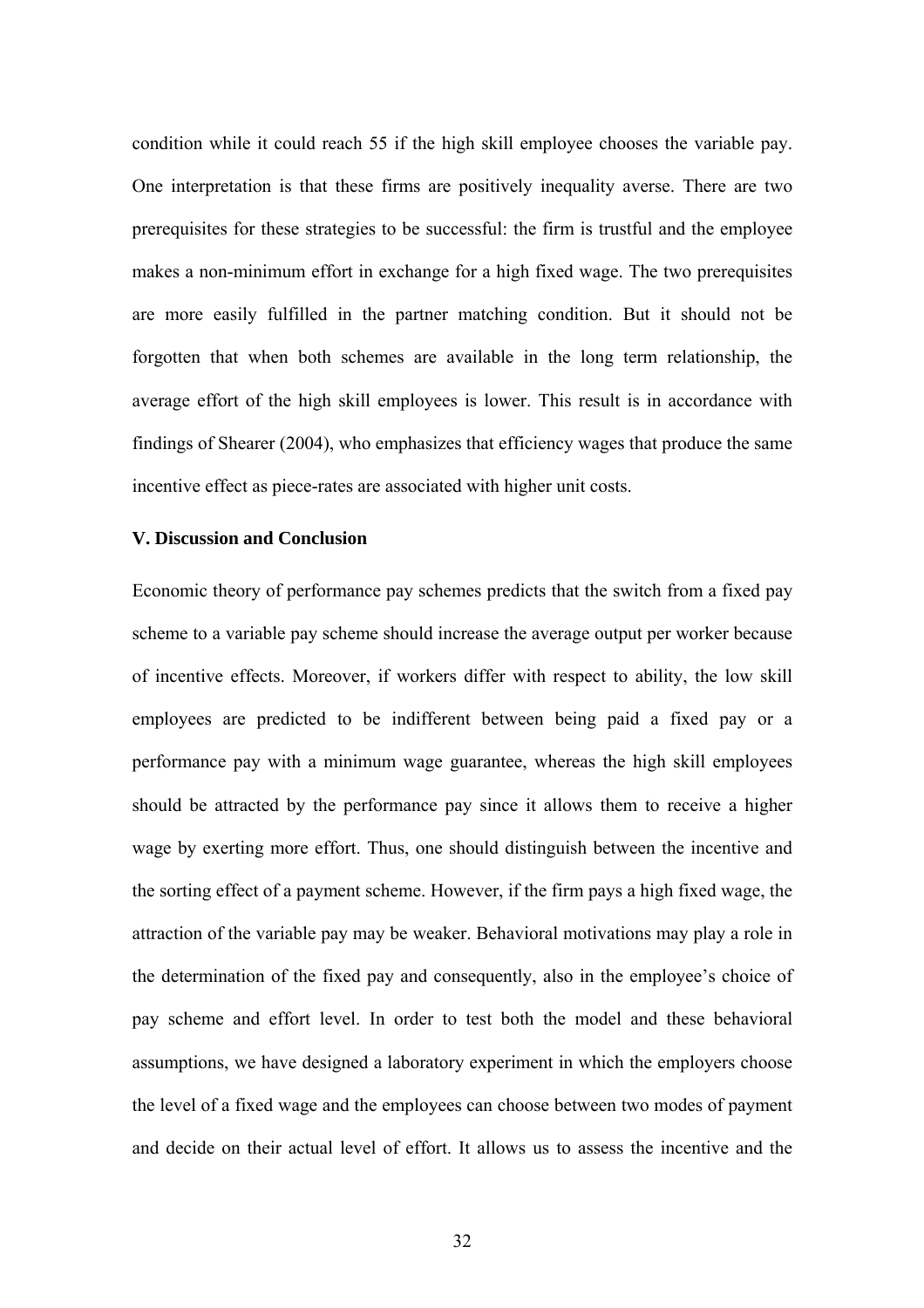sorting effects of the variable pay scheme relative to a fixed wage and their sensitivity to other-regarding preferences such as fairness, reciprocity and inequality aversion.

Our experimental evidence confirms that a switch from a homogenous environment where all firms pay fixed wages to an environment in which both a fixed and a variable pay schemes coexist, entails an increase in both average output and the variance of individual output. Effort only increases for the high skill employees because the variable pay scheme induces them to work harder and to earn more money. The low skill employees are indifferent between the fixed and the variable pay schemes if they are offered a low wage. As a consequence, productivity depends on the skill of the employees under the variable pay scheme but not under the fixed pay scheme. This observation suggests a limit in the adoption of performance-pay despite its incentive effect. The increase in the difference in performance and pay levels between employees within a firm may be an obstacle to cooperation. The introduction of a variable pay scheme increases team heterogeneity, which usually is difficult to manage. In addition, the widening wage gap may generate envy, jealousy and conflicts. This kind of variable pay schemes is thus less likely to be implemented in firms promoting teamwork.

A comparison of the posted bid market and the partner matching conditions, reveals interesting phenomena. It shows that the employees who choose the variable pay scheme are not necessarily the most ambitious ones. Provided the rent offered is high enough, in a long-term employee-firm relationship with reciprocity and inequality aversion concerns from both sides, a non-negligible fraction of the high skill employees also opt for a fixed pay scheme. This indicates that if a firm pays efficiency wages, then the overall incentive effect of variable pay scheme is reduced because it becomes less attractive to the employees relative to the fixed pay scheme. Thus, other-regarding

33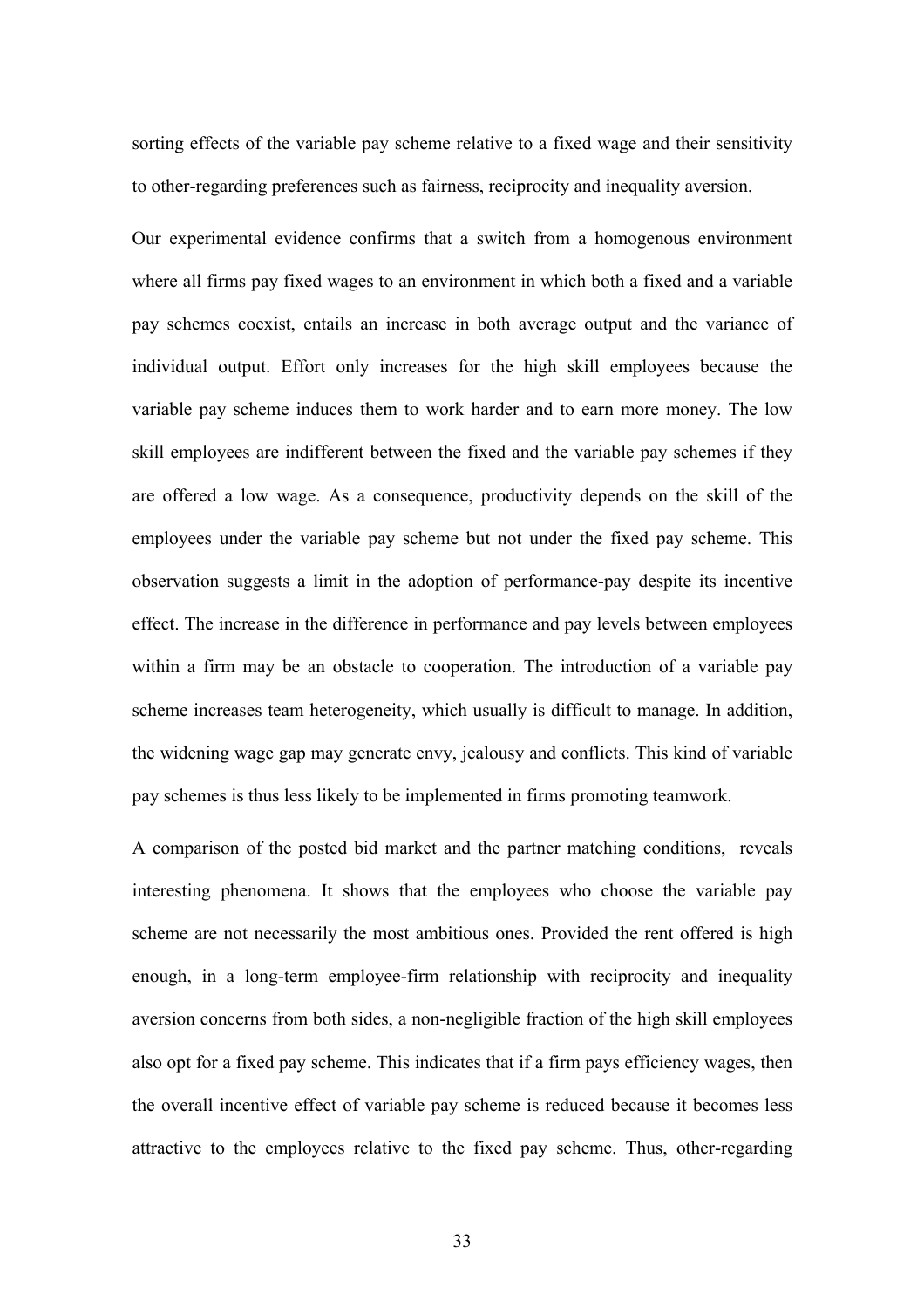preferences of some of the subjects influence not only the provision of incentives, but also their incentive and sorting effects. It suggests that another type of sorting of the employees may operate, depending on their degree of reciprocity and not only on their ability. This could motivate the introduction of double screening model for the study of the impact of payment schemes on the labor market.

It should be noted, of course, that the current paper considers two extremes: a fully fledged spot market and a long-term worker-firm match. Introducing the possibility of a breach of the contract or a shortage of jobs on the market would constitute interesting extensions of this analysis. Other extensions are the introduction of imperfections in the output measurement or uncertainty in the environment. However, although one should be cautious before extrapolating the current experimental results into a real work setting, fairness, reciprocity and inequality aversion in longer-term employment relationships could explain why we observe less segmentation of labour markets according to ability and mode of payment than expected by theory. The results suggest that we would expect to observe less performance pay in longer term employment relationships.<sup>15</sup> This, in turn, could imply that differences across countries with respect to the length of employment relations, due to e.g., employment protection legislation, may be accompanied by differences in the prevalence of performance pay schemes.

<span id="page-35-0"></span><sup>&</sup>lt;sup>15</sup> Goldin (1986) makes a related argument for industry differences in piece rates. She uses historical data to show that industries employing relatively many female workers used piece rates to a higher extent than male-dominated industries. The interpretation is that males are motivated by internal labor market career incentives, whereas the women, who had much shorter employment spells, had to be motivated by other more short-term incentives.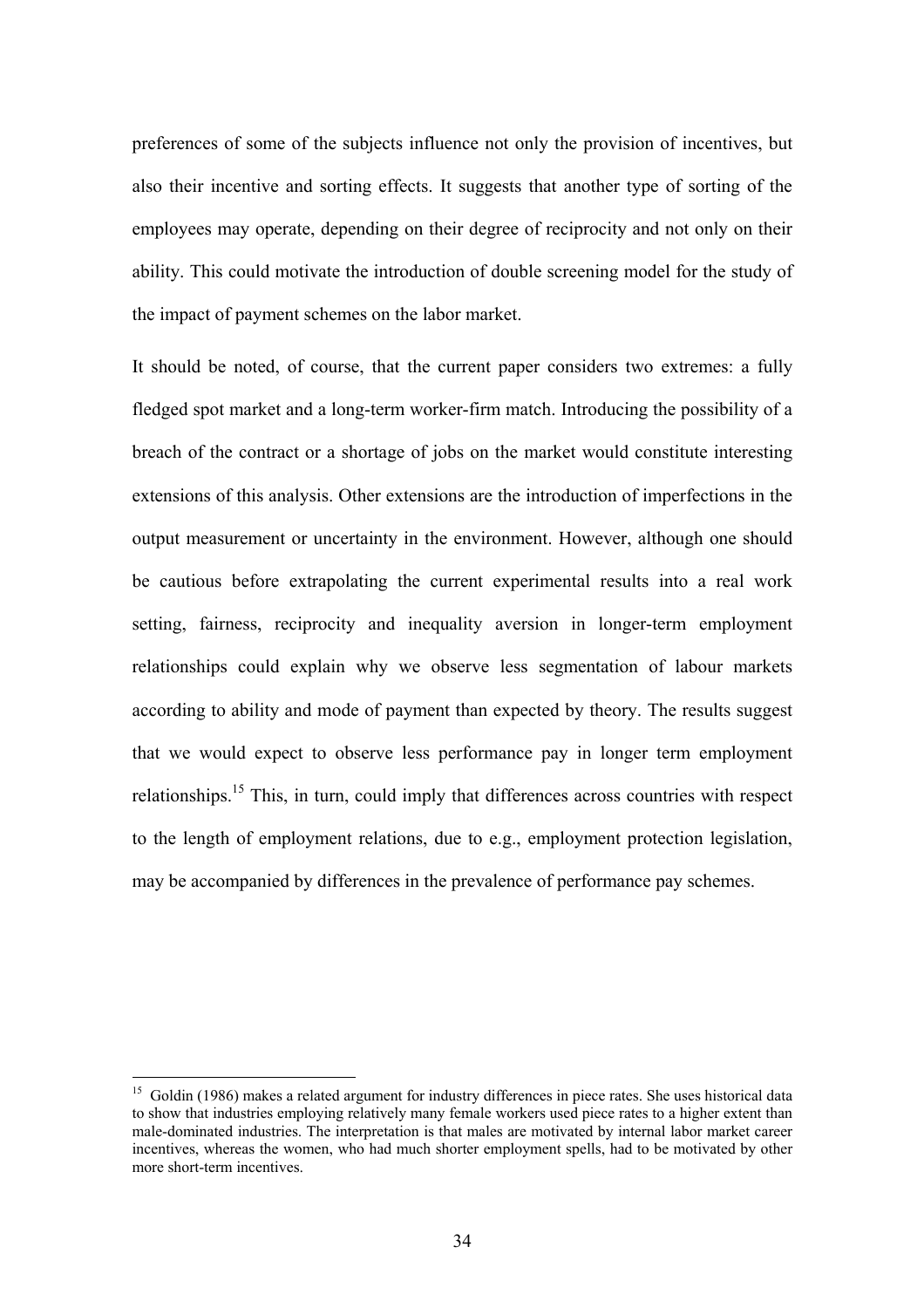#### **Appendix. Instructions for the Fixed Wage Treatment and the Menu Treatment in**

#### the posted bid market condition<sup>16</sup>

You are about to partake in an experiment on decision-making organized for the CNRS (Centre National de la Recherche Scientifique) and the Aarhus School of Business in Denmark. During this session, you can earn money. The amount of your earnings depends not only on your decisions, but also on the decisions of the other participants you will interact with. During the session, your earnings will be calculated in points,

#### with 100 points  $=$  4 Euros

At the end of the session, all the profits you have made in each period will be added up and converted into Euros. In addition, you will receive a show-up fee of 4 Euros. Your earnings will be paid to you in cash in a separate room in order to preserve confidentiality.

During this session, 8 buyers interact with 8 sellers. There are two categories of sellers (4 X sellers and 4 Y sellers), characterized by different costs. You will be assigned one of these roles (either as a buyer, as a X seller, or as a Y seller) at random at the beginning of the experiment. You will keep the same role throughout the session. You will never be informed of the identity of the participants you will interact with.

The session consists of two parts. The instructions for the second part will be distributed at the end of the first one.

#### **The decision-making in each period of the first part**

The first part consists of 8 periods. During each period, a good is traded on the market. Each period consists of two stages.

**In the first stage**, each buyer has to make an offer for trading one unit of the good. The offer consists of both:

- $\Box$  the price he accepts to pay immediately for buying one unit of the good among four possible prices (20, 25, 35 and 45), and
- $\Box$  the desired level of quality for this good among five possible qualities (0.2, 0.4, 0.6, 0.8, and 1).

A buyer can make only one offer and he can buy only one unit of the good in each period.

Once all the buyers have determined their offers, the 8 offers are displayed at the same time on the sellers' screens. Each seller will then one by one be able to choose one and only one offer, when invited to proceed by the appearance of a green mark on his screen. The order in which each seller can choose an offer among the remaining offers is random. As soon as an offer has been accepted, it is removed from the screens of the sellers. A seller can decide not to accept any offer.

As soon as a buyer's offer has been accepted, this buyer pays the price to his seller and they proceed immediately to the second stage.

**In the second stage**, once he has been paid the price by the buyer, it is up to the seller to choose the quality of the good he actually delivers to this buyer, among the values:  $0.2$ ,  $0.4$ ,  $0.6$ ,  $0.8$ , and 1.

Each buyer is then informed on the acceptance of his offer, on the type, X or Y, of his seller, on the actual quality of the good and on his payoff for the current period. The seller is also informed about his payoff.

Then a new period starts automatically. New offers are made. The order of presentation of these offers is randomly determined, so that, for example, the first offer which is displayed on the screen does not always come from the same buyer. The probability to interact with the same participant in two consecutive periods is thus low.

<span id="page-36-0"></span><sup>&</sup>lt;sup>16</sup> The other set of instructions is available upon request to the authors.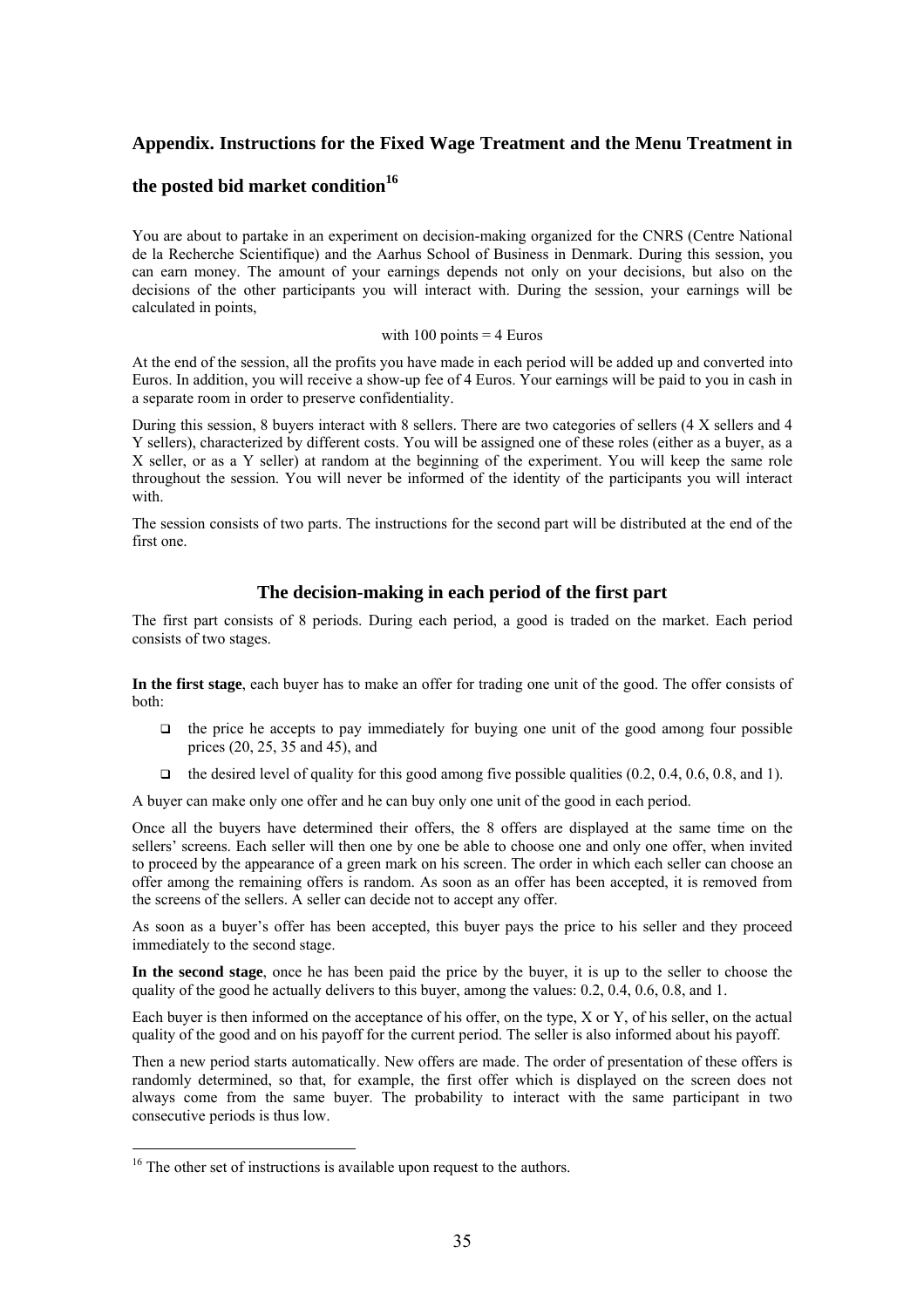#### **How are the payoffs in each period determined?**

#### **The seller's payoff**

If the seller has not accepted any offer, his payoff is zero for the period.

If the seller has accepted an offer, he must subtract two costs from the price he received:

- o a production cost, amounting to 8 points
- o a quality cost associated with the level of quality he has chosen according to the table below

| Quality levels                  |  | $0.4$   0.6   0.8 |    |
|---------------------------------|--|-------------------|----|
| Quality costs for the X sellers |  |                   | 30 |
| Quality costs for the Y sellers |  |                   |    |

The higher is the number chosen by the seller, the higher is the level of quality. The higher the quality level, the higher the cost to the seller.

The seller's payoff in points is thus determined by the computer by the following formula:

| Seller's payoff $=$ | Price paid by the buyer                    |  |
|---------------------|--------------------------------------------|--|
|                     | $-$ Production cost $(=8)$                 |  |
|                     | - Cost of the quality chosen by the seller |  |

#### **The buyer's payoff**

If the buyer's offer has not been accepted, his payoff is zero for the period.

If his offer has been accepted, the buyer gets a certain amount of points (reselling price) from the experimentalist for the good he bought. This reselling price is 100 points.

From this reselling price, the buyer must subtract the price paid to the seller. To determine the buyer's payoff, this amount is then multiplied by the quality level actually chosen by the seller.

The buyer's payoff in points is thus determined by the computer by the following formula:

| Buyer's payoff $=$ | (Reselling price – Price paid to the seller) |
|--------------------|----------------------------------------------|
|                    | x Quality chosen by the seller               |

On the other form which has been distributed, Table A displays all the payoffs in points associated with all possible decisions. Rows represent the various possible prices. Columns represent the various possible actual quality levels.

Within each cell at the crossing of one price and one actual quality, you can observe three values. The upper category (blue) corresponds to the X seller's payoff. The medium category (yellow) corresponds to the Y seller's payoff. The last category (pink) indicates the buyer's payoff.

These payoffs are **net payoffs**, after deduction of the production and quality costs for the seller and after taking the reselling price into account and after deduction of the price for the buyer.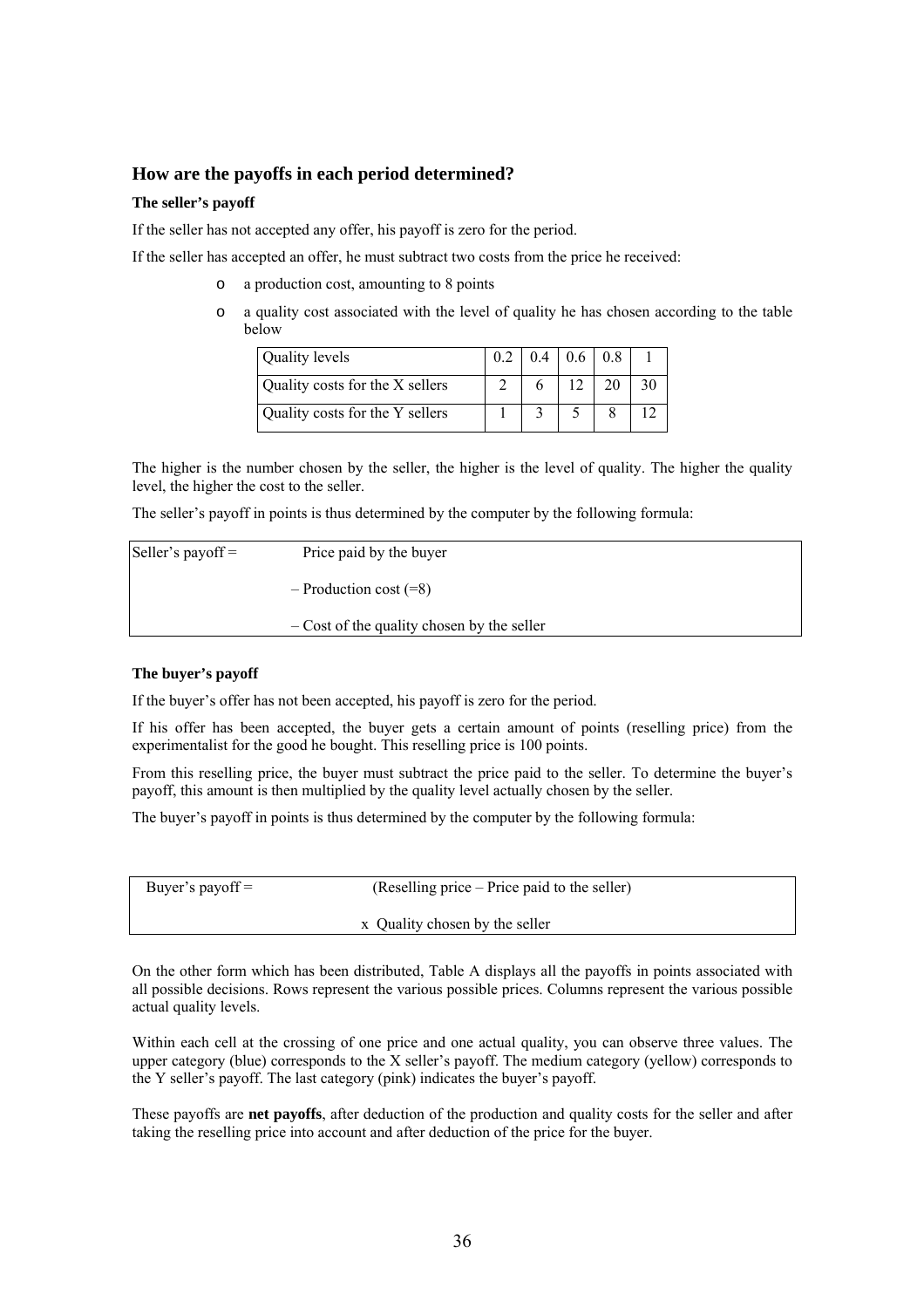#### **Further information**

Before starting the session, we will ask you to answer some questions about these instructions. As soon as you have answered these questions correctly, you will been kindly requested to enter personal information about your gender, your age, your school, your level and field of studies, your situation in the labor market, and whether you already earlier participated in an experiment. These pieces of information will remain confidential. Then, the experiment will start.

If you have any questions regarding these instructions, please raise your hand; your question will be answered in private. Throughout the entire session, talking is not allowed. Any violation of this rule will result in being excluded from the session and not receiving payment.

Thank you for your participation.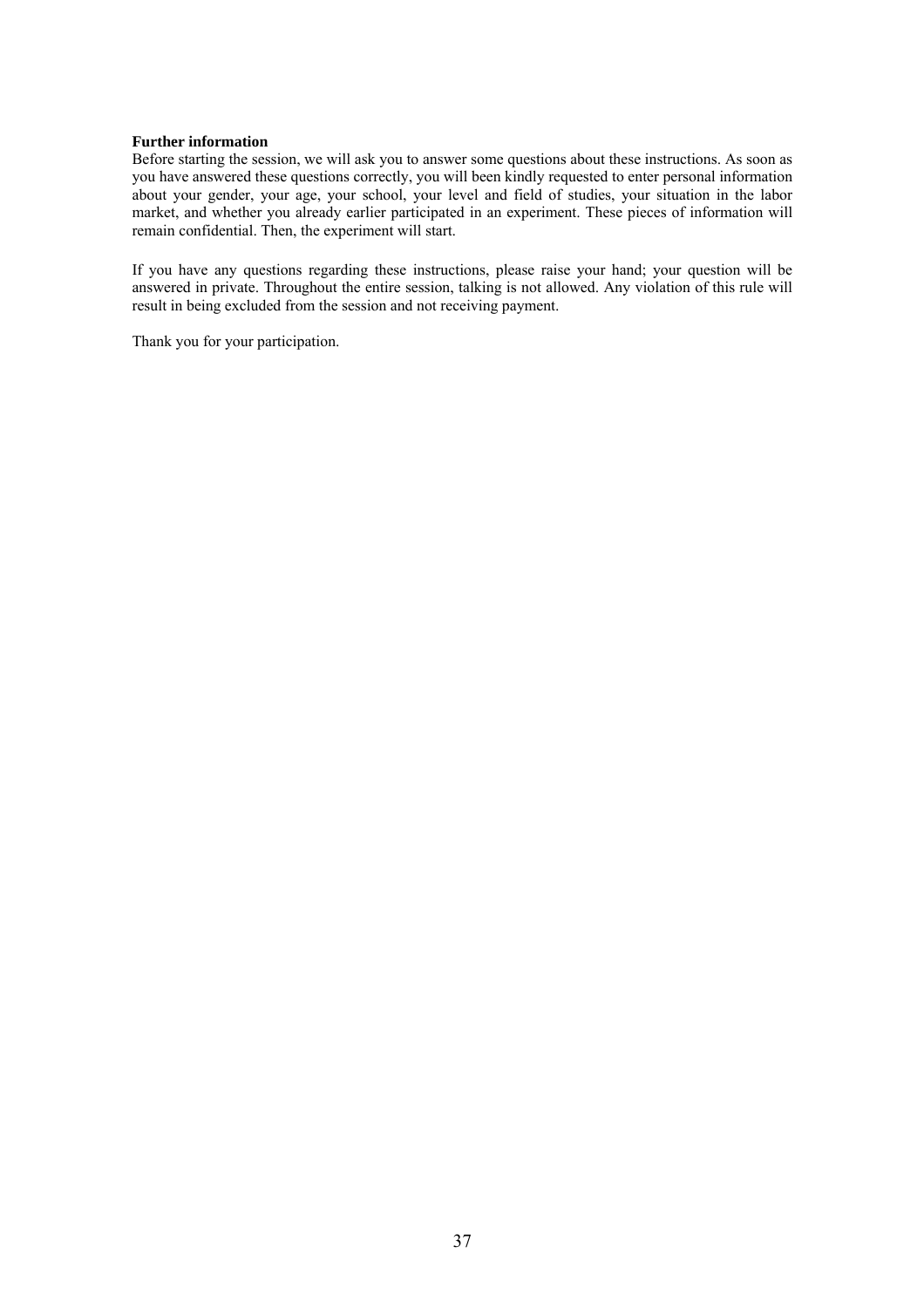| <b>Actual</b><br>quality<br>chosen by the<br><b>Price</b><br>paid by the<br>seller<br>buyer | 0.2       | 0.4 | 0.6              | 0.8                     | $\mathbf{1}$     | <b>Net</b><br><b>Payoff</b> |
|---------------------------------------------------------------------------------------------|-----------|-----|------------------|-------------------------|------------------|-----------------------------|
|                                                                                             | 10        | 6   | $\boldsymbol{0}$ | $-8$                    | $-18$            | X seller                    |
| 20                                                                                          | 11        | 9   | 7                | $\overline{\mathbf{4}}$ | $\boldsymbol{0}$ | Y seller                    |
|                                                                                             | 16        | 32  | 48               | 64                      | 80               | <b>Buyer</b>                |
|                                                                                             | 15        | 11  | 5                | $-3$                    | $-13$            | X seller                    |
| 25                                                                                          | <b>16</b> | 14  | 12               | 9                       | 5                | Y seller                    |
|                                                                                             | 15        | 30  | 45               | 60                      | 75               | <b>Buyer</b>                |
|                                                                                             | 25        | 21  | 15               | $\overline{7}$          | $-3$             | X seller                    |
| 35                                                                                          | 26        | 24  | 22               | 19                      | 15               | Y seller                    |
|                                                                                             | 13        | 26  | 39               | 52                      | 65               | <b>Buyer</b>                |
|                                                                                             | 35        | 31  | 25               | 17                      | $\overline{7}$   | X seller                    |
| 45                                                                                          | 36        | 34  | 32               | 29                      | 25               | Y seller                    |
|                                                                                             | 11        | 22  | 33               | 44                      | 55               | <b>Buyer</b>                |

#### **Table A. Net payoffs of the buyers and the sellers**

**Reminder**: the buyer chooses a price and a desired quality; then the seller chooses the actual quality

Within each cell at the crossing of one price and one actual quality, you can observe three values. The upper category (blue) corresponds to the X seller's payoff. The medium category (yellow) corresponds to the Y seller's payoff. The last category (pink) indicates the buyer's payoff.

These payoffs are **net payoffs**, after deduction of the production and quality costs for the seller and after taking the reselling price into account and after deduction of the price for the buyer.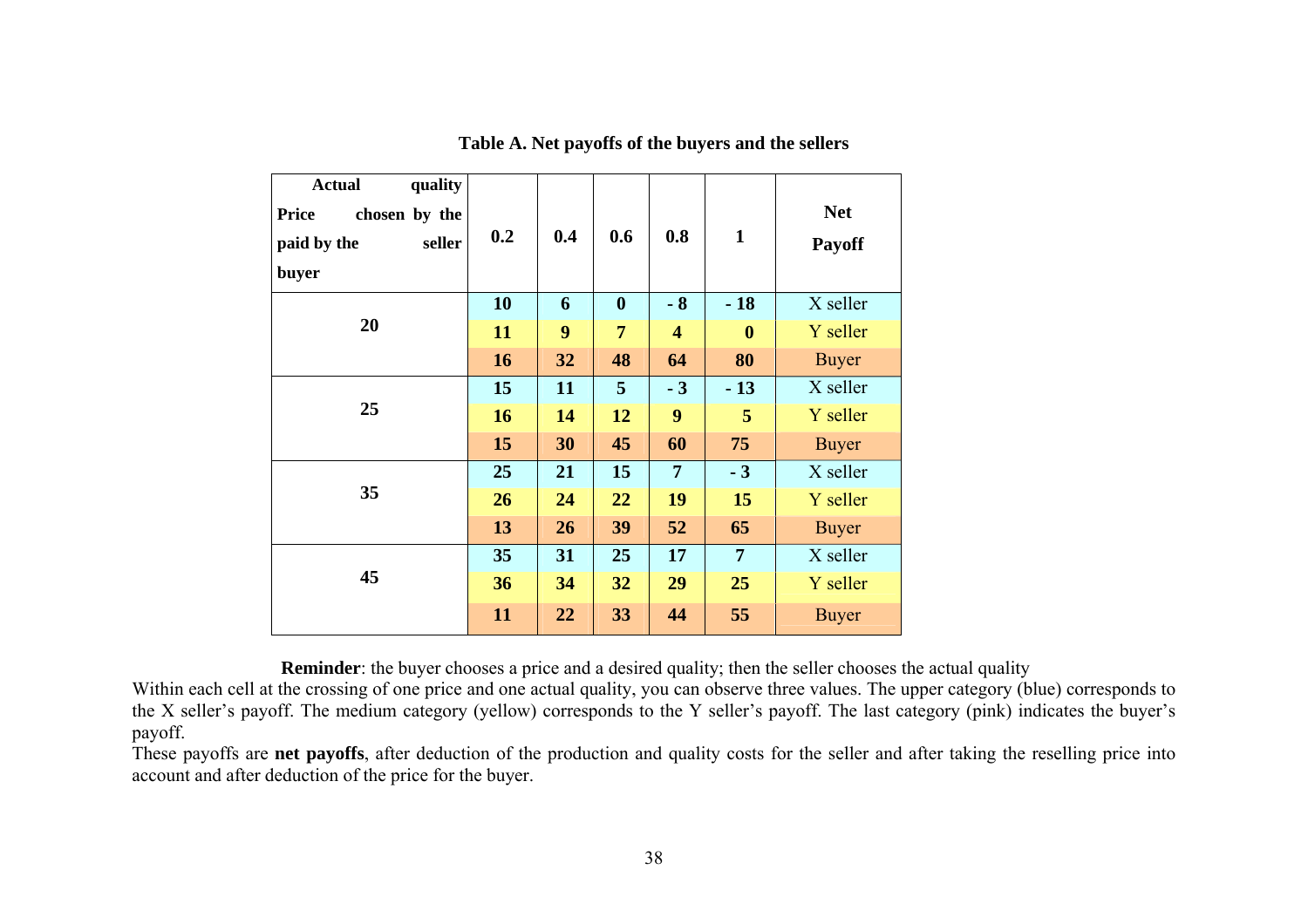#### **Instructions for the second part**

This second part consists also of 8 periods.

#### **What is new compared to the first Part?**

#### **First stage**

Each buyer has to make an offer that from now on consists of two possible modes of payment in exchange for one unit of the good, the Mode of Payment A and the Mode of Payment B. If this offer is accepted by a seller, this later will opt for one of these two modes.

- Within the "Mode of Payment A": the buyer chooses
	- $\Box$  the price he accepts to pay immediately for buying one unit of the good among four possible prices (20, 25, 35 and 45) and
	- $\Box$  the desired level of quality for this good among five possible qualities (0.2, 0.4, 0.6, 0.8, and 1).

This price is paid as soon as a seller has accepted the offer and chosen this mode of payment. This mode of payment corresponds to the conditions in use in the first part of the session.

Within the "Mode of Payment B": the price which will apply is determined by a price schedule depending on the actual quality chosen by the seller who will have accepted the offer and this mode of payment, as indicated in the table below. Each price is here equal to:

(50 times the corresponding quality level) - 5

with a minimum price of 20 and a maximum price of 45. Under this Mode, the price is thus paid after the seller has chosen the actual quality level of the good. This price schedule is the same for all the buyers.

| Mode of Payment B |
|-------------------|
|-------------------|

| Quality chosen by the seller                                             | 04 | 0.6 | 0.8 |    |
|--------------------------------------------------------------------------|----|-----|-----|----|
| Price paid by the buyer after the choice of the<br>quality by the seller |    |     |     | 43 |

This table should be read as follows: for example, if the seller chooses the quality 0.2, then the buyer will pay the price 20; if the seller chooses the quality 0.6, the buyer will pay the price 25; and so on.

Once the buyers have determined their offers within the two Modes of payment, the 8 offers are displayed on the sellers' screens at the same time. Each seller will then one by one be able to choose one offer.

As soon as he has accepted a buyer's offer, the seller chooses one of the two Modes of Payment proposed by this buyer, either Mode A or Mode B, and both proceed immediately to the second stage.

#### **Second stage**

- If the seller has accepted the offer of a buyer and chosen the Mode of Payment A: after having been paid the price by the buyer, the seller chooses the quality of the good that he delivers to the buyer among the values: 0.2, 0.4, 0.6, 0.8 or 1.
- $\Box$  If the seller has accepted the offer of a buyer and chosen the Mode of Payment B: the seller chooses the quality of the good that he delivers to the buyer and then, the price is paid by the buyer according to the price schedule.

All the other conditions in use in the first part continue to apply. The information feedback is the same as in the first part but in addition, the buyer is informed about the choice of the Mode of payment by his seller. The payoffs are determined in the same way as in the first part of the session.

Reminder: the seller's payoff in points is given by the following formula: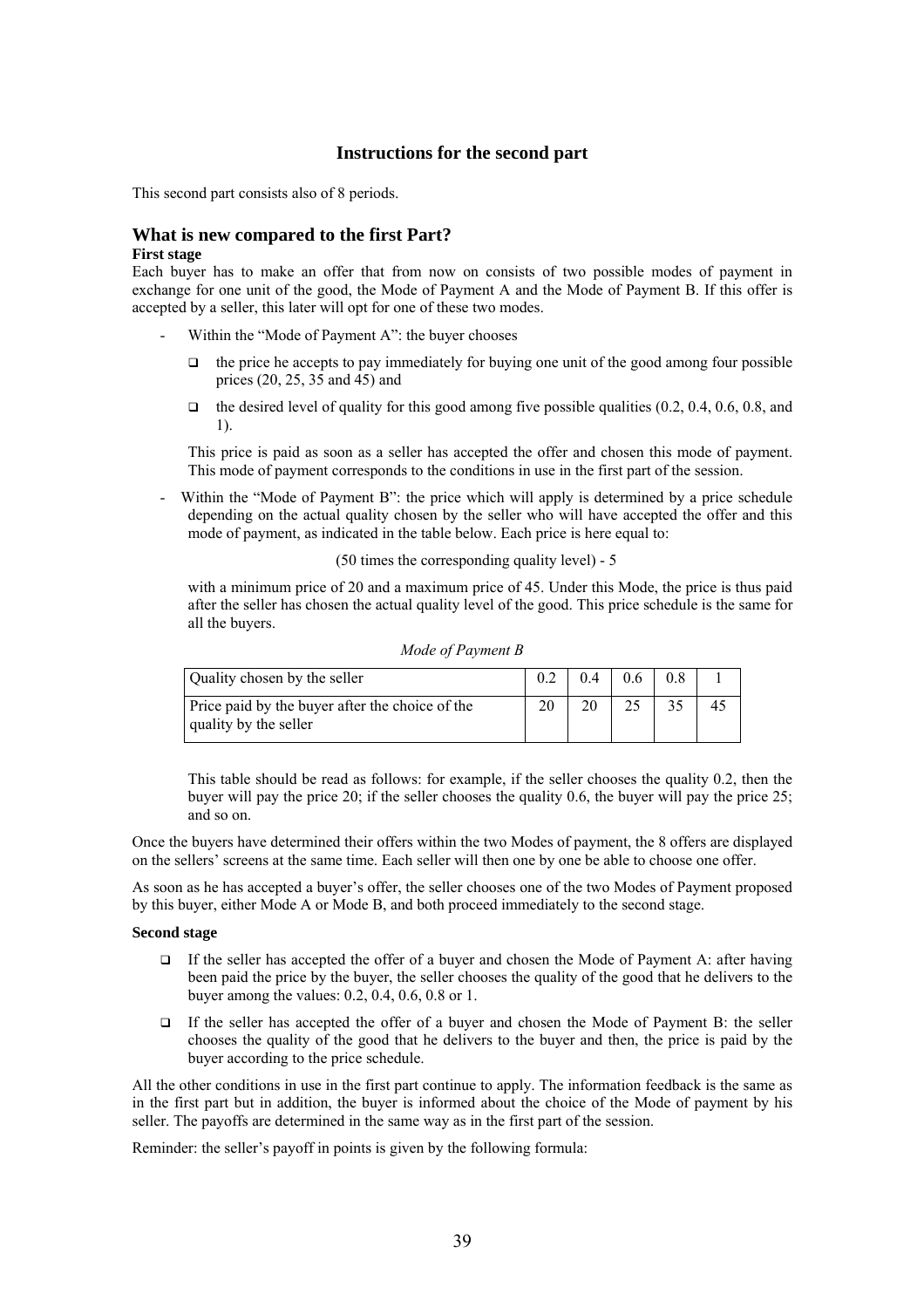| Seller's payoff $=$ | Price paid by the buyer                      |
|---------------------|----------------------------------------------|
|                     | $-$ Production cost $(=8)$                   |
|                     | $-$ Cost of the quality chosen by the seller |

Reminder: the buyer's payoff in points is given by the following formula:

| Buyer's payoff $=$ | (Reselling price – Price paid to the seller) |
|--------------------|----------------------------------------------|
|                    | x Quality chosen by the seller               |

The difference relative to the first part is that the price is determined according either to the Mode of Payment A or to the Mode of payment B, as chosen by the seller.

The attached sheet of paper presents two tables displaying all the payoffs in points associated with all possible decisions under each mode of payment. Table A is the same as the one used in the first part and corresponds to Mode of Payment A. Table B corresponds to Mode of Payment B. These payoffs are still net payoffs.

**You are not allowed to ask questions about this set of instructions. So please read them carefully and fill out the attached questionnaire. After your answers have been checked, we will restart the session.**

**\_\_\_\_\_\_\_\_\_\_\_\_\_\_\_\_\_\_\_\_\_\_**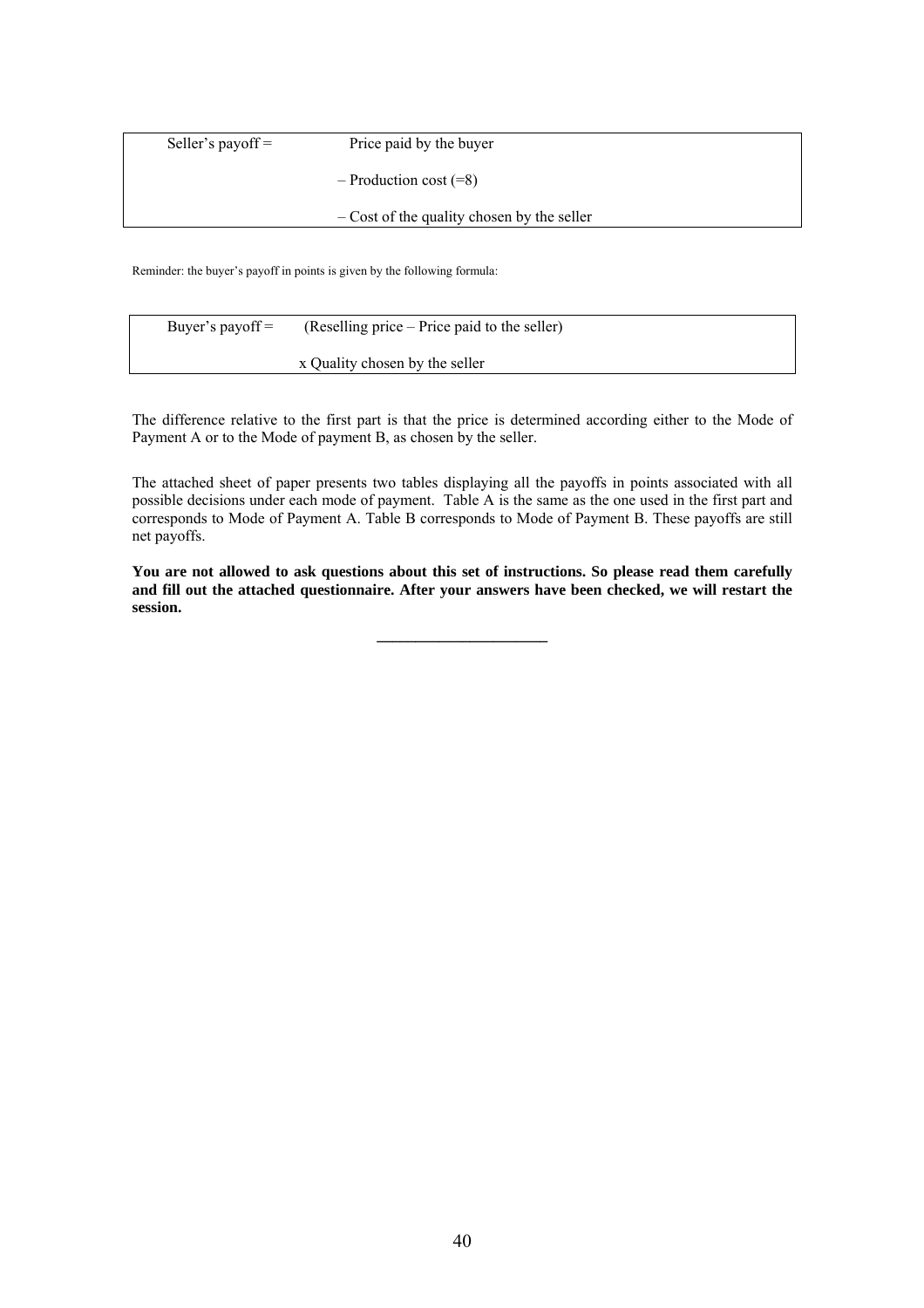### **Net payoffs of the buyers and the sellers**

Table A. Mode of Payment A

| <b>Actual Quality</b><br><b>Price</b> | 0.2 | 0.4 | 0.6            | 0.8            | 1                | <b>Net</b><br><b>Payoffs</b> | <b>Actual Quality</b> | 0.2 | 0.4 | 0.6 | 0.8            |
|---------------------------------------|-----|-----|----------------|----------------|------------------|------------------------------|-----------------------|-----|-----|-----|----------------|
| 20                                    | 10  | 6   | $\mathbf{0}$   | $-8$           | $-18$            | X seller                     | <b>Prix</b>           | 20  | 20  | 25  | 35             |
|                                       | 11  | 9   | $\overline{7}$ | 4              | $\boldsymbol{0}$ | Y seller                     | X seller's net payoff | 10  | 6   | 5   | $\overline{7}$ |
|                                       | 16  | 32  | 48             | 64             | 80               | <b>Buyer</b>                 | Y seller's net payoff | 11  | 9   | 12  | 19             |
| 25                                    | 15  | 11  | 5              | $-3$           | $-13$            | X seller                     | Buyer's net payoff    | 16  | 32  | 45  | 52             |
|                                       | 16  | 14  | 12             | 9              | 5                | Y seller                     |                       |     |     |     |                |
|                                       | 15  | 30  | 45             | 60             | 75               | <b>Buyer</b>                 |                       |     |     |     |                |
| 35                                    | 25  | 21  | 15             | $\overline{7}$ | $-3$             | X seller                     |                       |     |     |     |                |
|                                       | 26  | 24  | 22             | 19             | 15               | Y seller                     |                       |     |     |     |                |
|                                       | 13  | 26  | 39             | 52             | 65               | <b>Buyer</b>                 |                       |     |     |     |                |
| 45                                    | 35  | 31  | 25             | 17             | 7 <sup>1</sup>   | X seller                     |                       |     |     |     |                |
|                                       | 36  | 34  | 32             | 29             | 25               | Y seller                     |                       |     |     |     |                |
|                                       | 11  | 22  | 33             | 44             | 55               | <b>Buyer</b>                 |                       |     |     |     |                |

**Mode A:** the buyer chooses a price and a desired quality **Mode B:** the seller chooses an actual quality Then the seller chooses the actual quality. Then the corresponding price applies according to the

|  |  | <b>Table B. Mode of Payment B</b> |
|--|--|-----------------------------------|
|--|--|-----------------------------------|

| 0.2 | 0.4 | 0.6              | 0.8  |                  | <b>Net</b><br><b>Payoffs</b> | <b>Actual Quality</b> | 0.2 | 0.4             | 0.6 | 0.8 |    |
|-----|-----|------------------|------|------------------|------------------------------|-----------------------|-----|-----------------|-----|-----|----|
| 10  | 6   | $\boldsymbol{0}$ | $-8$ | $-18$            | X seller                     | <b>Prix</b>           | 20  | 20              | 25  | 35  | 45 |
| 11  | 9   | 7                | 4    | $\boldsymbol{0}$ | Y seller                     | X seller's net payoff | 10  | 6               |     |     |    |
| 16  | 32  | 48               | 64   | 80               | <b>Buyer</b>                 | Y seller's net payoff | 11  | 9               | 12  | 19  | 25 |
| 15  | 11  | 5                | $-3$ | $-13$            | X seller                     | Buyer's net payoff    | 16  | $\overline{32}$ | 45  | 52  | 55 |

price schedule.

In each cell at the crossing of a price and a quality, the upper category (blue) corresponds to the X seller's payoff. The medium category (yellow) corresponds to the Y seller's payoff and the third category (pink) indicates the buyer's payoff.

These payoffs are **net** payoffs, after deduction of the production and quality costs for the seller and after taking the reselling price into account and after deduction of the price for the buyer.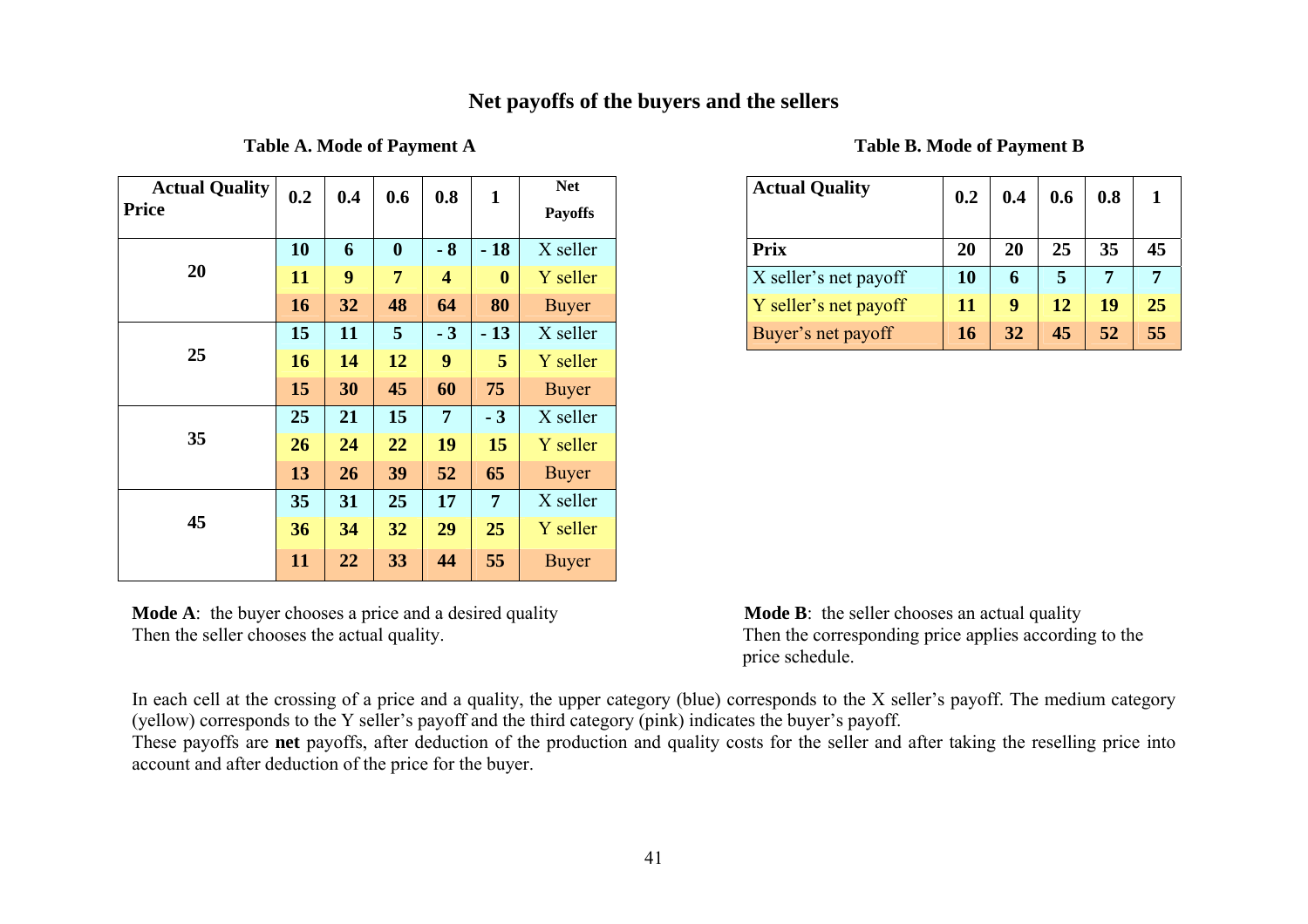#### **References**

- Baker, G.P., R. Gibbons and K.J. Murphy (1994). "Subjective Performance Measures in Optimal Incentive Contracts." *Quarterly Journal of Economics* 109: 1125-1156
- Barro, J. and N. D. Beaulieu (2003). Selection and Improvement. Physician Responses to Financial Incentives. Manuscript, Harvard Business School.
- Bertrand, M. (forthcoming). "From the Invisible Handshake to the Invisible Hand? How Import Competition Changes the Employment Relationship." *Journal of Labor Economics*
- Bohnet, I. and F. Oberholzer-Gee (2002)." Pay for Performance: Motivation and Selection Effects." In: B. S. Frey and M. Osterloh. (eds.): *Successful Management by Motivation*. Berlin, Springer.
- Booth, A. and J. Frank (1999). "Earnings, Productivity, and Performance-Related Pay." Journal of Labor Economics 17(3): 447-463.
- Charness, G., Frechette, G., Kagel, J. (2001). "How Robust is Laboratory Gift Exchange?", Working Paper<http://ssrn.com/abstract=292854>.
- Falk, A., S. Gächter and J. Kovács (1999). "Intrinsic motivation and extrinsic incentives in a repeated game with incomplete contracts." *Journal of Economic Psychology* 20: 251-284.
- Fehr, E. and S. Gächter (2002). "Do incentive contracts crowd-out voluntary cooperation?" University of Zurich Working Paper.
- Fehr, E., S. Gächter and G. Kirchsteiger (1997). "Reciprocity as a Contract Enforcement Device: Experimental Evidence." *Econometrica* 65(4): 833-860.
- Fehr, E., G. Kirchsteiger and A. Riedl (1993). "Does Fairness Prevent Market Clearing? An Experimental Investigation." *Quarterly Journal of Economics* 108: 437-459.
- Fehr, E., G. Kirchsteiger and A. Riedl (1996). "Involuntary Unemployment and Non-Compensating Wage Differentials in an Experimental Labour Market." *Economic Journal* 106: 106-121.
- Fehr, E., G. Kirchsteiger and A. Riedl (1998). "Gift exchange and reciprocity in competitive experimental markets." *European Economic Review* 42: 1-34.1-27
- Fehr, E. and K. M. Schmidt (1999). "A Theory of Fairness, Competition and Cooperation." *Quarterly Journal of Economics* 114: 817-868.
- Fehr, E. and K. M. Schmidt (2000). "Fairness, incentives, and contractual choices." *European Economic Review* 44: 1057-1068.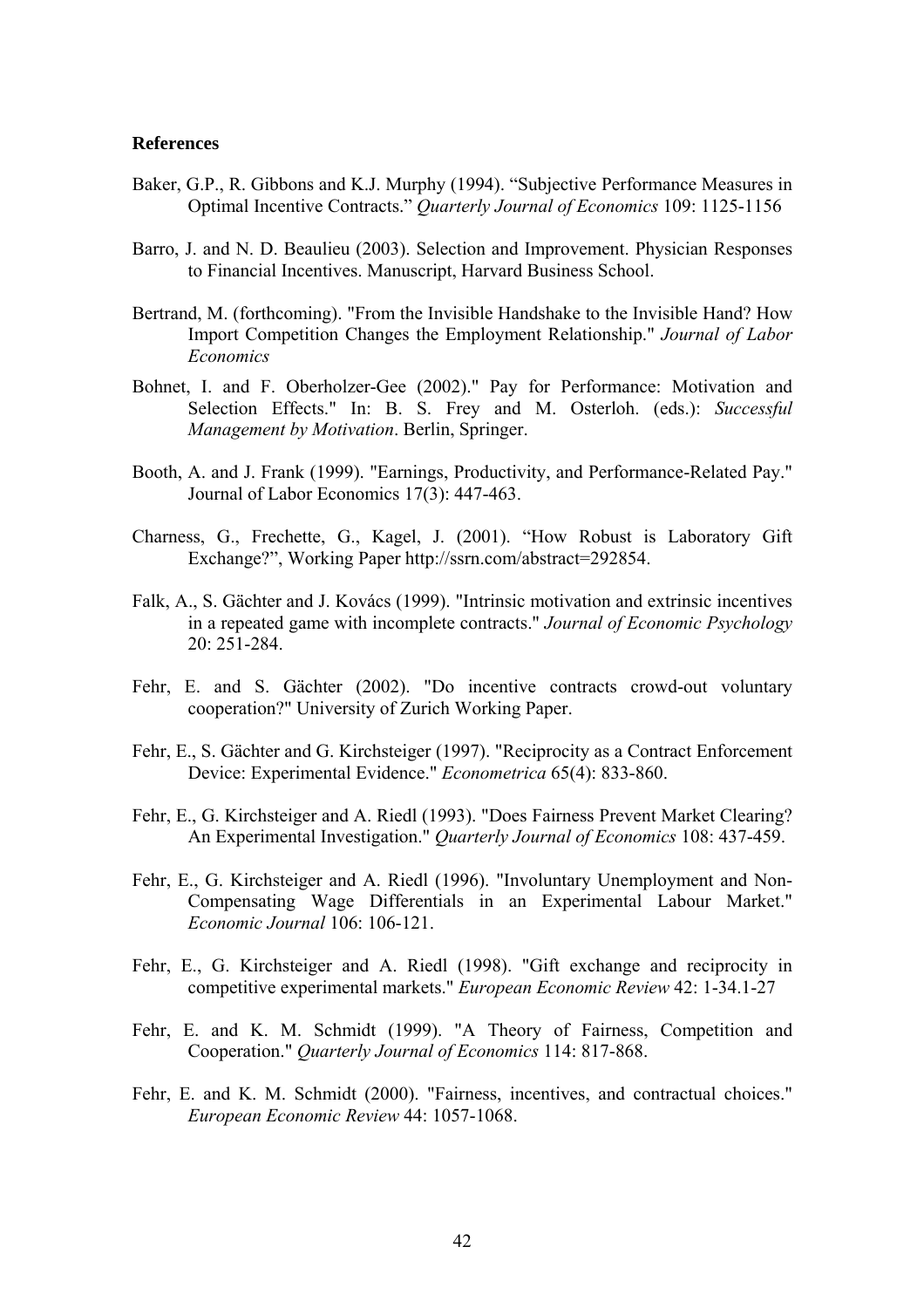- Freeman, R. B. and M. M. Kleiner (1998). "The Last American Shoe Manufacturers: Changing the Method of Pay to Survive the Foreign Competition." NBER Working Paper 6750.
- Goldin, C. (1986). "Monitoring Costs and Occupatioonal Segregation by Sex: A Historical Analysis." *Journal of Labor Economics* 4: 1-27
- Gächter, S. and A. Falk (2002). Work Motivation, Institutions, and Performance. *Experimental Business Research*. R. Zwick and A. Rapoport. Boston, Kluwer Academic Publishers**:** 351-372.
- Gächter, S. and E. Fehr (2001). Fairness in the Labour Market A Survey of Experimental Results. *Surveys in Experimental Economics, Bargaining, Cooperation and Election Stock Markets*. F. Bolle and M. Lehmann-Waffenschmidt. Berlin, Physica Verlag.
- Lazear, E.P. (1986). "Salaries and Piece Rates." *Journal of Business* 59: 405-431
- Lazear, E. P. (1999). "Output-based Pay: Incentives or Sorting?" NBER Working Paper Series 7419.
- Lazear, E. P. (2000). "Performance Pay and Productivity." *American Economic Review*  90: 1346-1361.
- MacLeod, W.B. and D. Parent (1999). "Job Characteristics and the Form Of Compensation". *Research in Labor Economics*, Volume 18, 177-242
- MacLeod, W.B. and J.M. Malcomson (1989). "Implicit Contracts, Incentive Compatibility, and Involuntary Unemployment". *Econometrica* 57: 447-480
- Malcomson, J.M. (1999). "Individual Employment Contracts". In: O.C. Ashenfelter and D. Card (eds.), *Handbook of Labor Economics*, Volume 3B. Amsterdam, North-Holland
- Nagin, D. S., J. B. Rebitzer, S. Sanders and L.J. Taylor (2002). "Monitoring, Motivation, and Management: The Determinants of Opportunistic Behavior in a Field Experiment." *American Economic Review* 92: 850-873.
- Parent, D. (1997). "Methods of Pay and Earnings: A Longitudinal Analysis." CIRANO Working Paper 97s-14.
- Paarsch, H. and B. Shearer (1999). "The Response of Worker Effort to Piece Rates: Evidence from the British Columbia Tree-Planting Industry." *Journal of Human Resources* 34: 643-667
- Shearer, B. (2004). "Piece Rates, Fixed Wages and Incentives: Evidence from a Field Experiment." *Review of Economic Studies* 71 (2): 513-534.